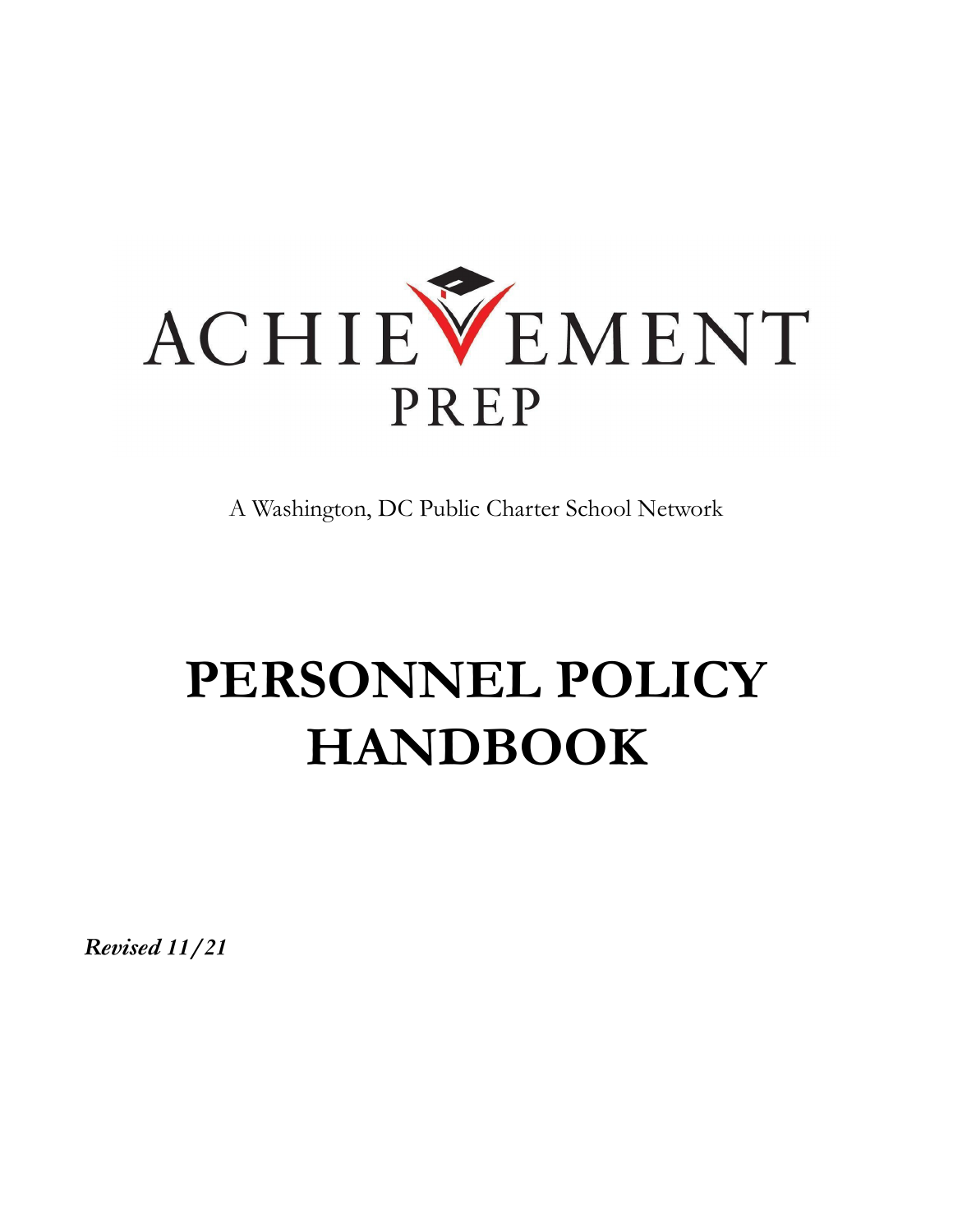# **Achievement Prep Personnel Policy Handbook**

|       | <b>INTRODUCTION</b>                     | 6      |
|-------|-----------------------------------------|--------|
| 1.    | EQUAL EMPLOYMENT OPPORTUNITY            | 6      |
| 1.1.  | Disability Accommodation                | $\tau$ |
| 1.2.  | Pregnancy Accommodation                 | 8      |
| 1.3.  | Lactation Accommodation                 | 8      |
| 1.4.  | Religious Accommodation                 | 9      |
| 2.    | <b>HARASSMENT</b>                       | 9      |
| 3.    | OPEN COMMUNICATION                      | 10     |
| 4.    | <b>GRIEVANCE PROCEDURE</b>              | 11     |
| 4.1.  | What May Be Grieved                     | 11     |
| 4.2.  | Who May Grieve                          | 11     |
| 4.3.  | Other Remedies                          | 11     |
| 4.4.  | Informal Grievance                      | 11     |
| 4.5.  | Formal Grievance                        | 11     |
| 4.6.  | Appeals                                 | 12     |
| 4.7.  | Prohibition Against Retaliation         | 12     |
| 4.8.  | Modifications                           | 12     |
| 5.    | STAFF QUALIFICATIONS AND EXPECTATIONS   | 13     |
| 5.1.  | General Policy                          | 13     |
| 5.2.  | Confidentiality                         | 13     |
| 5.3.  | <b>External Communications</b>          | 15     |
| 5.4.  | Attendance and Punctuality              | 15     |
| 5.5.  | Attire and Grooming                     | 16     |
| 5.6.  | Personal Business                       | 17     |
| 5.7.  | Performance of Duties                   | 18     |
| 5.8.  | Other Duties as Assigned                | 18     |
| 5.9.  | Professional Development                | 18     |
| 5.10. | <b>Background Check</b>                 | 18     |
| 5.11. | Employment Eligibility Verification     | 18     |
| 5.12. | <b>Ethical Conduct Towards Scholars</b> | 19     |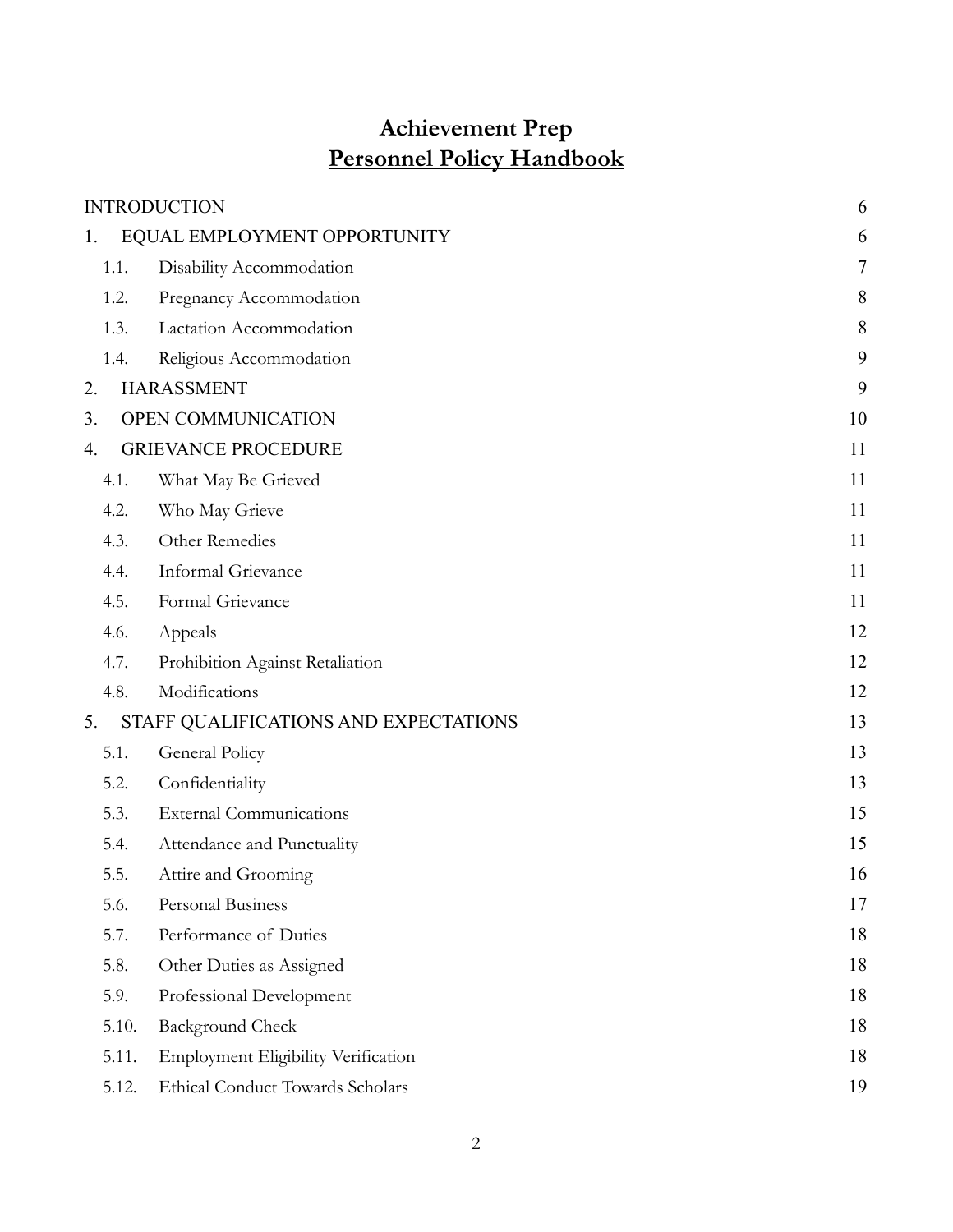| 6. |                 | PURCHASING PROTOCOLS                                             | 19 |
|----|-----------------|------------------------------------------------------------------|----|
|    | 6.1.            | Purchases from School Funds                                      | 19 |
|    | 6.2.            | Purchases from Discretionary Funds                               | 19 |
| 7. | <b>SCHEDULE</b> |                                                                  | 20 |
|    | 7.1.            | School Year                                                      | 20 |
|    | 7.2.            | School Day                                                       | 20 |
| 8. |                 | <b>LEAVES OF ABSENCE</b>                                         | 20 |
|    | 8.1.            | General Policy Regarding Leave                                   | 20 |
|    | 8.2.            | Paid Sick and Safe Leave                                         | 21 |
|    | 8.3.            | Paid Personal Leave/Time Off for All Salaried Employees          | 22 |
|    | 8.4.            | Paid Personal Leave for 10-Month & 11-Month Employees            | 22 |
|    | 8.5.            | Paid Time Off (PTO) for Year-Round (12-Month) Salaried Employees | 23 |
|    | 8.6.            | Unscheduled Leave of Any Kind                                    | 23 |
|    | 8.7.            | Unpaid Leave                                                     | 23 |
|    | 8.8.            | Parental Leave                                                   | 24 |
|    | 8.9.            | Jury Duty                                                        | 24 |
|    | 8.11.           | Family and Medical Leave                                         | 24 |
|    | 8.11.1.         | Federal Family and Medical Leave                                 | 25 |
|    | 8.11.2.         | DC Paid Family Leave                                             | 27 |
|    | 8.11.3.         | DC FMLA Leave Entitlement and Eligibility                        | 27 |
|    | 8.11.4.         | Notice and Certification                                         | 29 |
|    | 8.11.5.         | Compensation During FMLA Leave                                   | 30 |
|    | 8.11.6.         | <b>Benefits During Leave</b>                                     | 30 |
|    | 8.11.7.         | Job Reinstatement                                                | 30 |
|    | 8.11.8.         | Fraudulent Use of FMLA and DCFMLA Prohibited                     | 31 |
|    | 8.11.9.         | Nondiscrimination/Anti-Retaliation                               | 31 |
|    | 8.11.10.        | Additional Information Regarding FMLA                            | 31 |
|    | 8.11.11.        | Procedures for Requesting Leave                                  | 31 |
|    | 8.11.12.        | Leave Buy-Back for 10- & 11-Month Employees ONLY                 | 32 |
|    | 8.11.13.        | Federal Holidays and School Breaks                               | 32 |
| 9. |                 | PAY PRACTICES                                                    | 32 |
|    | 9.1.            | <b>Employment Categories</b>                                     | 32 |
|    | 9.2.            | Overtime and Required Breaks                                     | 34 |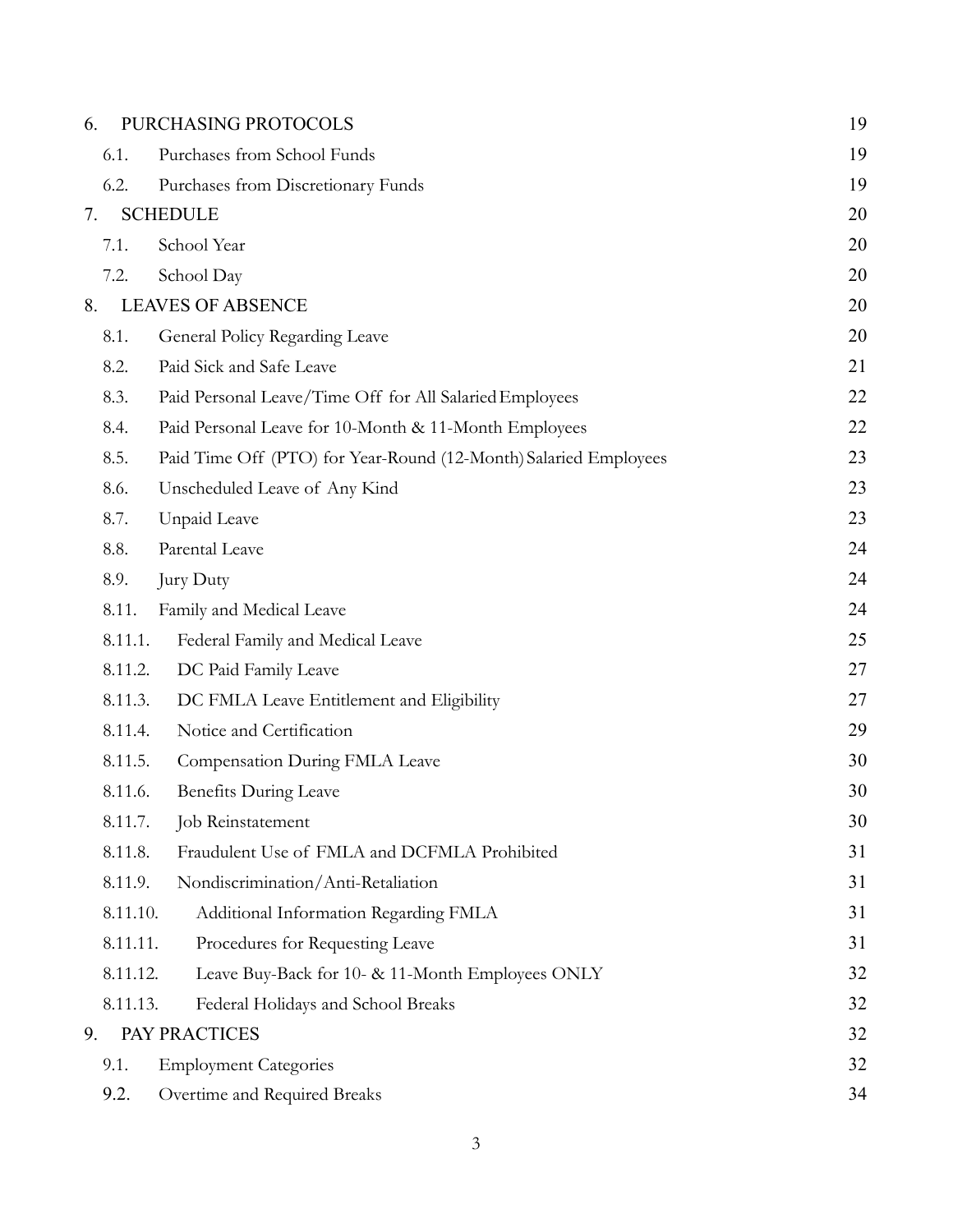| <b>SALARIES AND BENEFITS</b><br>10.                     | 34 |
|---------------------------------------------------------|----|
| 10.1.<br>Salary                                         | 34 |
| <b>Health Benefits</b><br>10.2.                         | 35 |
| Retirement Benefits<br>10.3.                            | 35 |
| STANDARDS OF CONDUCT AND DISCIPLINE<br>11.              | 35 |
| General Policy<br>11.1.                                 | 35 |
| 11.2.<br><b>Employee Investigations</b>                 | 36 |
| 11.3.<br>Progressive Discipline                         | 37 |
| 11.4.<br>Resignation                                    | 37 |
| <b>INTERNAL COMPLAINT PROCEDURE</b><br>12.              | 37 |
| ELECTRONIC COMMUNICATIONS<br>13.                        | 38 |
| <b>WHISTLEBLOWER</b><br>14.                             | 40 |
| 14.1.<br>Reporting Responsibility                       | 40 |
| Reporting Concerns<br>14.2.                             | 41 |
| 14.3.<br>Handling of Reported Violations                | 41 |
| 14.4.<br>Confidentiality                                | 42 |
| <b>MANDATED REPORTING OF CHILD ABUSE</b><br>15.         | 42 |
| <b>SMOKING</b><br>16.                                   | 42 |
| DRUG-FREE WORKPLACE<br>17.                              | 42 |
| <b>CONFLICT OF INTEREST</b><br>18.                      | 44 |
| ACKNOWLEDGEMENT OF RECEIPT OF PERSONNEL POLICY HANDBOOK | 45 |

\*As used herein, as of the date of this Handbook, the Chair of the Board of Trustees of Achievement Prep is Ursula Wright boardchair@achievementprep.org. -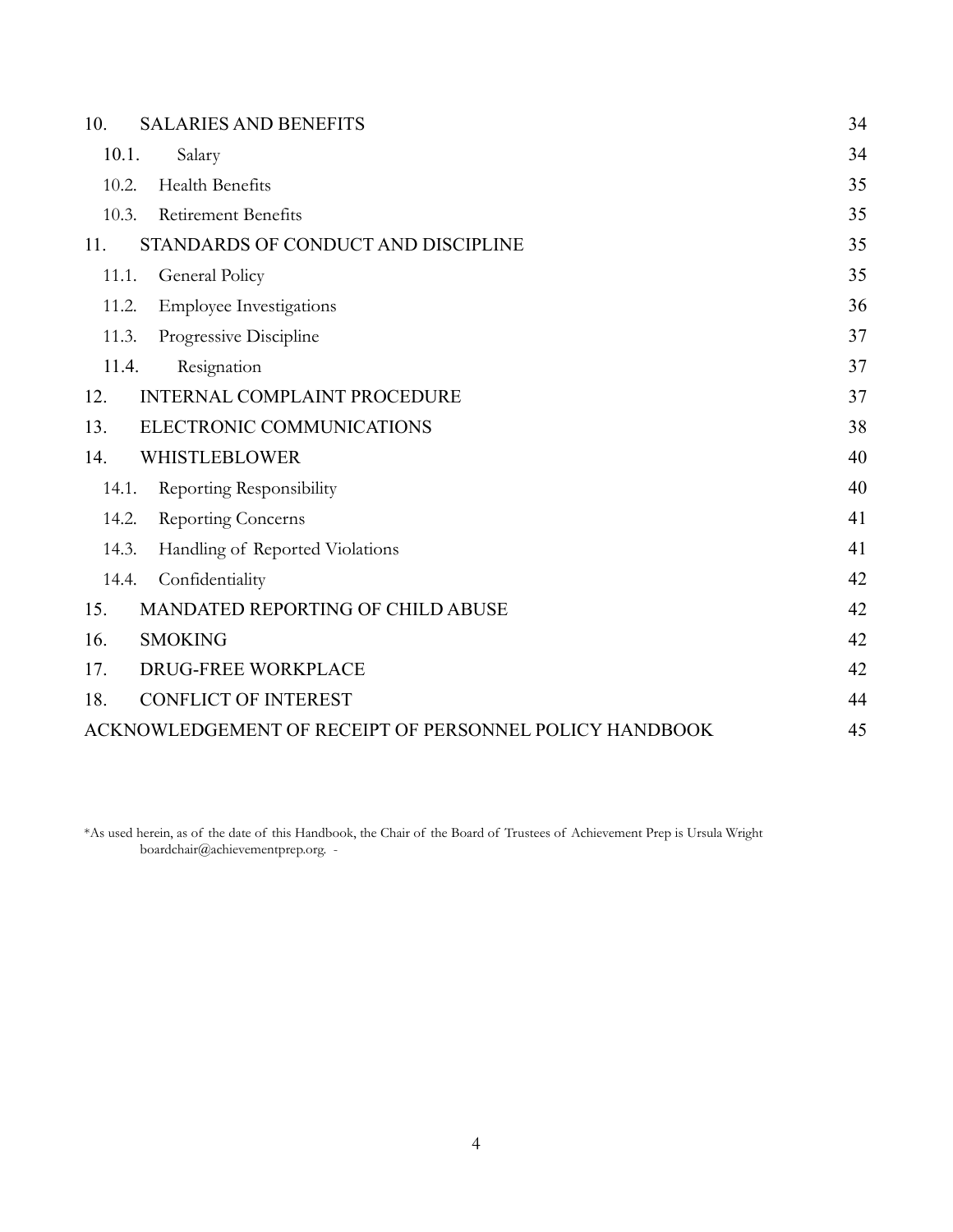# **Achievement Prep Personnel Policy Handbook**

#### <span id="page-4-0"></span>**INTRODUCTION**

The Achievement Prep Personnel Policy Handbook was developed to outline some of the policies, programs, and benefits available to eligible employees. We expect each employee to read this Handbook carefully as it is a valuable reference for understanding your job and Achievement Prep. This Handbook supersedes all previously issued Handbooks and inconsistent verbal or written policy statements. Achievement Prep reserves the right to revise, delete, and add to the provisions of this Handbook. However, all such revisions, deletions, or additions must be in writing. By continuing your employment after a policy change is announced, you are agreeing that the policy applies. No oral statements or representations can change the provisions of this Handbook. Furthermore, only the Chief Executive Officer (CEO) has the authority to enter into an employment agreement that alters the at-will employment relationship, and any such agreement must be in writing signed by the CEO and/or his or her designee.

Neither this Handbook nor any of Achievement Prep's benefit plans constitute, or are intended to constitute, an express or implied contract guaranteeing continued employment for any employee. Benefit plans, if offered to you by Achievement Prep, and available if premiums and contributions are paid and if participation and other requirements are met, are defined in legal documents such as insurance contracts and summary plan descriptions. If you are offered benefits, and if a question arises about the nature and extent of plan benefits or if there is a conflict in language, the formal language of the plan documents govern, not the informal wording of this Handbook. Plan documents, if applicable, are available for your inspection from Human Resources.

Not all of our policies and procedures are set forth in this Handbook. We have summarized only the more important ones. If you have any questions or concerns about this Handbook or any other policy or procedure, please contact Human Resources or the CEO.

Employment with Achievement Prep is at-will. This means that employment may be terminated at any time, for any reason, with or without cause or notice by you or by Achievement Prep. Nothing in this Handbook or any oral statement shall limit the right to terminate at will.

#### <span id="page-4-1"></span>**1. EQUAL EMPLOYMENT OPPORTUNITY**

Achievement Prep is committed to equal employment opportunity and to compliance with federal antidiscrimination laws. Achievement Prep also complies with the District of Columbia Human Rights Act (DCHRA). In addition to the federally protected classes (race, religion, color, sex, age, national origin, ancestry and disability), the DCHRA prohibits discrimination based on the following factors:

- Race: classification or association based on a person's ancestry or ethnicity
- Color: skin pigmentation or complexion
- Religion: a belief system which may or may not include spirituality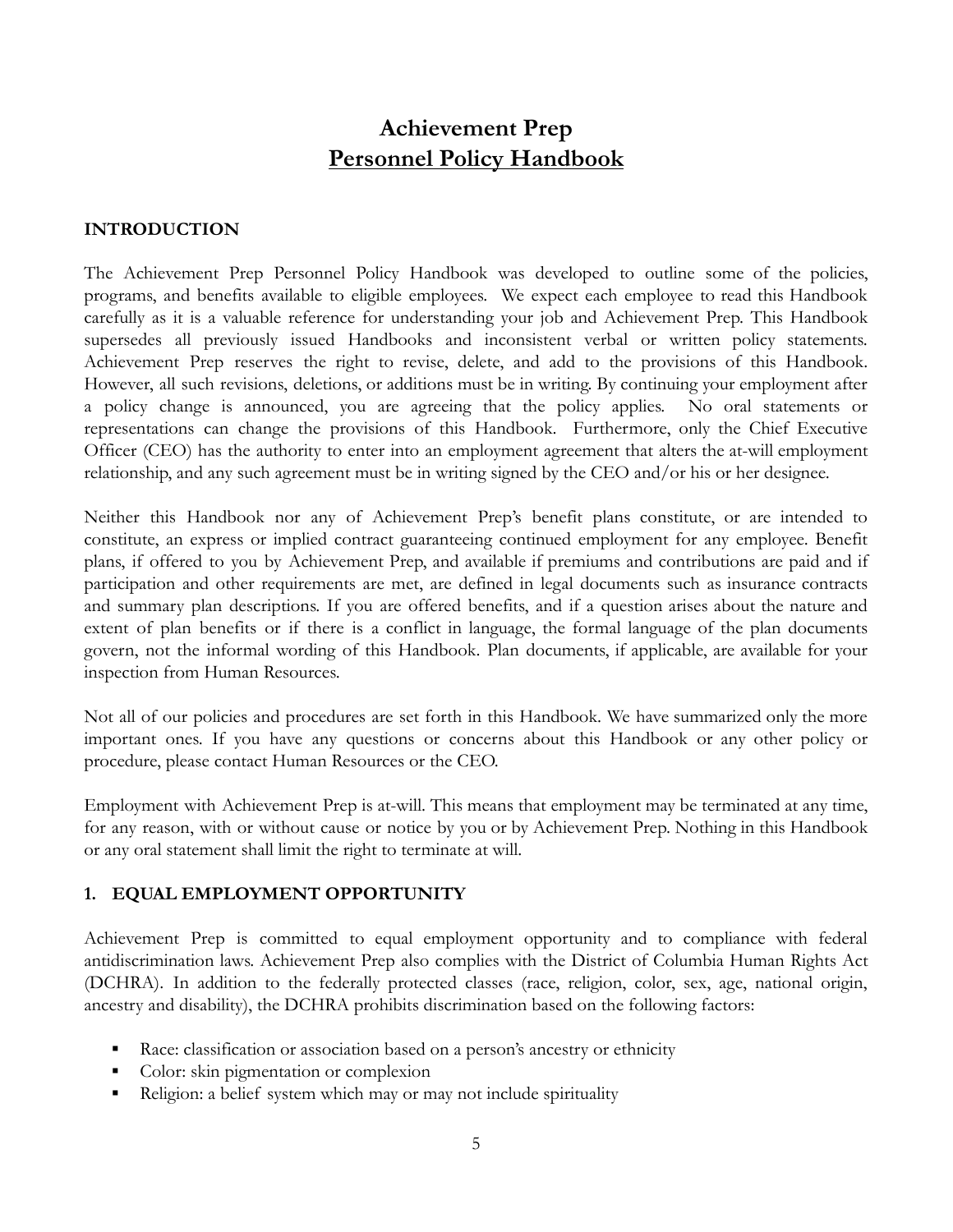- National origin: the country or area where one's ancestors are from
- Sex: a person's gender; sex discrimination includes sex harassment, and discrimination based on pregnancy, childbirth, related medical conditions, breastfeeding, and reproductive health decisions.
- Age: 18 years or older
- Marital status: married, single, in a domestic partnership, divorced, separated, and widowed
- Personal appearance: outward appearance, but is subject to business requirements or standards
- Sexual orientation: homosexuality, heterosexuality, and bisexuality
- Gender identity or expression: your gender-related identity, behavior, appearance, expression or behavior which is different from what you are assigned at birth
- Family responsibilities: supporting a person in a dependent relationship, which includes, but is not limited to, your children, grandchildren and parents.
- Political affiliation: belonging to or supporting a political party
- **•** Disability: a physical or mental impairment that substantially limits one or more major life activities; includes those with HIV/AIDS.
- Matriculation: being enrolled in a college, university or some type of secondary school.
- Genetic information: Your DNA or family history which may provide information as to a person's predisposition or likely to come down with a disease or illness.
- Credit Information (applies to employment): any written, verbal or other communication of information bearing on an employee's creditworthiness, credit standing, credit capacity or credit history.

Achievement Prep will not tolerate discrimination or harassment based upon these characteristics or any other characteristic protected by applicable federal or local law.

If you feel that you have been denied equal opportunity based on any of the above identified categories, you should report the situation immediately to Human Resources or the CEO. In addition, you can use the process set forth in Achievement Prep's Grievance Procedure (Section 4).

#### <span id="page-5-0"></span>**1.1. Disability Accommodation**

To comply with applicable laws ensuring equal employment opportunities to qualified individuals with disabilities, Achievement Prep will make reasonable accommodation for the known physical or mental limitations of an otherwise qualified individual with a disability, who is an employee, unless an accommodation would impose an undue hardship on Achievement Prep and/or the individual poses a direct threat to the health and/or safety of the individual or others in the workplace. Any employee who requires an accommodation to perform the essential functions of his/her job should contact Human Resources and request such an accommodation. The individual with the disability should specify what barriers or limitations make it difficult for him or her to perform the job. Achievement Prep will conduct an investigation regarding these barriers or limitations and will then identify possible accommodations, if any, that will help to eliminate the barrier(s) or limitation(s). The employee is required to fully cooperate with Achievement Prep in seeking and evaluating alternative accommodations. Achievement Prep may require medical verification of both the disability and the need for accommodation.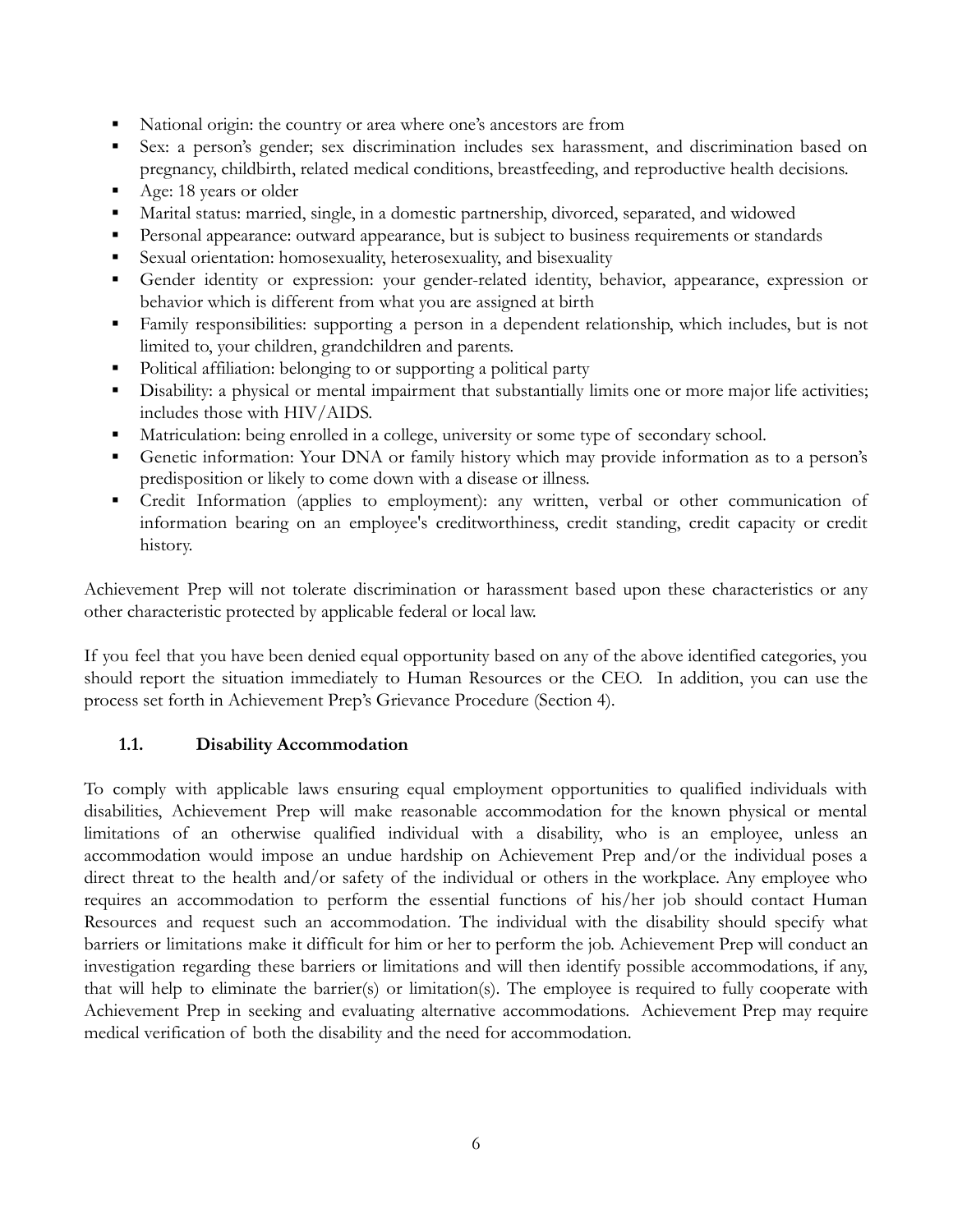Employees who wish to request an unpaid leave of absence or who wish to extend a current leave of absence as an accommodation because of a qualifying disability should communicate in writing to Human Resources and provide corroborating documentation.

# <span id="page-6-0"></span>**1.2. Pregnancy Accommodation**

Employees may request a reasonable accommodation for pregnancy, childbirth or related medical conditions or breastfeeding. A reasonable accommodation will be provided unless the accommodation would impose an undue hardship on Achievement Prep's operations.

Reasonable accommodation may include, but is not limited to: more frequent or longer breaks; time off to recover from childbirth; the acquisition or modification of equipment or seating; the temporary transfer to a less strenuous or hazardous position; other job restructuring, such as light duty or a modified work schedule; avoidance of heavy lifting; relocation of the employee's work area; or the availability of private, non-bathroom space for the expression of breast milk.

Employees who take leave or are provided a temporary transfer as an accommodation under this policy will be reinstated to their original job or to an equivalent position with equivalent pay, accumulated seniority and retirement, benefits and other applicable service credits upon their notification to Achievement Prep of their intent to return to work or when the employee's need for a reasonable accommodation ends.

Achievement Prep may require that employees provide a certification from their health care provider regarding a medical condition that requires an accommodation.

Achievement Prep will not take an adverse employment action against employees who request or are provided a reasonable accommodation in accordance with this policy. Achievement Prep also will not require an employee to accept an accommodation or require an employee to take leave if a reasonable accommodation can be provided in the workplace.

Employees who have questions about this policy or who wish to request a reasonable accommodation under this policy should contact Human Resources.

#### <span id="page-6-1"></span>**1.3. Lactation Accommodation**

Achievement Prep will provide reasonable daily breaks to accommodate an employee desiring to express breast milk for the employee's child. If possible, nursing mothers should take time to express breast milk during their regular meal and/or rest breaks. If the break time cannot run concurrently with the meal and/or rest breaks already provided to the employee, the break time will be unpaid for nonexempt employees. Where these additional breaks are required, employees should work with their supervisor regarding scheduling.

Achievement Prep will make reasonable efforts to provide employees with the use of a private, secure and sanitary room in close proximity to the work area, other than a bathroom or toilet stall, for employees to express milk. The location may include a childcare facility in close proximity to the employee's work location. Employees should discuss with a Human Resources representative the location to express their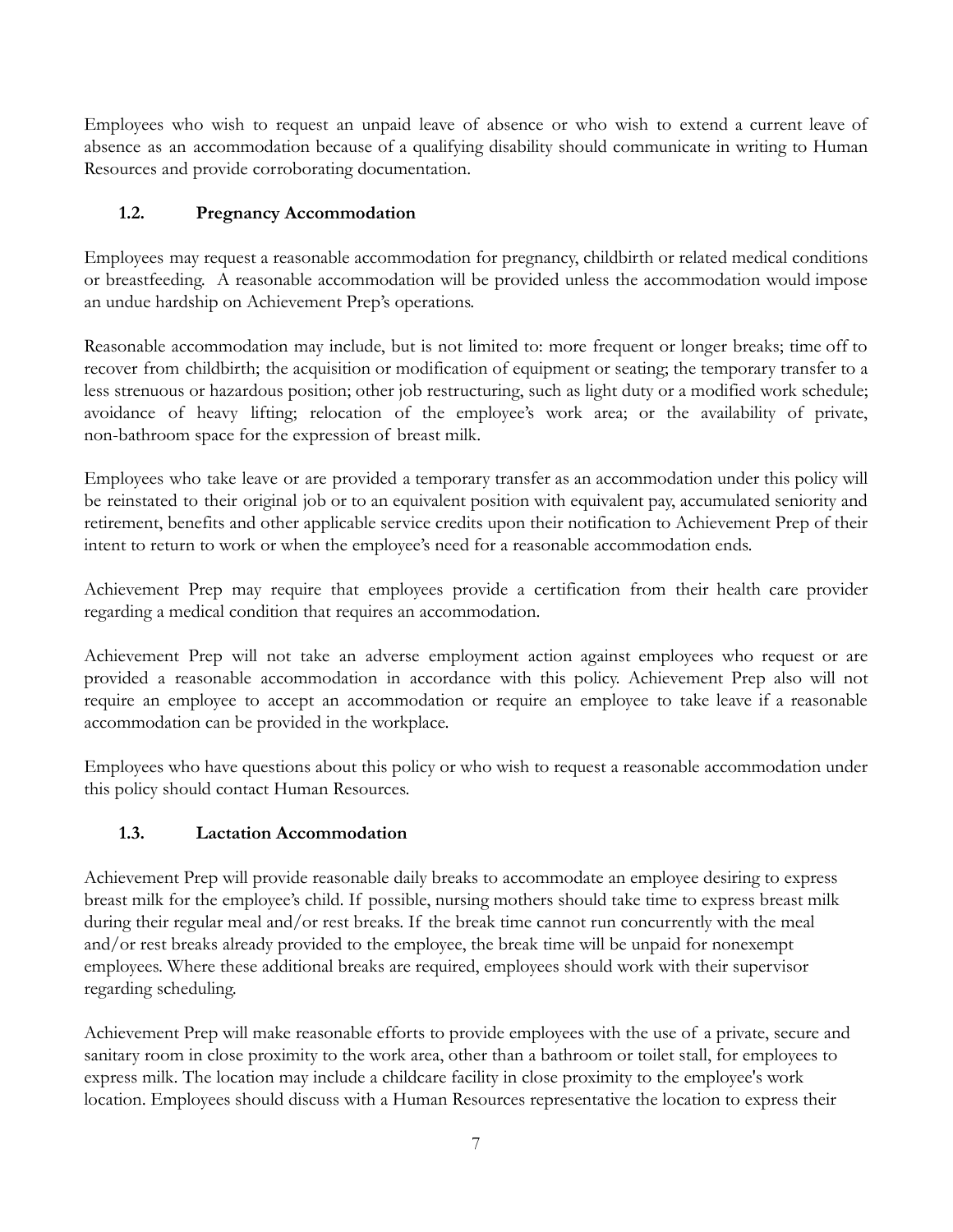breast milk and for storage of expressed milk and to make any other arrangements under this policy. Achievement Prep reserves the right to not provide additional break time or a private location for expressing breast milk if doing so would create an undue hardship for Achievement Prep's operations.

Achievement Prep strictly prohibits discrimination against or harassment of employees because they are breastfeeding mothers and/or request or take breaks in accordance with this policy.

#### <span id="page-7-0"></span>**1.4. Religious Accommodation**

Achievement Prep will attempt to make a reasonable accommodation for employee observances of religious holidays and sincerely held religious beliefs, including time off for religious holidays and accommodations related to dress and grooming practices, unless doing so would cause an undue hardship to school operations. If you desire a religious accommodation, you are required to make the request, in writing, to your supervisor and to Human Resources. Achievement Prep will grant up to two (2) days of PTO for religious holidays and accommodations; any other time off exceeding such two (2) days will require use of accrued leave or be unpaid.

#### <span id="page-7-1"></span>**2. HARASSMENT**

Achievement Prep is committed to providing a work environment free of harassment. As a result, we maintain a strict policy prohibiting sexual harassment and harassment against applicants and employees because of the following legally protected characteristics: race, color, age (18 and over), sex (including pregnancy, childbirth or related medical conditions, breastfeeding, and reproductive health decisions), marital status, sexual orientation, disability, national origin or ancestry, religion, personal appearance, gender identity or expression, family responsibilities, matriculation (e.g., being enrolled in a college or university or in a business, nursing, professional, secretarial, technical or vocational school), political affiliation, genetic information (including family medical history), lawful use of tobacco products and unemployment status, or any other characteristic or status protected by federal, state or local laws. All such harassment is prohibited. Sexual harassment may include a range of behaviors and may involve individuals of the same or different gender. While not exhaustive, some examples of sexual harassment are:

- Unwelcome or unwanted sexual advances. This includes, but is not limited to, patting, pinching, brushing up against, hugging, cornering, kissing, fondling, or any other similar physical contact considered unacceptable by another individual.
- Requests or demands for sexual favors. This includes, but is not limited to, subtle or blatant expectations, pressures, or requests for any type of sexual favor accompanied by an implied or stated promise of preferential treatment or negative consequences concerning one's employment.
- Verbal abuse or joking that is sexually oriented and considered unacceptable by another individual. This includes, but is not limited to, comments about an individual's body or appearance (where such comments go beyond a mere compliment); off-color jokes that are clearly unwanted; or any other tasteless, sexually-oriented comments, innuendos, or offensive language.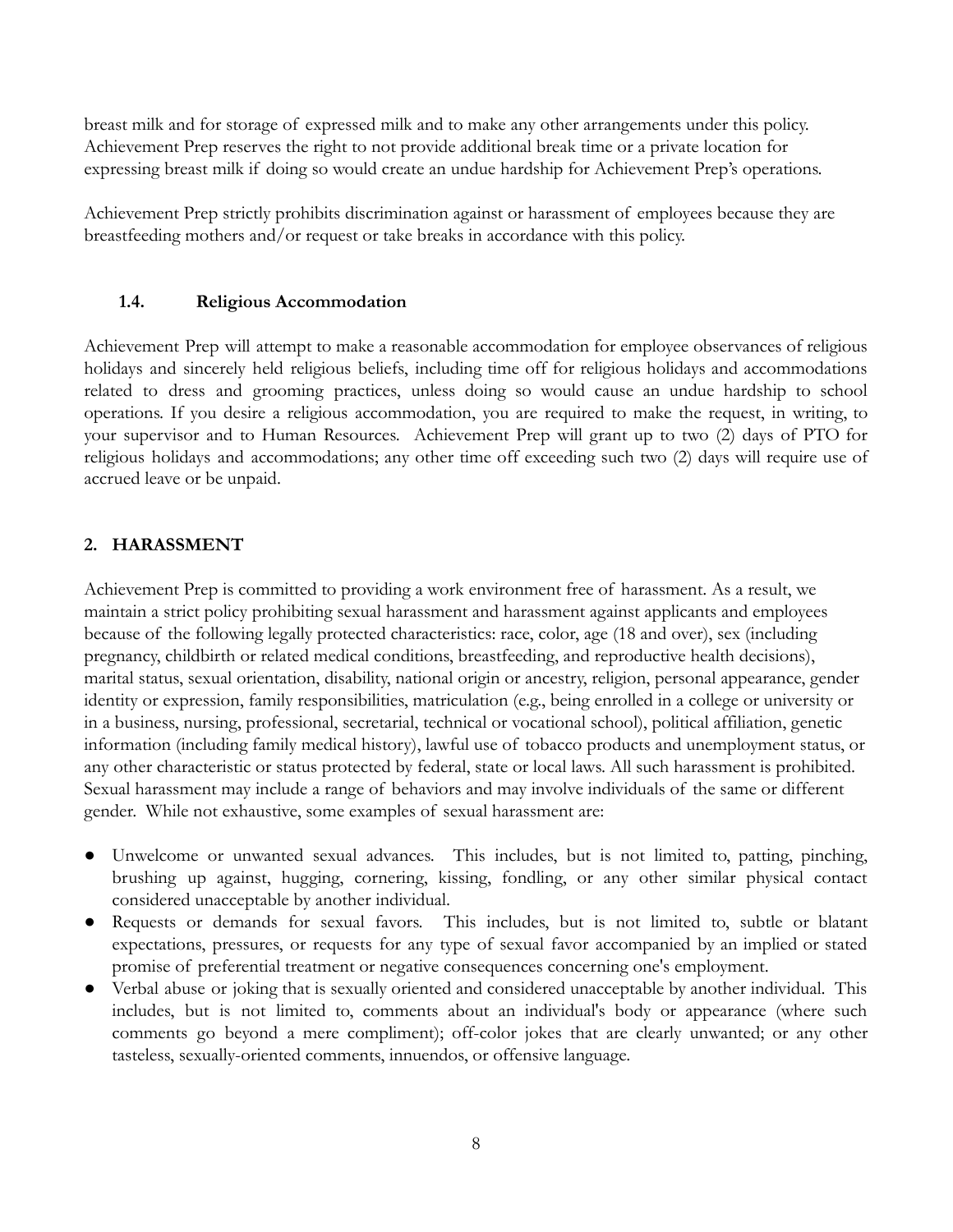- Any sexually oriented conduct that would unreasonably interfere with another's work performance. This includes, but is not limited to, extending unwanted sexual attention to someone, which reduces personal productivity.
- Participation in fostering a work environment that is generally intimidating or offensive because of unwelcome or unwanted sexually oriented conversations, suggestions, requests, demands, physical contacts, or attention.

Achievement Prep prohibits any employee, scholar, parent, volunteer, vendor or other visitor from making unwelcome sexual advances of a verbal or physical nature toward an employee or applicant, or unlawfully harassing an employee or applicant.

Prohibited harassment on the basis of the federal and local, legally protected characteristics detailed in section one.

- Verbal conduct including threats, epithets, derogatory comments or slurs.
- Visual conduct including derogatory posters, photography, cartoons, drawings or gestures.
- Physical conduct including assault, unwanted touching or blocking normal movement.
- Retaliation for making harassment reports or threatening to report harassment.

If you feel that an Achievement Prep employee, scholar, parent, vendor, consultant contractor, or other visitor has unlawfully harassed you, or if you observe such conduct, you should report the situation immediately to Human Resources or the CEO. Acts of harassment or sexual harassment may continue if they are not reported, and Achievement Prep will be unable to take action to correct the problem if it receives no notice of unwanted, inappropriate behavior.

Upon such notification, Achievement Prep will undertake prompt, thorough and objective investigation and, if warranted, corrective action. Any employee who, after appropriate investigation, Achievement Prep has been found to have harassed or sexually harassed another employee, scholar, parent, consultant, contractor or other visitor will be subject to appropriate disciplinary action up to and including dismissal.

Achievement Prep is committed to providing employees with an environment in which they feel free and safe to report harassment of any kind. It is therefore a violation of Achievement Prep policy to retaliate against anyone for reporting harassment, assisting anyone in reporting harassment, or for participation in an internal or external investigation of harassment. The procedures (and your rights) regarding the reporting of retaliation are the same as for reporting harassment. Any employee whom, after appropriate investigation, Achievement Prep finds to have retaliated against another employee, scholar, parent, consultant, contractor or other visitor for reporting harassment will be subject to appropriate disciplinary action up to and including dismissal.

It is also essential to understand that consenting romantic and sexual relationships between supervisory and subordinate employees, or between coworkers, may lead to unforeseen complications. The respect and trust accorded a more senior/supervisory person by a lower-level staff member, as well as the power held by that person in evaluating or otherwise supervising the lower-level person could diminish the extent to which the lower-level employee actually feels free to choose to engage in a relationship. Therefore, each Achievement Prep employee should be aware of the possible risks of a consensual sexual relationship.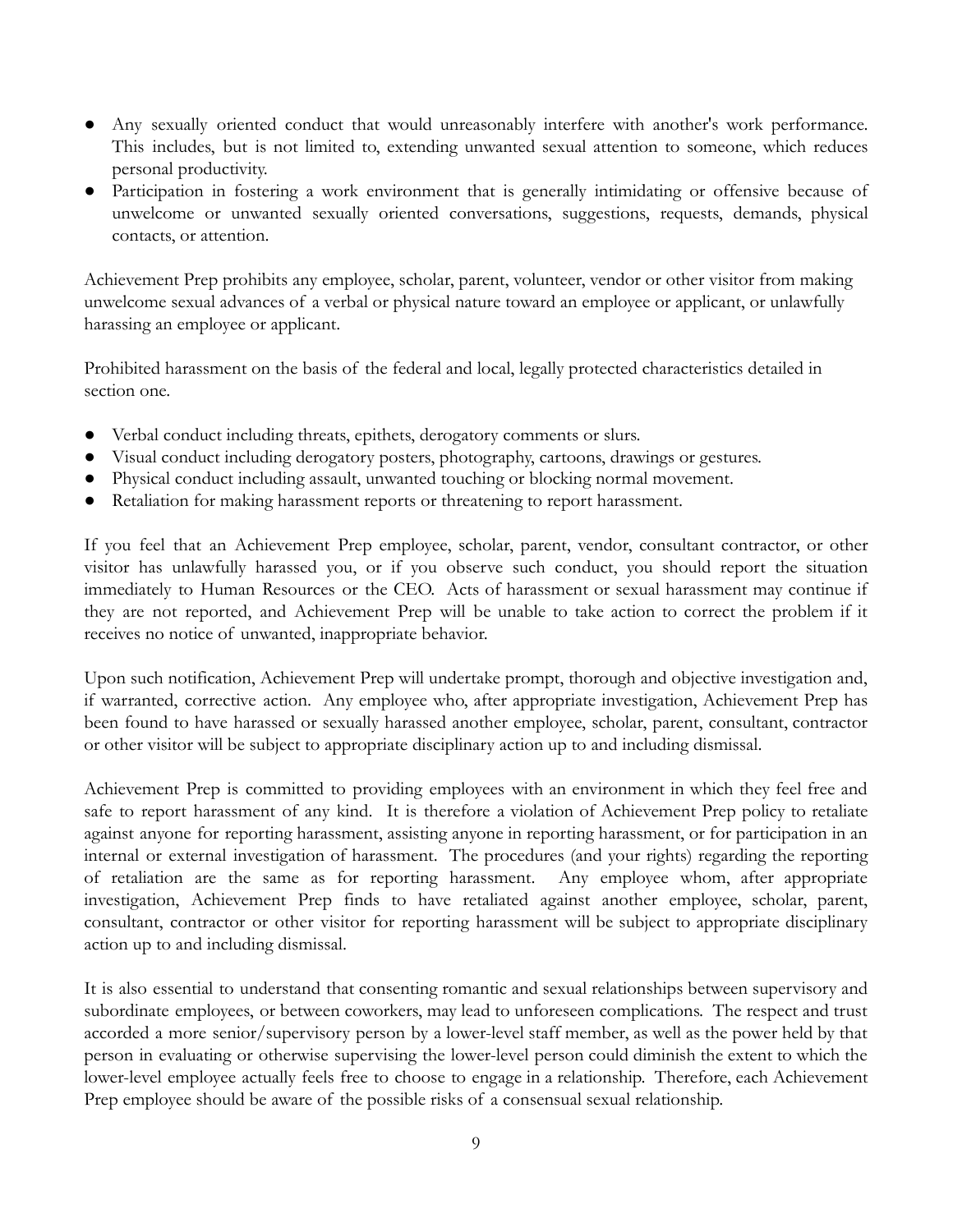Intimate/romantic relationships between a more senior and more junior-level team member are strictly prohibited at Achievement Prep. If two employees marry, become related (relative), are in or enter into an intimate relationship of any form, they may not remain in a reporting relationship or in positions where one individual may affect the compensation or other terms or conditions of employment of the other individual. We will attempt to identify an alternative management structure or positions, and the employees will have ten (10) calendar days to decide which individual will remain in his or her current position. If no alternate management structure or position is available, the employees will have thirty (30) days to decide which employee will remain with Achievement Prep. If this decision is not made in the time allowed, we will make the decision. For the purposes of this policy, a relative is any person who is related by blood or marriage, or whose relationship with the employee is similar to that of persons who are related by blood or marriage.

#### <span id="page-9-0"></span>**3. OPEN COMMUNICATION**

Achievement Prep recognizes that employees will have suggestions for improving the workplace, as well as complaints about the workplace. The most satisfactory solution to a job-related problem or concern is usually reached through a prompt discussion with Human Resources. Employees should feel free to contact Human Resources with any suggestions and/or complaints. While Achievement Prep provides this opportunity to communicate your views, please understand that not every complaint can be resolved to your satisfaction. Even so, we believe that open communication is essential to a successful work environment and all employees should feel free to raise issues of concern without fear of reprisal.

#### <span id="page-9-1"></span>**4. GRIEVANCE PROCEDURE**

It is the policy of Achievement Prep that all employees, scholars, parents, and visitors have the right to voice their complaints or grievances about matters pertaining to its schools.

Achievement Prep recognizes the meaningful value and importance of full discussion in resolving misunderstandings and in preserving good relations between management and employees. Accordingly, the following grievance procedure should be employed to ensure that complaints receive full consideration.

#### <span id="page-9-2"></span>**4.1. What May Be Grieved**

The Achievement Prep grievance process should be used as follows: (1) to deal with complaints and concerns pertaining to educational environment, employment arrangements, or interpersonal conflicts; and (2) to resolve complaints of discrimination and harassment based upon race, color, sex, marital status, sexual orientation, disability, national origin or ancestry, religion, personal appearance, gender identity or expression, family responsibilities, matriculation, political affiliation, genetic information, lawful use of tobacco products and unemployment status, or any other characteristic or status protected by federal, state or local laws.

#### <span id="page-9-3"></span>**4.2. Who May Grieve**

The procedures set forth below may be used by grievants who are employees, scholars, parents, or visitors.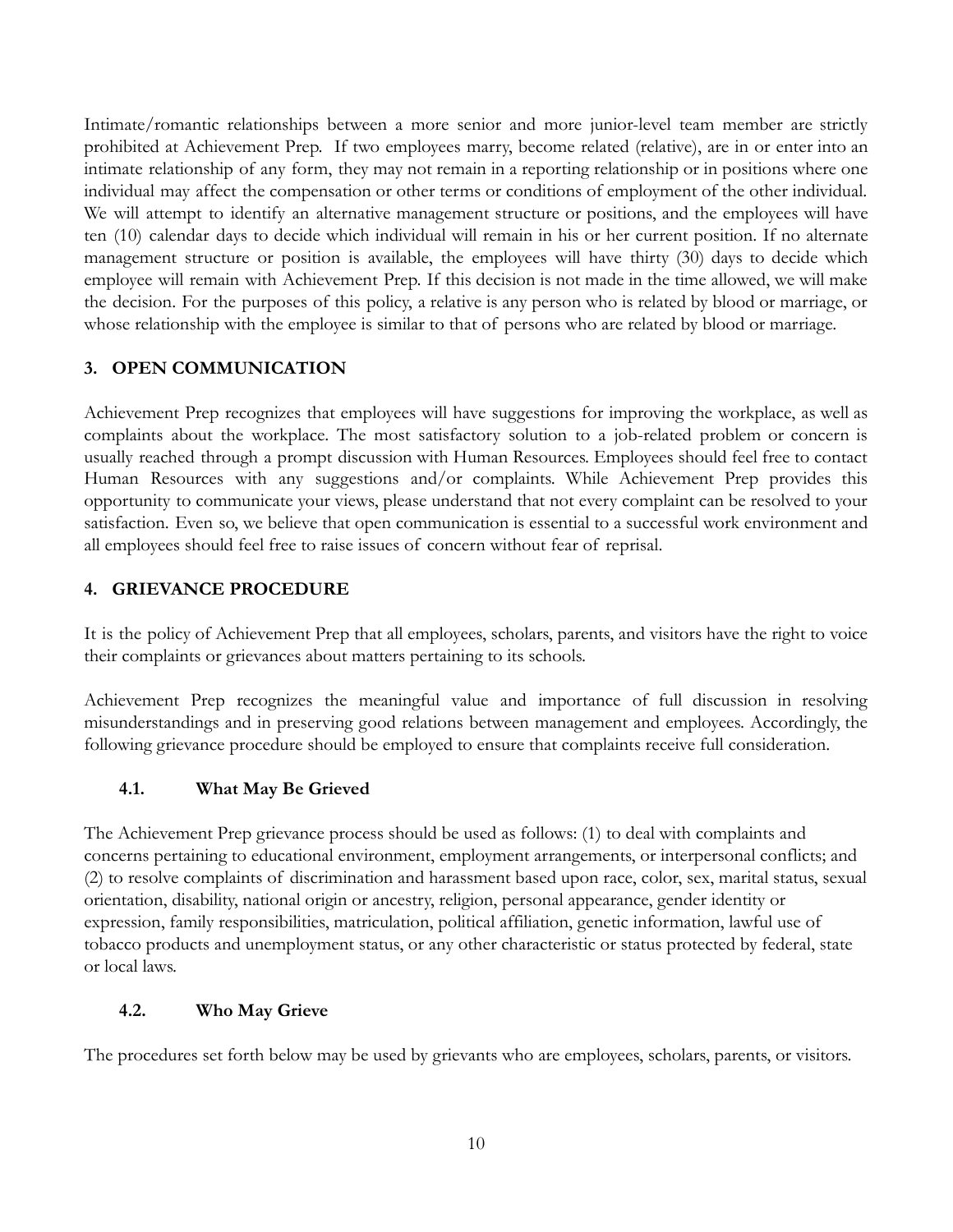#### <span id="page-10-0"></span>**4.3. Other Remedies**

The existence of this procedure does not bar the grievant from also filing claims in other forums to the extent permitted by state or federal law.

# <span id="page-10-1"></span>**4.4. Informal Grievance**

Because most difficulties can be resolved by communicating a concern to someone, grievants are encouraged to discuss their concern or harassment complaint promptly and candidly with their immediate supervisor or the school Principal.

The grievant is not required to discuss his or her complaint with the alleged harasser or perpetrator in any manner or for any reason prior to initiating a formal grievance.

#### <span id="page-10-2"></span>**4.5. Formal Grievance**

Within ninety (90) business days of encountering the harassment, discrimination, or complaint that is the subject of the grievance, a grievant shall file a written notice with Human Resources (HR). Grievant may use the Grievance Form, which is available from HR. The written notice shall identify the nature of the complaint, the date(s) of occurrence, and the desired result, and shall be signed and dated by the person filing the grievance. In the event a grievance is being filed by the legal guardian or parent of a scholar, the scholar and the legal guardian and or parent shall sign and date the grievance.

Human Resources will immediately initiate an adequate, reliable, impartial investigation of the grievance. Each formal complaint will be investigated, and depending on the facts involved in each situation, will be decided after receiving information from the appropriate individuals. Each investigation will include interviewing witnesses, obtaining documents, and allowing parties to present evidence.

All documentation related to the investigation and discussions held in this process are considered EXTREMELY CONFIDENTIAL and are not to be revealed to or discussed by any participant with persons not directly involved with the complaint, with its investigation, or with the decision-making process. This provision does not include discussions with the governmental authorities.

Within thirty (30) business days of receiving the written notice, Human Resources shall respond in writing to the grievant (the "Response"). The Response shall summarize the course of the investigation, determine the validity of the grievance, and the appropriate resolution.

If, as a result of the investigation, harassment, or a valid grievance is established, appropriate corrective and remedial action will be taken.

# <span id="page-10-3"></span>**4.6. Appeals**

If the grievant is not satisfied with the Response, the grievant may appeal in writing to the Achievement Prep Legal Department (or designee) within thirty (30) business days of the date of the Response summarizing the outcome of the investigation. The written appeal must contain all written documentation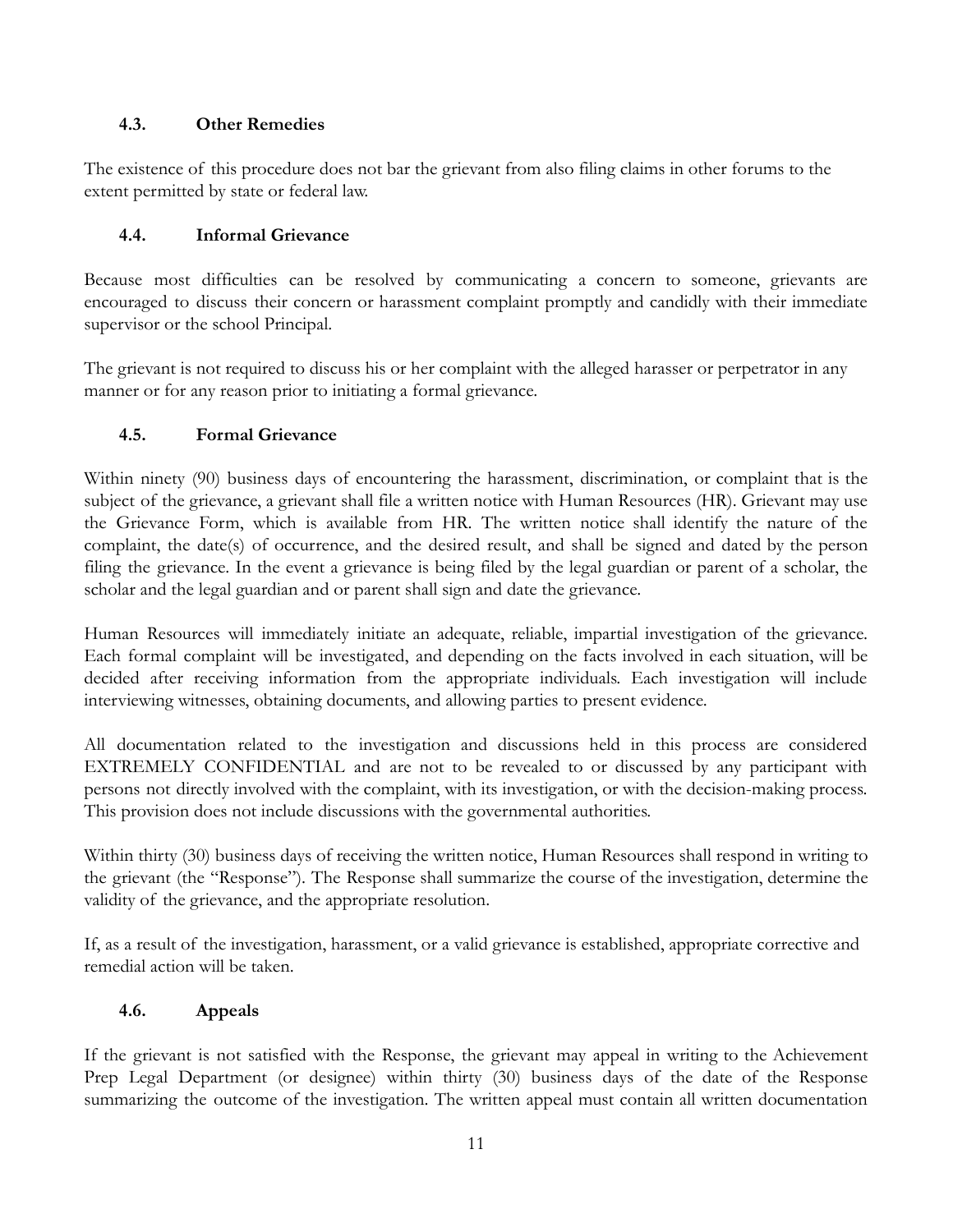from the initial grievance and the grievant's reasons for not accepting the Response. The appeal, in letter form, may be sent to: Achievement Prep Legal Department, 908 Wahler Place, SE, Washington, DC 20032.

Within fifteen (15) business days from receiving the written appeal, the Legal Department (or designee) will respond in writing to the appellant as to the action to be taken and the reasons therefore.

#### <span id="page-11-0"></span>**4.7. Prohibition Against Retaliation**

Achievement Prep pledges that it will not retaliate against any person who files a complaint in accordance with this policy, or any person who participates in proceedings related to this policy.

In addition, Achievement Prep will not tolerate any form of retaliation against any person who makes a good faith report or complaint about perceived acts of harassment, discrimination, or concern, or who cooperates in an investigation of harassment, discrimination, or a concern. Any person who is found to be engaging in any kind of retaliation will be subject to appropriate disciplinary action.

#### <span id="page-11-1"></span>**4.8. Modifications**

Achievement Prep may approve modification of the foregoing procedures in a particular case if the modification (a) is for good cause, and (b) does not violate due process rights or policies of Achievement Prep.

# <span id="page-11-2"></span>**5. STAFF QUALIFICATIONS AND EXPECTATIONS**

# <span id="page-11-3"></span>**5.1. General Policy**

All employees shall demonstrate a strong commitment to the mission, philosophy and educational approach of Achievement Prep through their interactions with scholars, parents and co-workers. All Classroom Teachers are required to have a minimum of a bachelor's degree from an accredited college. Achievement Prep may also require core content teachers to have passing Praxis scores for their content or subject area. Other staff, while a particular degree or certification is not required unless stated, must demonstrate the abilities necessary to carry out effectively their responsibilities through prior experience and/or education.

#### <span id="page-11-4"></span>**5.2. Confidentiality**

Employees are expected to maintain confidential or proprietary information of Achievement Prep in strict confidence and are prohibited from discussing or disclosing this information to others without the express authorization to do so by Achievement Prep. This section does not apply to protected communications with third parties such as union representatives, Board agents, or other governmental agencies concerned with workplace matters. Furthermore, confidential or proprietary information does not include information lawfully acquired by non-management employees about wages, hours or other terms and conditions of employment if used by them for purposes protected by section 7 of the National Labor Relations Act such as joining or forming a union, engaging in collective bargaining, or engaging in other concerted activity for their mutual aid or protection. Employees who have regular access to information regarding the wages of other employees in the course of performing their work are prohibited from sharing such information,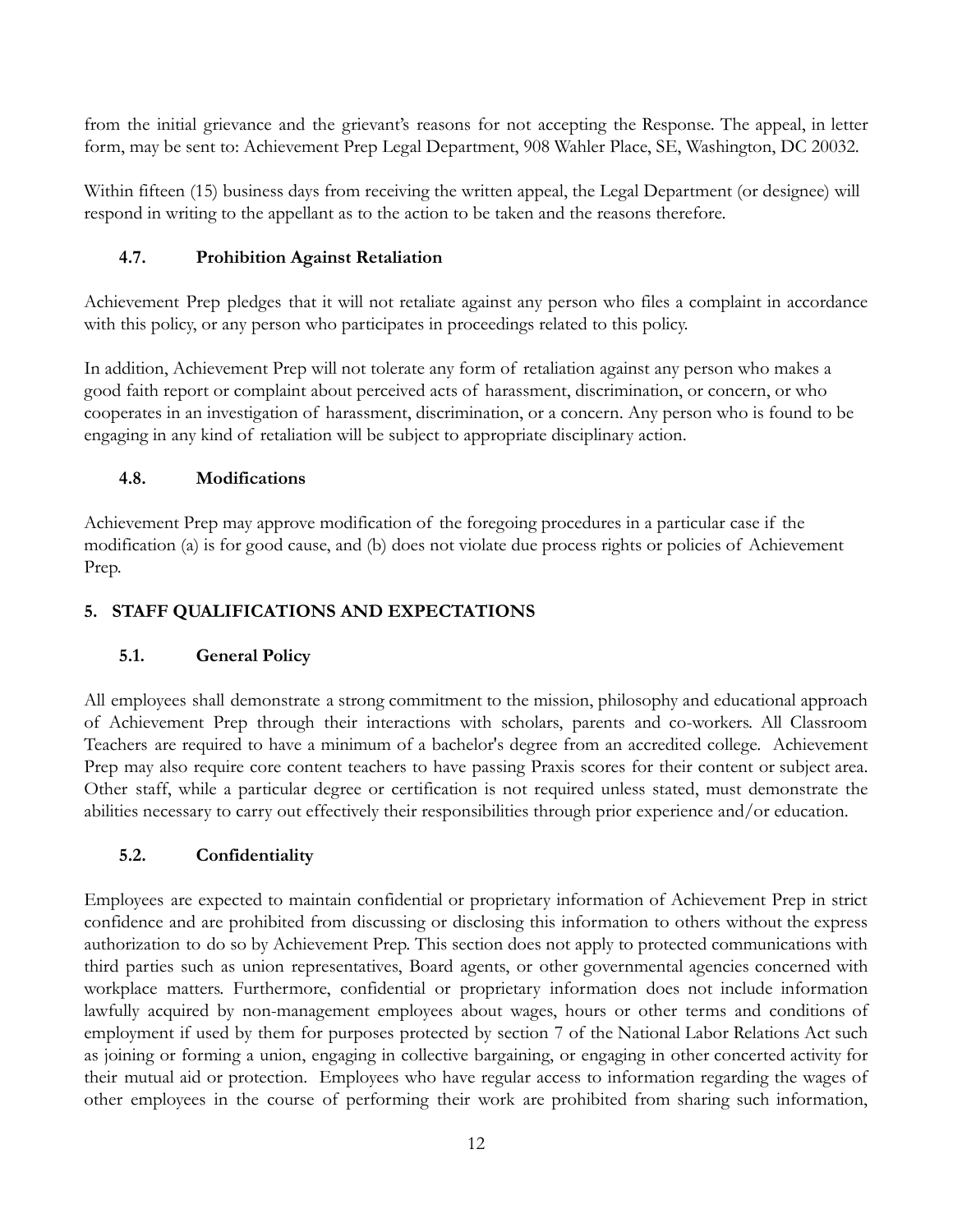unless the disclosure is in furtherance of or response to an investigation, action, or hearing, or Achievement Prep has a legal obligation to provide the information.

Confidential information within Achievement Prep's possession generally falls into four categories: (1) confidential and/or proprietary information concerning Achievement Prep's business, including but not limited to, budget and strategic plans ("Proprietary Information"); (2) confidential information entrusted to Achievement Prep by third parties such as scholars or their parents, or vendors ("Third Party Information"); and (3) personally identifiable information received from employees and contained in Achievement Prep's confidential records (including but not limited to names, addresses, email addresses, social security numbers, telephone or facsimile numbers, and health information); and (4) any personally identifiable information received from scholars and third parties (including but not limited to names, addresses, email addresses, social security numbers, telephone or facsimile numbers, and health information) ("Personal Information") which if misused could result in identity theft or other serious harm.

Achievement Prep has an Information Security Program protecting Proprietary, Third Party and Personal Information, which all employees are required to carry out while performing their daily duties. The Information Security Program has three important elements:

- Physical security;
- Network security; and
- Maintaining information security.

*Physical Security.* Achievement Prep's places of business are designed to prevent unauthorized access to employee-only areas for a number of reasons, including but not limited to, ensuring a safe workplace and ensuring that unauthorized persons cannot gain access to Proprietary, Third Party or Personal Information. Strict adherence to these basic rules will help ensure a safe workplace as well as prevent security breaches.

*Network Security.* In Achievement Prep's workplace many tasks are accomplished using computer, voicemail, and other electronic networks. Achievement Prep goes to significant lengths to protect its networks including password protection, encryption, and limiting access to certain information. In addition, Achievement Prep monitors employee usage of its networks to ensure that no inappropriate usage takes place. Achievement Prep maintains records showing who accessed which portions of Achievement Prep's networks, and at which times. To maintain the integrity of these records, no employee may allow any other person to use his or her user id, password, or other information devices used to access Achievement Prep's networks (collectively, "Login Information"), and no employee may use Login Information not assigned to him/her to gain access to Achievement Prep networks, without prior managerial approval. Moreover, Achievement Prep has established secure remote connections to its systems. Employees must use the secure methods established by Achievement Prep for remote communications, and must not use any other mechanisms for accessing Achievement Prep's networks. Finally, employees may not install any software on an Achievement Prep PC or laptop, including games, screensavers, or shareware.

*Maintaining Information Security.* An educated and alert workforce is one of the best defenses against breaches of information security, both from security threats outside and inside Achievement Prep.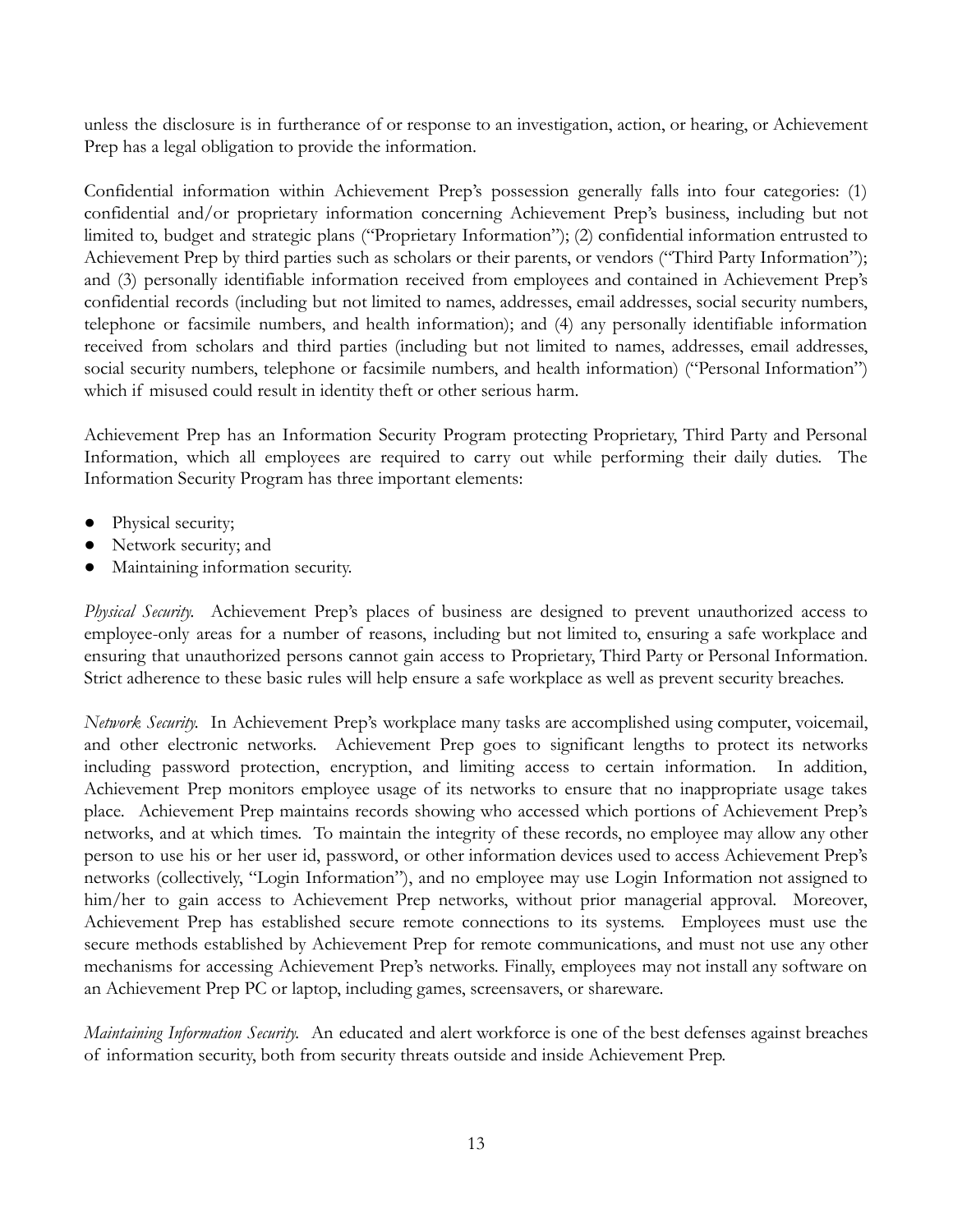By acknowledging receipt of this Handbook, you agree to strict confidentiality obligations with respect to Proprietary, Third Party and Personal Information. Pursuant to this provision, all employees are required to use certain safeguards with respect to (1) handling, and (2) disposal of Proprietary, Third Party and Personal Information. Further, all employees are required to seek prior managerial approval when employees are not certain about how they should handle or dispose of Proprietary, Third Party and Personal Information. Employees who improperly use or disclose Proprietary, Third Party and Personal Information will be subject to disciplinary action, up to and including termination of employment, even if they do not actually benefit from the disclosed information.

All employees are expected to use special care and good judgment in any handling of Proprietary, Third Party and Personal Information, including but not limited to the following examples:

- Not removing or disclosing Proprietary, Third Party and Personal Information from or outside of Achievement Prep's premises without appropriate management permission and security measures;
- Not allowing other employees or third parties to use Login Information, access cards, or other security devices;
- Labeling all hard or electronic copies of Proprietary, Third Party and Personal Information documents "Confidential-Internal Use Only", or "Restricted", as appropriate;
- Not engaging in any activities that might compromise Achievement Prep's networks, such as opening emails or active content from unknown or suspicious senders which might contain computer viruses, spyware, or other harmful material, or visiting untrusted websites;
- Not using personal email accounts (e.g., Gmail, Yahoo!, AOL) to conduct Achievement Prep's business;
- Carefully guarding any devices or items (e.g., laptops, cell phones, tablets, storage drives, CDs, DVDs) in which Proprietary, Third Party, or Personally Identifiable Information is stored, and following all Achievement Prep guidance about avoiding loss or theft of such items during travel or other periods outside Achievement Prep's premises;
- Following Achievement Prep's data storage and transmission rules and protocols, including rules regarding encryption, file naming, backup and destruction;
- Disposing of Proprietary, Third Party and Personal Information solely by means of secure methods approved by Achievement Prep;
- Immediately reporting any loss or suspected loss of Proprietary, Third Party and Personally Identifiable Information to Achievement Prep's management; and
- Immediately reporting any suspicious activities (e.g., external or internal hacking attempts, or unauthorized internal activities such as accessing or downloading unusually large amounts of Proprietary, Third Party and Personal Information) to Achievement Prep's management.

The foregoing list is not comprehensive, and the manner in which Proprietary, Third Party and Personal Information is used in the workplace is continually changing. Achievement Prep welcomes any employee suggestions for improving its Information Security program protecting Proprietary, Third Party and Personal Information. Because of the evolving nature of Achievement Prep's Information Security program, any employee with any doubt or hesitations about how to handle Proprietary, Third Party and Personal Information should immediately bring their concerns to the attention of management.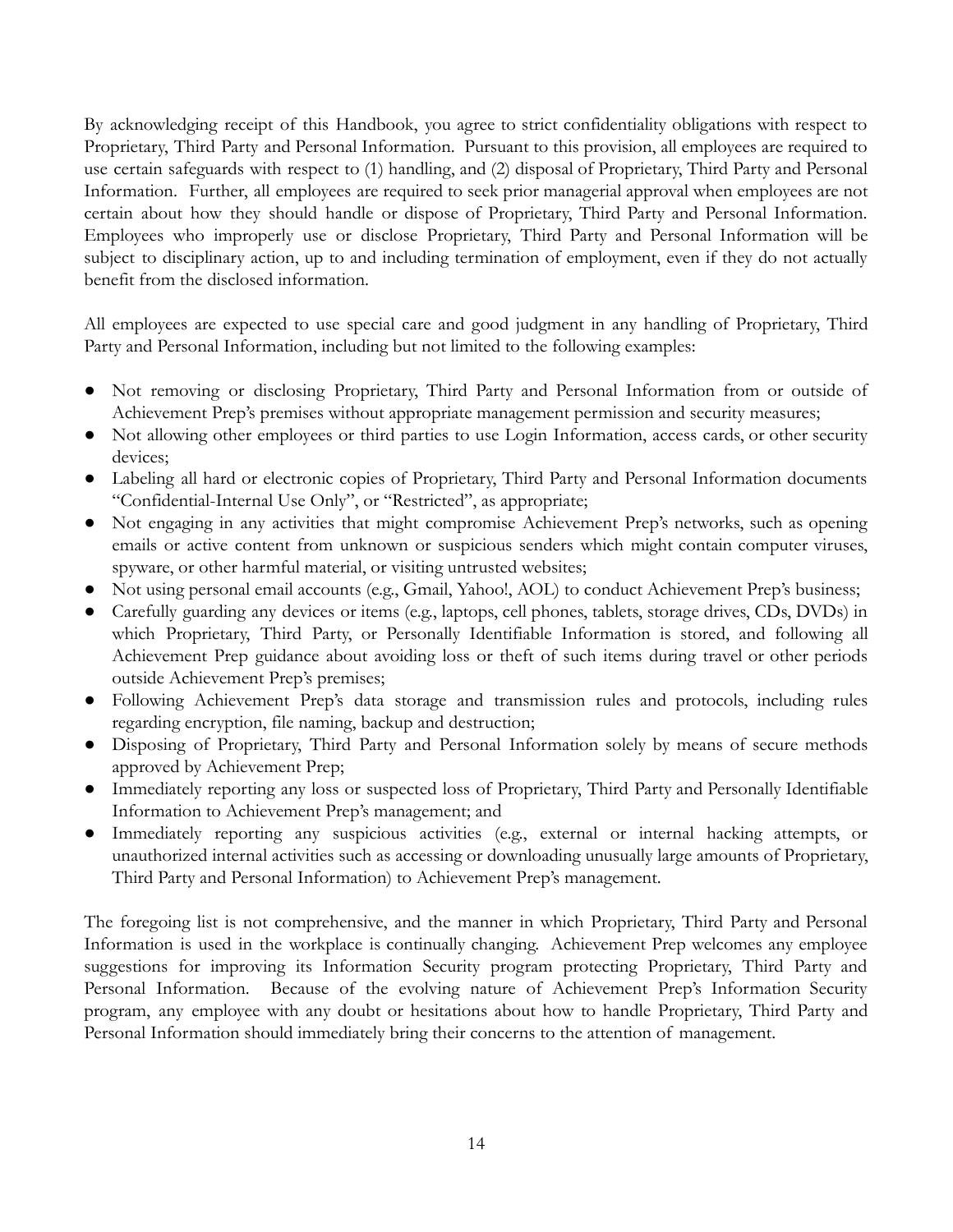Concerns about any scholar's health, safety or welfare should be raised directly with the Principal so a determination can be made regarding whether the scholar's parents or guardians need to be contacted, or if the school needs to contact the Child and Family Services Agency or the Metropolitan Police Department.

#### <span id="page-14-0"></span>**5.3. External Communications**

To ensure the quality and consistency of school information disseminated to media sources, including social media, only the CEO or his or her designee is authorized to respond to media inquiries on behalf of Achievement Prep, regardless of who the media representative is or whom s/he represents or how innocuous the request. Similarly, the CEO or his/her designee must approve all press releases and other school publications issued on behalf of Achievement Prep and use of any and all Achievement Prep social media platforms prior to dissemination/use. Employees may not suggest that they speak for Achievement Prep, or create or use social media sites made for or on behalf of Achievement Prep unless the CEO or his/her designee expressly authorizes.

Employees must refer all media and/or other inquiries regarding Achievement Prep to the CEO or his/her designee.

Employees cannot be precluded from speaking with members of the media on matters of public interest, but if they do so, they must expressly state that they are speaking only for themselves and not as a representative of Achievement Prep. In doing so, employees are encouraged to promote positive media relations.

# <span id="page-14-1"></span>**5.4. Attendance and Punctuality**

The workday for all full-time Platinum Teachers and Oxygen members is 7:30am – 4:30pm Monday, Tuesday, Thursday, Friday and 7:30am - 5:00pm Wednesday. Notwithstanding the foregoing, work hours may be altered and/or amended at any time by notice to the employee. Any employee who is unable to report for work on any particular day must call his/her supervisor at least two (2) hours before the start of the scheduled workday for each day the employee is scheduled to, but will not report to, work. If an employee will be late to work, he/she must communicate with his/her supervisor as soon as the anticipated tardiness is known. An employee MUST directly call his/her supervisor and not rely solely on email or text to communicate tardiness or absence.

Achievement Prep expects all employees to report for work on time for every scheduled shift. An employee who is unable to report to work at the designated time is required to notify his or her supervisor as soon as practicable but no later than the employee's scheduled start time in accordance with the formal leave policy. Employees who fail to report to work for three (3) consecutive business days without notifying the school of the absence will be considered as having abandoned their employment and has voluntarily resigned. In such cases, the school will provide written notice to the employee of such job abandonment.

If the employee is unable to contact the school for any absence, he or she should ask a representative (such as a family member or friend) to do so on the employee's behalf. If the employee or a representative is unable to contact Achievement Prep due to extreme circumstances (such as a medical emergency or natural disaster that prohibits the employee or his or her representative from contacting the school within three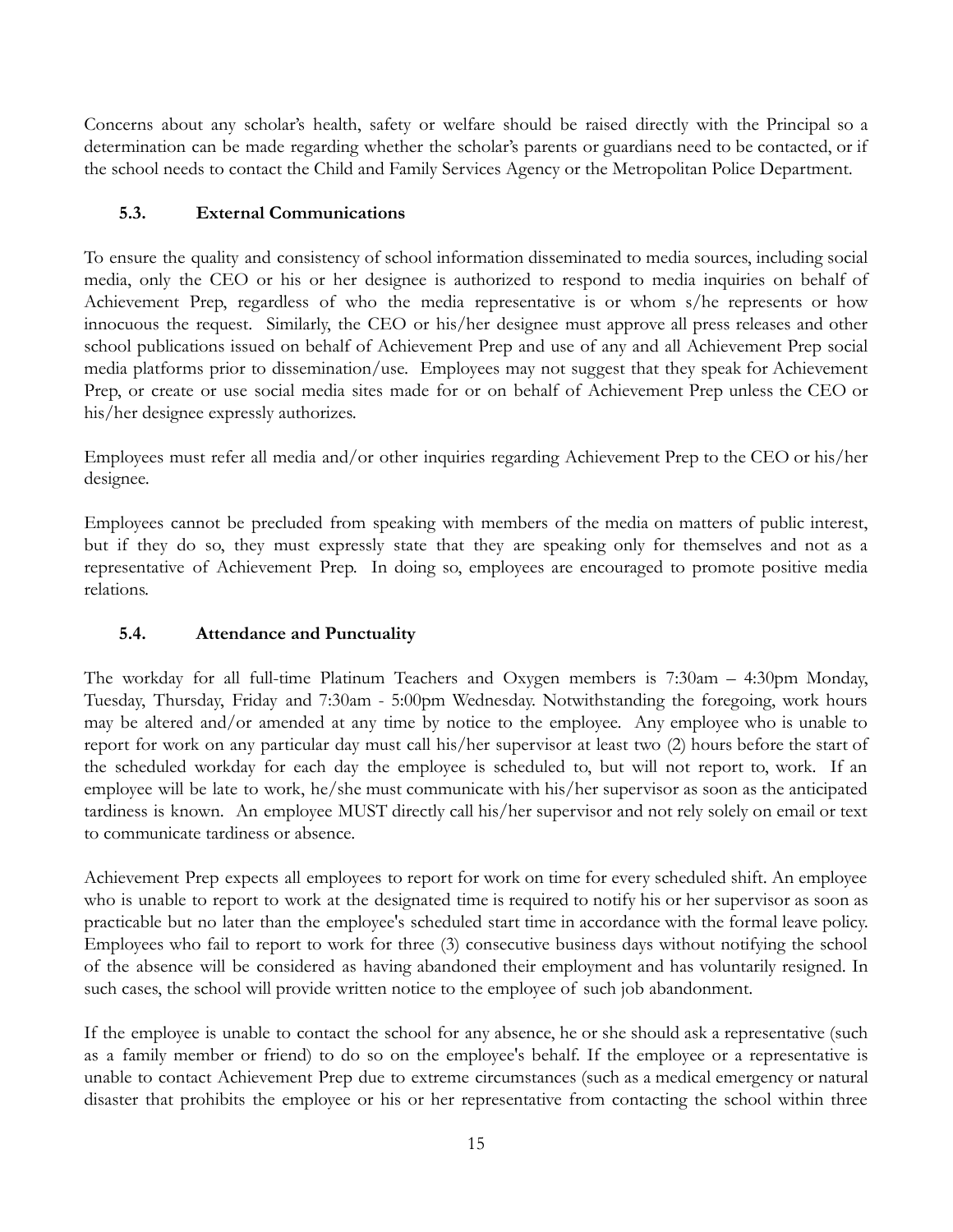days), the employee or his or her representative must contact the school as soon as practicable to explain the situation. In extreme circumstances, the school will consider the explanation and its timing before determining if the voluntary resignation will be upheld.

# <span id="page-15-0"></span>**5.5. Attire and Grooming**

We expect employees to use good judgment to present themselves professionally at all times. Individuals who do not comply with the Attire and Grooming guidelines listed below will be asked to return home to change into appropriate attire. Time off to comply with the Attire and Grooming policy may be unpaid, if permissible under federal or local law, or counted against an employee's paid time off bank.

- *Shirts and Blouses.*
	- **Acceptable**: Short-sleeved and long-sleeved dress shirts, sweaters, blazers, and blouses with regular and banded collars. Blouses are appropriate as long as the top is a full top with full shoulders (i.e., it does not plunge down the front, it is not cut out in the back, or it is not cut out around the sleeves like a tank top [even with thicker straps], it does not have spaghetti straps). Neckties must be worn with short- or long-sleeved, button-down dress shirts daily, except on casual dress days.
	- **Not Acceptable**: T-shirts , tank tops, sleeveless shirts, spaghetti straps, sweatshirts, midriffs, cut-outs, halter-tops, low-cut shirts/blouses or clothing with political or cultural statement or branding of any kind. Please be very mindful of low-cut shirts and too tight or revealing clothing. *NOTE: Only t-shirts with the Achievement Prep or a college/university logo are acceptable on casual Fridays. T-shirts with any other logos are never acceptable.*
- *Pants.*
- **Acceptable**: Trousers, slacks or dress pants.
- **Not Acceptable**: Jeans (regardless of color or material), shorts, sweat pants, stretch pants, stirrup pants, leggings and any workout clothing. NOTE: Jeans (that are not ripped) are acceptable on casual Fridays. However, the other types of pants listed are never acceptable.
- *Footwear.*
	- Acceptable: Any casual or dress shoe is acceptable.
	- **Not Acceptable**: Athletic shoes (sneakers), shower or beach-type sandals, flip-flops, and hiking boots. NOTE: Sneakers are acceptable on casual Fridays. However, the other types of shoes listed are never acceptable.
- *Skirts and Dresses.*
	- **Acceptable**: Casual dresses, jumpers, skirts are appropriate. Skirts/dresses should be of reasonable length.
	- **Not Acceptable:** Denim skirts, miniskirts, or skirts with high/thigh slits
- *Piercings.*
	- **Acceptable**: Reasonably sized earrings, small stud nose rings.
	- **Not Acceptable**: Earrings for men, facial jewelry besides small stud nose rings, large or hoop nose rings (except in accordance with religious beliefs), large earlobe expanders, noticeable tongue rings.
- *Tattoos.*
- Acceptable: The display of small, subtle tattoos on lower arms or lower legs.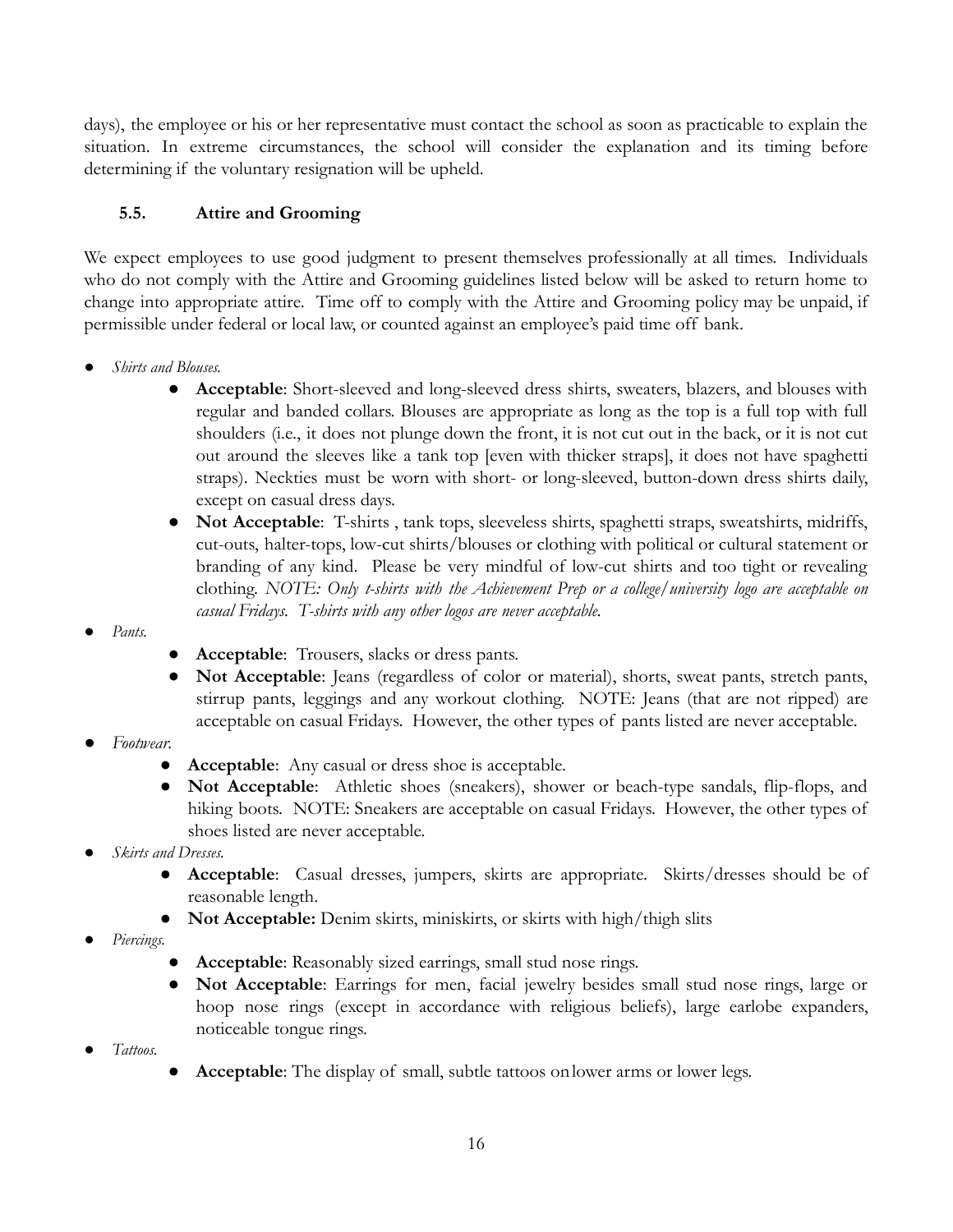- **Not Acceptable**: The display of large, distracting, or offensive/inappropriate tattoos. If an employee has such tattoos, he/she must ensure they are covered while at work and scholars are in the building.
- *Hair.*
- **Acceptable**: Hair should be styled in a manner to be least distracting to others.
- **Not Acceptable**: Hair dyed in unnatural colors (i.e. pink, blue, orange, purple), non-religious headscarves, hats worn in the building.

*Exceptions*. Exceptions to the business casual dress code may be recognized, as designated by school leadership, for casual Fridays, free dress days, field trips, outdoor activities, or summertime when school is not in session. On such designated days, clothing with Achievement Prep or college/university logos, jeans, and sneakers will be considered acceptable attire. At no time is clothing with political or cultural statements or branding allowed. Only branding allowed is Achievement Prep or college/university logos or text.

If an employee has a disability or a sincerely held religious belief that requires an exception to the Attire and Grooming policy, Achievement Prep will determine whether it is obligated to provide reasonable accommodations in accordance with applicable law.

**PLEASE NOTE** – Employees should always be mindful of their appearance and refrain from wearing any clothing that is revealing, too tight, and/or intentional displays of elaborate personal body artwork.

#### <span id="page-16-0"></span>**5.6. Personal Business**

When supervising scholars, talking or typing on cell phones or other such devices like watches, for personal business, listening to personal music players, checking personal social media sites, or checking personal email accounts is not permitted. In the case of an emergency, employees must request assistance and should never leave scholars unsupervised for any length of time. Additionally, employees should refrain from having earbuds (Bluetooth or otherwise) resting in their ears or around their necks as they move through public space or are with scholars. When not supervising scholars, employees should minimize these behaviors during regular school hours in order to model productive behavior for scholars, be available to colleagues, and fulfill professional responsibilities. If an employee must use a cell phone for personal business, s/he should find a location out of the public space. In addition, cell phones should be on vibrate only. If an employee finds using a personal music player helps productivity when working alone, s/he is asked to find a location out of the public space when using earbuds. See Electronic Communications Policy (Section 11).

#### <span id="page-16-1"></span>**5.7. Performance of Duties**

Employees are responsible for performing the duties outlined in their job description. In addition, all duties must be performed in accordance with all Achievement Prep policies and procedures.

#### <span id="page-16-2"></span>**5.8. Other Duties as Assigned**

All employees are required to participate in activities directly related to their job duties that may be held outside of normal school hours. These duties may include, but are not limited to, parent-teacher conferences, in-service sessions, staff meetings, and information seminars and programs for Achievement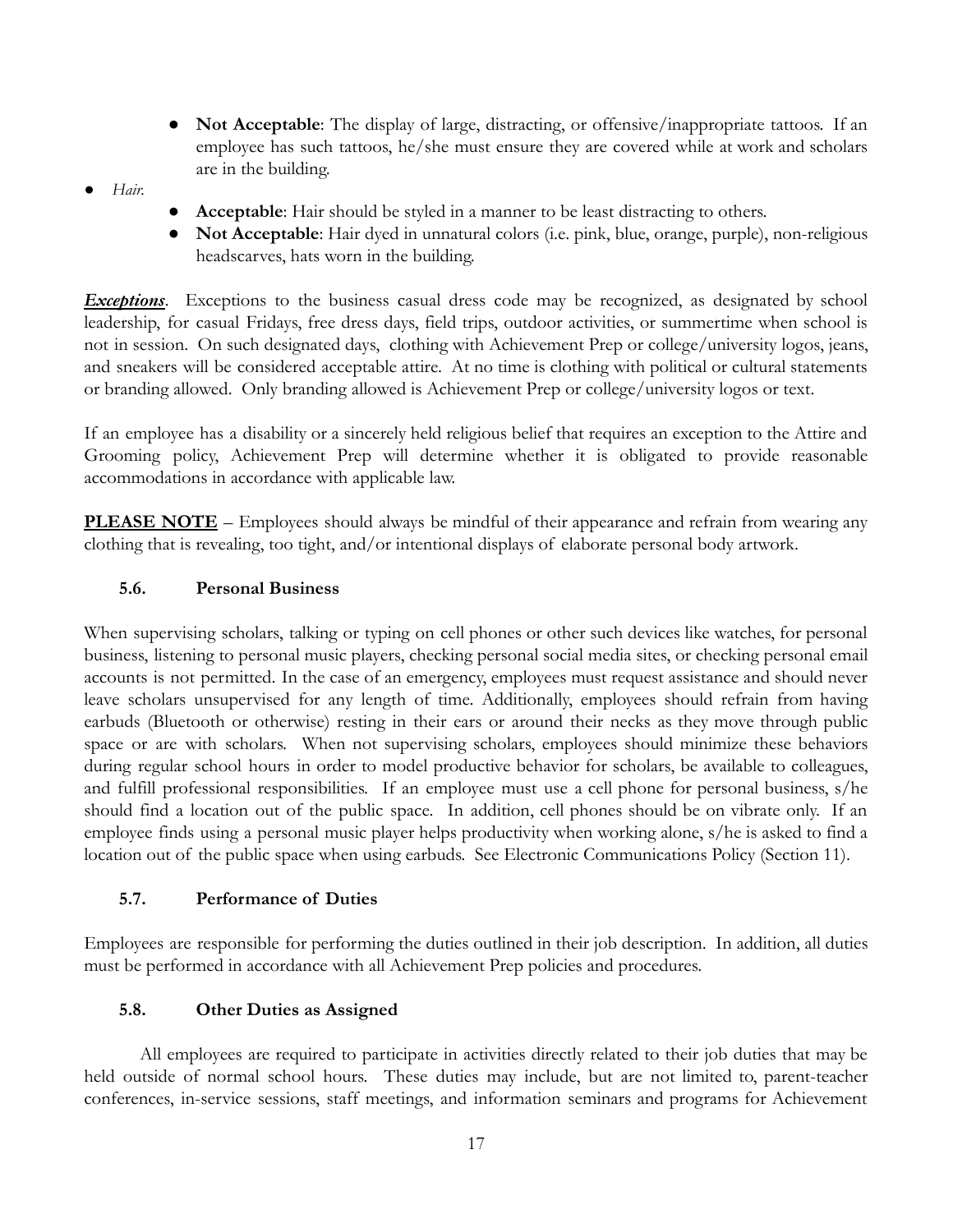Prep families, prospective families or other events and activities. Staff may also be required to participate in duties unrelated to their direct job responsibilities, including, but not limited to, monitoring scholars outside of the classroom or the building, assisting in the maintenance of the school and its resources and coordinating extracurricular activities. All employees are encouraged to attend school functions and events.

## <span id="page-17-0"></span>**5.9. Professional Development**

At Achievement Prep, we will use data-based inquiry to guide school-wide professional development. As a staff, we will determine an area of instruction, culture, or other topical concern on which we need to focus. The school's leadership team will be in charge of providing training in the area of interest. Since staff will be instructed on the same technique or strategy, they will coach one another on its effective implementation.

The school may fully or partially reimburse teachers for coursework, seminars or workshops related to professional development goals if included in the school's annual budget. The supervisor/manager must approve any such professional development in advance. Staff is required to submit documentation of completed coursework and proof of attendance in order to be reimbursed.

# <span id="page-17-1"></span>**5.10. Background Check**

Prior to the commencement of employment and once every two (2) years after that, all employees must submit to a background check completed by the District of Columbia Metropolitan Police Department. The background check must be within thirty (30) days of the employee's start date and must be done on behalf of Achievement Prep. Human Resources will maintain all background reports in a secured file separate from personnel files. Any arrests or convictions related to inappropriate conduct with children should be reported to Human Resources immediately.

#### <span id="page-17-2"></span>**5.11. Employment Eligibility Verification**

Achievement Prep will comply with the Immigration Reform and Control Act (IRCA), which requires employers to verify that all newly hired employees have the legal right to work in the United States. Pursuant to the IRCA requirements, all new employees must complete Section 1 of the I-9 form by the first day of employment. In addition, within three (3) business days after the employee begins work, s/he must present either a List A or a List B and C document (appropriate List A, B and C documents appear on the back of the I-9 form) verifying identity and employment eligibility. Employees who have indicated in Section 1 that they are already eligible to work in the United States may present an appropriate document receipt showing they have applied to replace a document that was lost, stolen or damaged, which will allow them to work for up to ninety (90) days. At the expiration of the 90-day period, such employees must present the actual document(s) in order to continue working.

#### <span id="page-17-3"></span>**5.12. Ethical Conduct Towards Scholars**

All staff should recognize that they have a privileged relationship with scholars. Accordingly, staff must refrain from exploiting that relationship to their advantage. A professional educator maintains a professional relationship with all scholars, both inside and outside of the classroom. Unethical conduct includes, but is not limited to: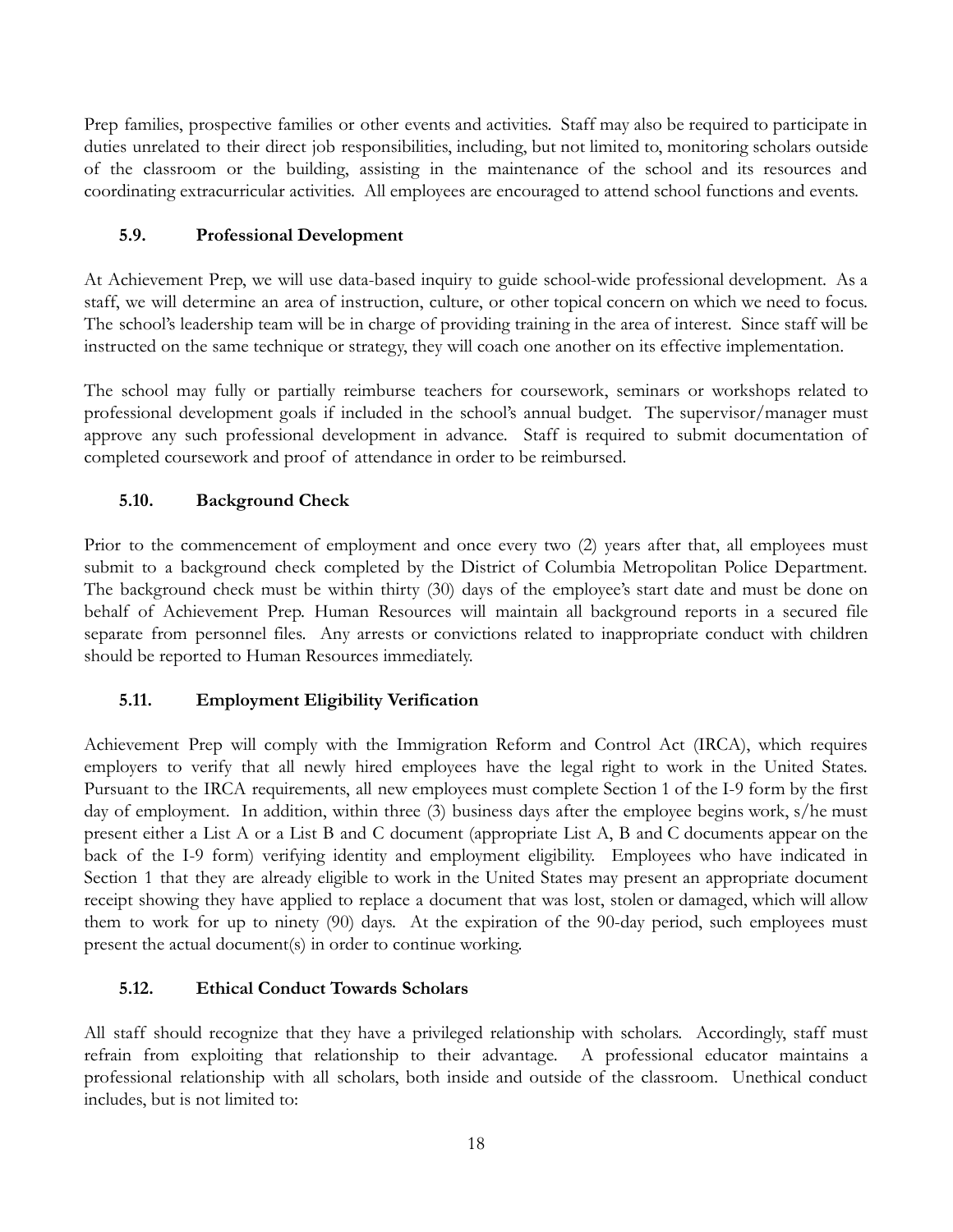- Committing any act of child abuse, including physical abuse (e.g., hitting, pushing, kicking or other unlawful physical contact) or emotional abuse (e.g., threatening, demeaning, or otherwise intimidating scholars);
- Committing any act of cruelty to children or any act of child endangerment;
- Committing or soliciting any sexual act from any minor or any scholar regardless of age;
- Committing any act of harassment as defined by Achievement Prep policy;
- Soliciting, encouraging, or consummating a romantic or inappropriate relationship (whether written, verbal, or physical) with a scholar, regardless of age;
- Using inappropriate language, including, but not limited to, name calling, verbal disrespect, swearing and improper sexual comments (e.g., sexual innuendos or sexual idiomatic phrase);
- Taking inappropriate pictures (digital, photographic, or video) of scholars;
- Posting pictures of scholars to a personal social media account;
- Inappropriate contact with any minor or any scholar regardless of age using electronic media and;
- Furnishing alcohol or illegal or unauthorized drugs to any scholar, or allowing or encouraging a scholar to consume alcohol or unauthorized drugs.

#### <span id="page-18-0"></span>**6. PURCHASING PROTOCOLS**

#### <span id="page-18-1"></span>**6.1. Purchases from School Funds**

All Achievement Prep employees are expected to refrain from using personal funds to make purchases on behalf of Achievement Prep. For school purchases, staff should submit a purchase requisition form to the Operations Manager. Approved requisition forms will be handled by the Operations Manager who is responsible for ordering materials and supplies. Under no circumstances can staff order materials, supplies or services to be billed to the school. All items purchased with school funds are and remain the property of Achievement Prep. Should an employee expend funds on behalf of Achievement Prep without the express prior written approval of their Principal, the Managing Director of Operations or the CEO, such employee will not be reimbursed for any such purchases and the items purchased shall be deemed property of such employee. Achievement Prep will not be liable for unauthorized purchases.

#### <span id="page-18-2"></span>**6.2. Purchases from Discretionary Funds**

Staff may be granted discretionary funds as part of the school's annual budget. Staff may purchase materials using discretionary funds without prior approval, but may not bill materials to the school. Staff may use their discretionary funds for the purchase of materials and submit receipts for reimbursement within a month of purchase. Staff will only be reimbursed for receipted items up to the maximum of their discretionary funds. All materials and supplies purchased with discretionary funds are and remain the property of Achievement Prep.

#### <span id="page-18-3"></span>**7. SCHEDULE**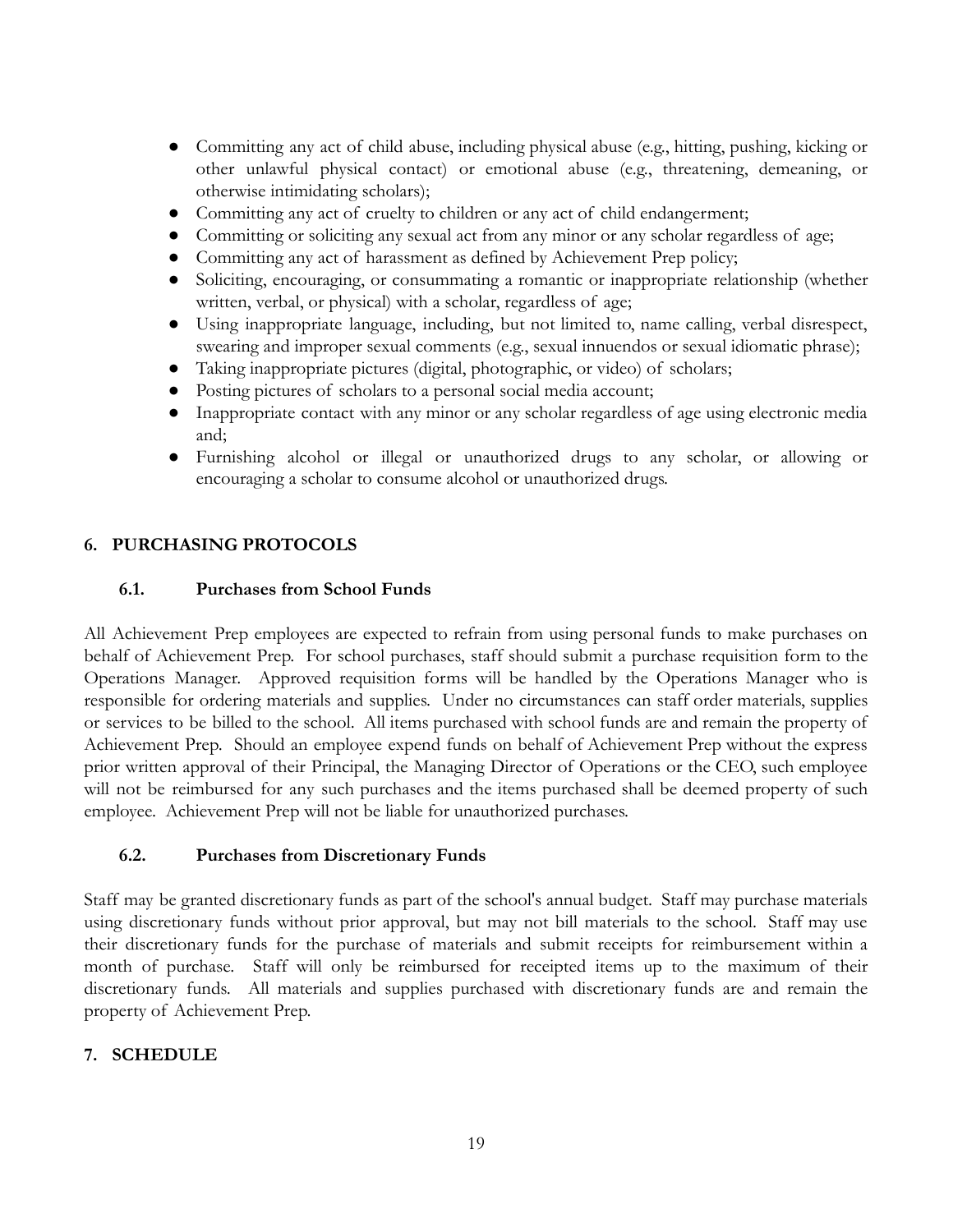#### <span id="page-19-0"></span>**7.1. School Year**

All teachers (10-month employees) are required to report to work on the annually established first day of professional development/Summer Institute (before scholars begin school) until up to three (3) days after scholars last day of school, unless specified otherwise in the employee's offer letter or as approved by the CEO.

Staff (11-month employees) are required to report to work on the annually established first day of professional development/Summer Institute (before scholars begin school) until up to three (3) days after scholars are dismissed from school, and for up to four (4) weeks of the Extended School Year / Summer School Program, unless specified otherwise in the employee's offer letter or as approved by the CEO.

Full-year employees (12-month employees) work year-round, including school breaks like spring and summer breaks, unless formal leave is approved and/or otherwise specified in the employee's offer letter or as approved by the CEO.

#### <span id="page-19-1"></span>**7.2. School Day**

The workday for all full-time staff is 7:30am - 4:30pm Monday through Friday and 7:30am – 5:00 pm on Wednesdays. All full-time employees shall have a lunch break of thirty (30) minutes per day; for Classroom Teachers, this is included in their built-in prep time granted during the work schedule. Part-time staff shall report for work as described in their employment contract or as otherwise approved by their direct supervisor.

The school day for scholars is 7:45am to 4:30pm Monday, Tuesday, Thursday, Friday and 7:45am to 12:30pm on Wednesday.

#### <span id="page-19-2"></span>**8. LEAVES OF ABSENCE**

#### <span id="page-19-3"></span>**8.1. General Policy Regarding Leave**

Regular attendance is imperative for all employees, particularly those with direct responsibility for the education of scholars. Employees are encouraged to use their leave only when necessary and should make every effort to structure their leave in a manner that is least disruptive to scholars and co-workers, particularly taking advantage of academic breaks (winter break, spring break, summer break) to schedule personal or home-related appointments as much as possible. All employees shall inform their direct supervisor of an anticipated absence at least one (1) week prior to the date that the planned leave would begin. Paid leave (other than for unexpected circumstances) must be pre-approved and is not guaranteed to be approved. An employee may be required to verify the claimed reason for any absence.

Leave, of any kind, may not be taken by any employees (or will not be paid) the first and last four (4) weeks of the school year for all scholars, or the day before or after a holiday or vacation unless entitlement to the leave is required by applicable state or federal law. Notwithstanding the foregoing, employees who qualify for FMLA leave (per Section 8.8) during these periods of the school year are exempted.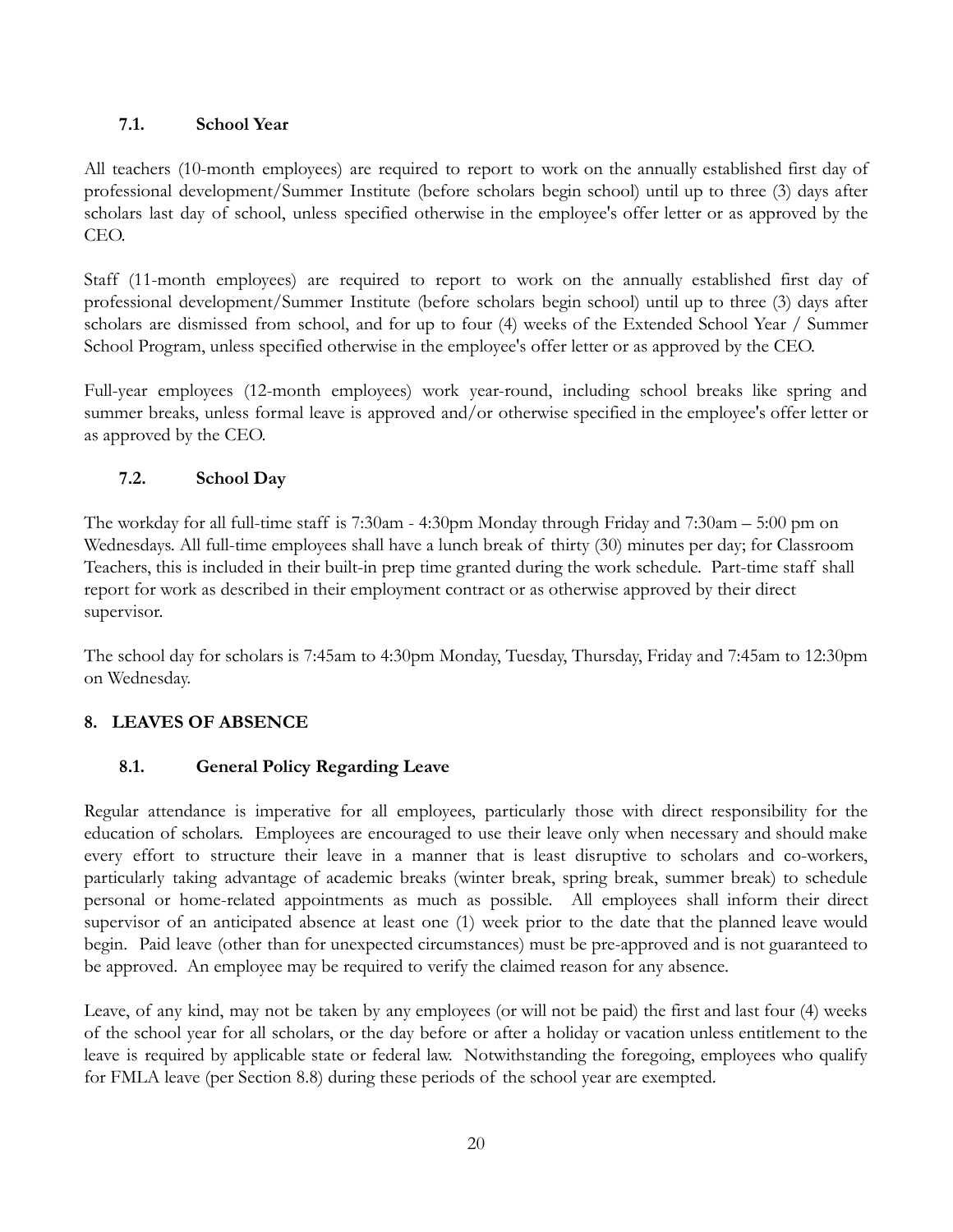#### <span id="page-20-0"></span>**8.2. Paid Sick and Safe Leave**

All salaried employees are granted five (5) days of sick and safe leave per year. All non-exempt, hourly employees will accrue at a rate of 2.25 hours per pay period, up to a maximum of five (5) days of sick and safe leave per school year. Ten-month employees may sell back up to five (5) days of unused sick and safe leave per Section 8.13 (Leave Buy Back). Sick and safe leave is available to provide for full pay and benefits during absences for the following reasons:

- The employee's or eligible family member's physical or mental illness, injury or medical condition;
- To obtain professional medical diagnosis or care or preventive medical care for the employee or eligible family member; or
- If the employee or eligible family member is a victim of stalking, domestic violence or sexual abuse; provided that the absence is directly related to social or legal services pertaining to the stalking, domestic violence or sexual abuse for the purpose of:
	- o Seeking medical attention for the employee or the employee's family member to treat or recover from physical or psychological injury or disability caused by the stalking, domestic violence or sexual abuse;
	- o Obtaining services for the employee or the employee's family member from a victim services organization;
	- o Receiving psychological or other counseling services for the employee or the employee's family member;
	- o Temporarily or permanently relocating;
	- o Taking legal action, including preparing for or participating in any civil or criminal legal proceeding relating to the stalking, domestic violence or sexual abuse incident; or
	- o Taking other actions that could be reasonably determined to enhance the physical, psychological or economic health or safety of the employee or the employee's family member or the safety of those who work or associate with the employee.
- Eligible family members include the employee's: children (including stepchildren and foster children), grandchildren, parents, parents-in-law, stepparents, spouses, spouses of children, domestic partners, siblings and brothers- and sisters-in-law. A person with whom the employee shares or has shared, for at least the 12 preceding months, a mutual residence and with whom the employee maintains a committed relationship is also an eligible family member under this policy, as is a child who lives with an employee and for whom the employee permanently assumes and discharges parental responsibility.

If an employee is absent for medical reasons for three (3) working days or more, the employee must, immediately upon his/her intended day of return to work, provide Human Resources with a physician's statement certifying that the employee is able to return. Failure to provide the physician's statement may result in the time being considered leave without pay.

For exempt employees, a maximum of five (5) unused paid sick and safe leave days will carry over from year to year.

For non-exempt employees, a maximum of five (5) unused paid sick and safe leave days will carry over from year to year. However, once the maximum amount of time has been accrued for the school year, no further sick and safe leave will accrue.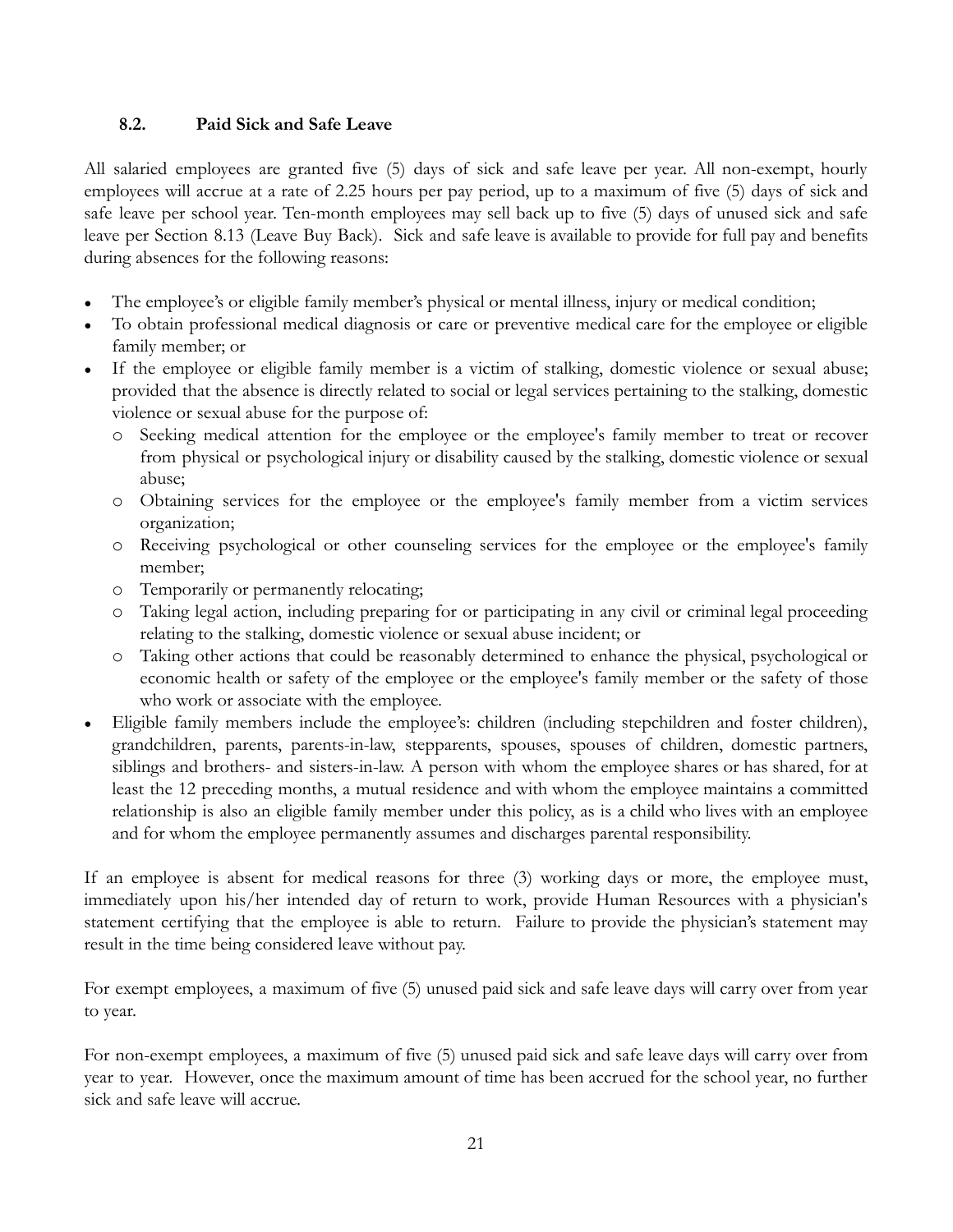Compensation for accrued and/or unused paid sick time is not provided upon separation from employment for any reason. Notwithstanding the foregoing, if an employee takes more than five (5) days of consecutive leave, further accrual of leave will cease until the employee returns to work.

Achievement Prep will not retaliate or tolerate retaliation against any employee who seeks or obtains leave under this policy or who makes a good faith complaint (including the filing of a lawsuit or cooperating in any investigation or prosecution) about a violation of either the Accrued Sick and Safe Leave Act or the Earned Sick and Safe Leave Amendment Act, or who communicates with any person about such a violation. In addition, Achievement Prep will not retaliate against any employee who informs another person about their rights under either Act.

# <span id="page-21-0"></span>**8.3. Paid Personal Leave/Time Off for All Salaried Employees**

Paid personal leave or paid time off (PTO) shall be at full pay and benefits. Unused personal leave cannot be carried over from one year to the next. Personal leave generally must be requested at least one week in advance, and must be approved by the supervisor.

Paid personal leave or paid time off should be scheduled in such a way that work responsibilities can be assigned to others and on-going operations will not be disrupted. To ensure that this occurs, employees must schedule non-illness or non-emergency related leave of multiple days as early as possible, and at least one (1) week in advance. It is especially important to give as much advance notice as possible for longer absences. Personal leave or paid time off requests will be considered in the order in which they are received, and granted according to feasibility and length of service and the school's operational needs. Preplanned personal leave or PTO must have advance supervisory approval. Any time off from work will be deducted from the employee's accrued personal or PTO until all accrued PTO has been used.

Achievement Prep reserves the right to deny or reschedule requests for leave based upon the needs of its operations. If an employee takes unapproved leave, it will be unpaid. Also, repeated failure to comply with the denial of a request for scheduled leave may result in discipline, up to and including immediate termination.

Employees begin accruing paid personal leave or PTO immediately upon their date of hire. Paid personal leave is accrued based on a teacher's regularly scheduled hours during a ten (10) month period commencing July 16 of each year. PTO is accrued based on a 12-month employee's regularly scheduled hours during a twelve (12) month period commencing July 1 of each year. Notwithstanding the foregoing, the amount of paid personal leave or PTO is prorated per employee based on dates of hire that start post July 1 (for 12-month staff) and July 16 (for 10-month staff). Employees do not accrue personal leave or PTO if they are not scheduled to work at least twenty (20) hours per week. Personal leave or PTO is credited on the payday for the pay period in which the time accrues. An employee must have worked during the pay period to accrue paid personal leave or PTO. In addition, paid personal leave or PTO will not accrue while an employee is on unpaid leave, such as FMLA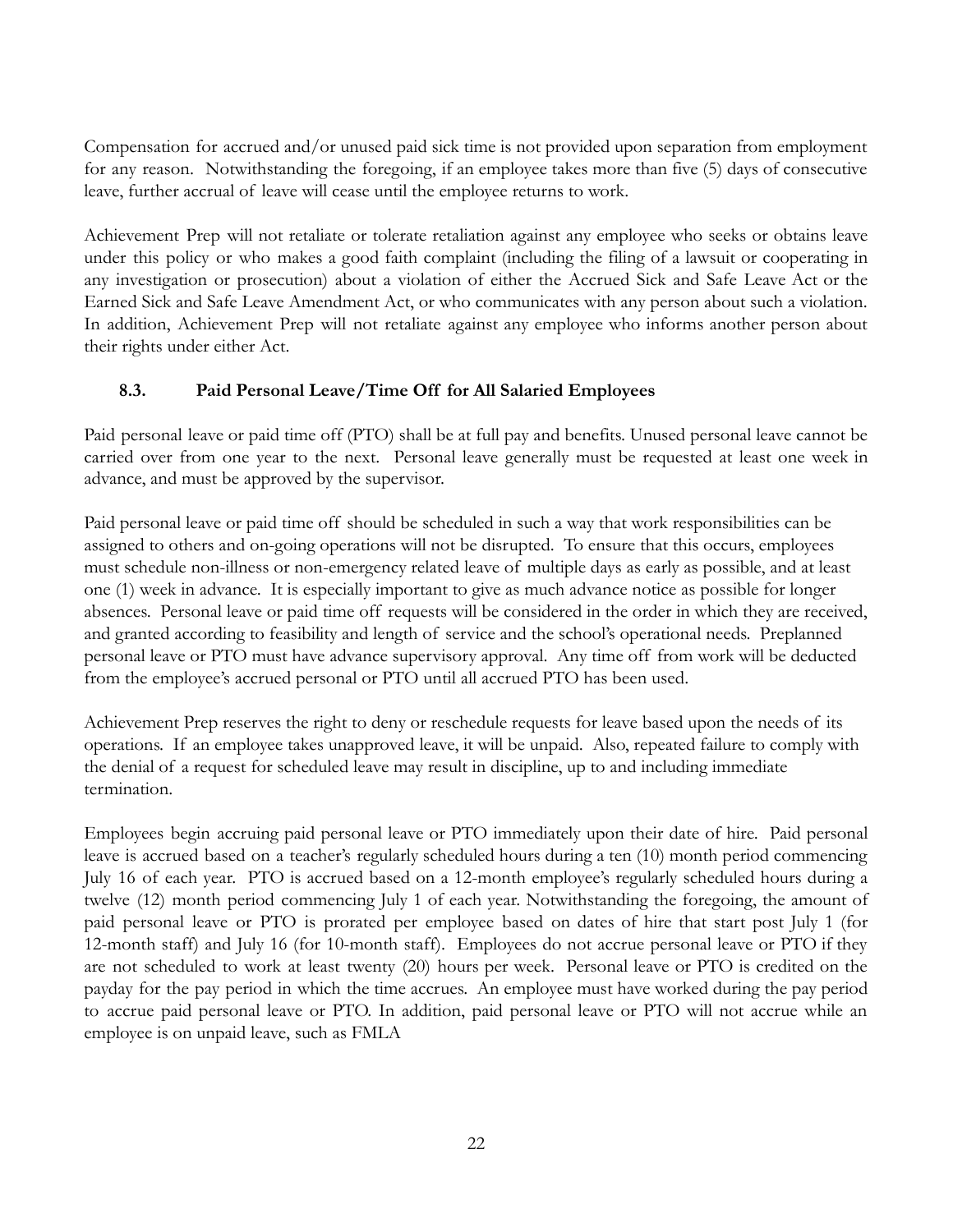#### <span id="page-22-0"></span>**8.4. Paid Personal Leave for 10-Month & 11-Month Employees**

Teachers (10-month employees) and 11-month employees are eligible to use up to three (3) days of paid leave per year for personal business, accrued in increments of 1.5 hours at each pay period until reaching 3 days of paid leave. Ten-month employees may sell back unused personal leave per Section 8.13 (Leave Buy Back).

#### <span id="page-22-1"></span>**8.5. Paid Time Off (PTO) for Year-Round (12-Month) Salaried Employees**

Year-round (12-month) salaried employees who are regularly scheduled to work at least twenty (20) hours per week are eligible to use up to ten (10) days of *paid time off* ("PTO") per year, accrued in increments of 3.75 hours at each pay period. Teachers and instructional staff, part-time, hourly, temporary, and seasonal employees are not eligible for PTO. PTO may be used for vacation, personal business, appointments, sick leave and time off to care for family members and for other domestic situations.

If 12-month employees need to take leave not yet accrued, employees will be allowed to use up to three (3) days' worth of non-accrued PTO. A negative leave balance is an advance or loan of PTO. As an employee accrued leave under the PTO policy, any future accrued leave will automatically be used to pay down a negative balance until such time as the negative balance is paid in full. If an employee has not accrued enough leave to eliminate a negative leave balance and employment terminates, Achievement Prep may deduct the unearned leave from an employee's final paycheck. Any leave taken in excess of the cap on negative leave will be time off without pay. An employee may not incur a negative balance more than once in a ninety (90) day period.

**Notwithstanding the foregoing, if an employee takes more than five (5) days of consecutive leave, further accrual of leave will cease until the employee returns to work**.

#### <span id="page-22-2"></span>**8.6. Unscheduled Leave of Any Kind**

When an employee's need for leave is unforeseeable (e.g., illness or emergency), the employee must notify her/his supervisor about the inability to report to work no later than two (2) hours prior to the employee's scheduled start time. If the employee is unable to report to work for more than one (1) day, the employee must notify her/his supervisor each day an absence is needed, unless the supervisor has approved a different notification schedule. If an employee is absent for illness for three (3) working days or more, the employee must, immediately upon his/her intended day of return to work, provide Human Resources with a physician's statement certifying that the employee is able to return. Failure to provide the physician's statement may result in the time being considered leave without pay.

Achievement Prep will monitor unscheduled leave. Only in exceptional circumstances will unscheduled time off be retroactively designated as unscheduled paid leave.

#### <span id="page-22-3"></span>**8.7. Unpaid Leave**

Time off taken in excess of the amount available in an employee's paid sick leave or the amount of accruable personal leave will be unpaid. Any unpaid leave should not be considered an additional benefit offered by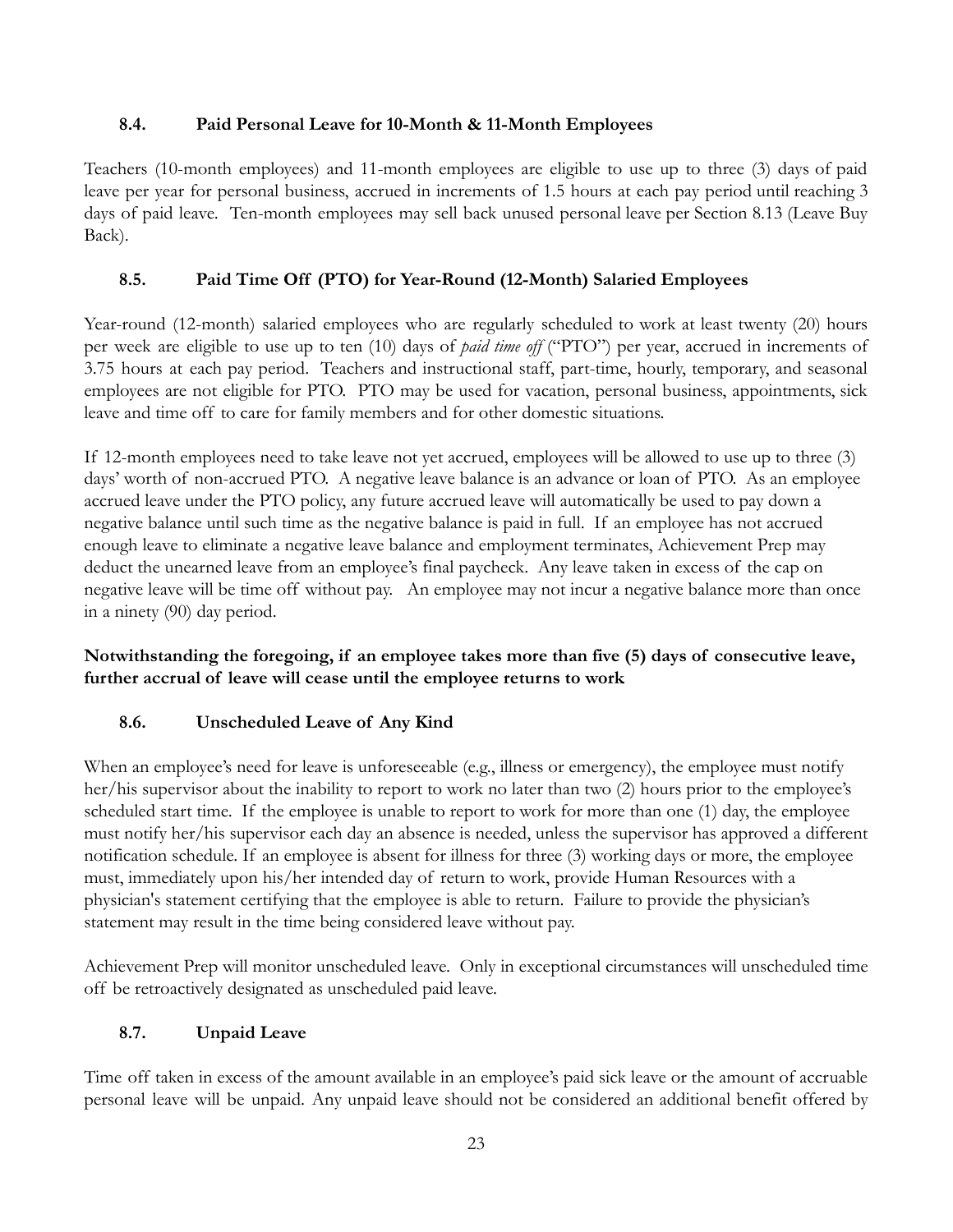Achievement Prep and such days must be approved by the employee's manager. An employee may request up to five (5) days of unpaid leave for medical or personal reasons. Any additional days will not be approved and employees may be subject to discipline and discharge for taking time off without their manager's approval.

Leave, of any kind, may not be taken (or will be unpaid) the first and last four (4) weeks of the school year for scholars, or the day before or after a holiday or break during the school year. Any exceptions due to extenuating circumstances falling on unpaid days will be made at the sole discretion of Human Resources.

#### <span id="page-23-0"></span>**8.8. Parental Leave**

The federal Family and Medical Leave Act of 1993 (FMLA) and the District of Columbia Family and Medical Leave Act of 1990 (DCFMLA) provide for unpaid family leave. In order for employees to continue to receive pay while on family leave, Achievement Prep makes available to salaried employees paid parental leave to be taken immediately after the birth or arrival of the child(ren) according to the following schedule:\*

| Category                                   | Amount of         | Duration                                  |
|--------------------------------------------|-------------------|-------------------------------------------|
|                                            | <b>Paid Leave</b> |                                           |
| New Child: birth parent                    | $60\%$ of         | Up to 6 weeks for recovery (up to $8$ )   |
|                                            | current pay       | weeks in the case of a C-Section) after 5 |
|                                            |                   | unpaid days**                             |
| New Child: non-birth parent, adoption,     | $60\%$ of         | Up to 2 weeks for bonding after 5         |
| placement for foster care or assumption of | current pay       | unpaid days**                             |
| permanent parental responsibilities        |                   |                                           |

\* Any paid parental leave will run concurrently with unpaid DCFMLA and/or FMLA leave.

\*\* Five (5) sick or personal leave days can be used in place of the "five (5) unpaid days" (above) in order to trigger the beginning of the parental leave. Also, "up to X weeks" (above) includes the five (5) unpaid or sick/personal leave days.

#### <span id="page-23-1"></span>**8.9. Jury Duty**

Upon notification by a court to report for jury duty, the salaried employee shall immediately request jury duty during non-school months. In the event this request is not granted, time off with no loss of salary (limited to two (2) days) will be provided for jury duty required to be served during a time period when the employee is expected to be at work. Any employee, when advised of his/her notification of jury duty, must immediately inform his/her direct supervisor and Human Resources. Salary will be paid in accordance with this policy, and the check for juror fees is to be signed over to the school.

#### **8.10. Bereavement Leave**

Full-time salaried employees are allowed up to three (3) days of paid bereavement leave following the death of an immediate family member: father, mother, grandmother, grandfather, sister, brother, husband, wife, son, daughter, or immediate family members of a spouse or domestic partner. Supervisors must approve any exceptions to this policy.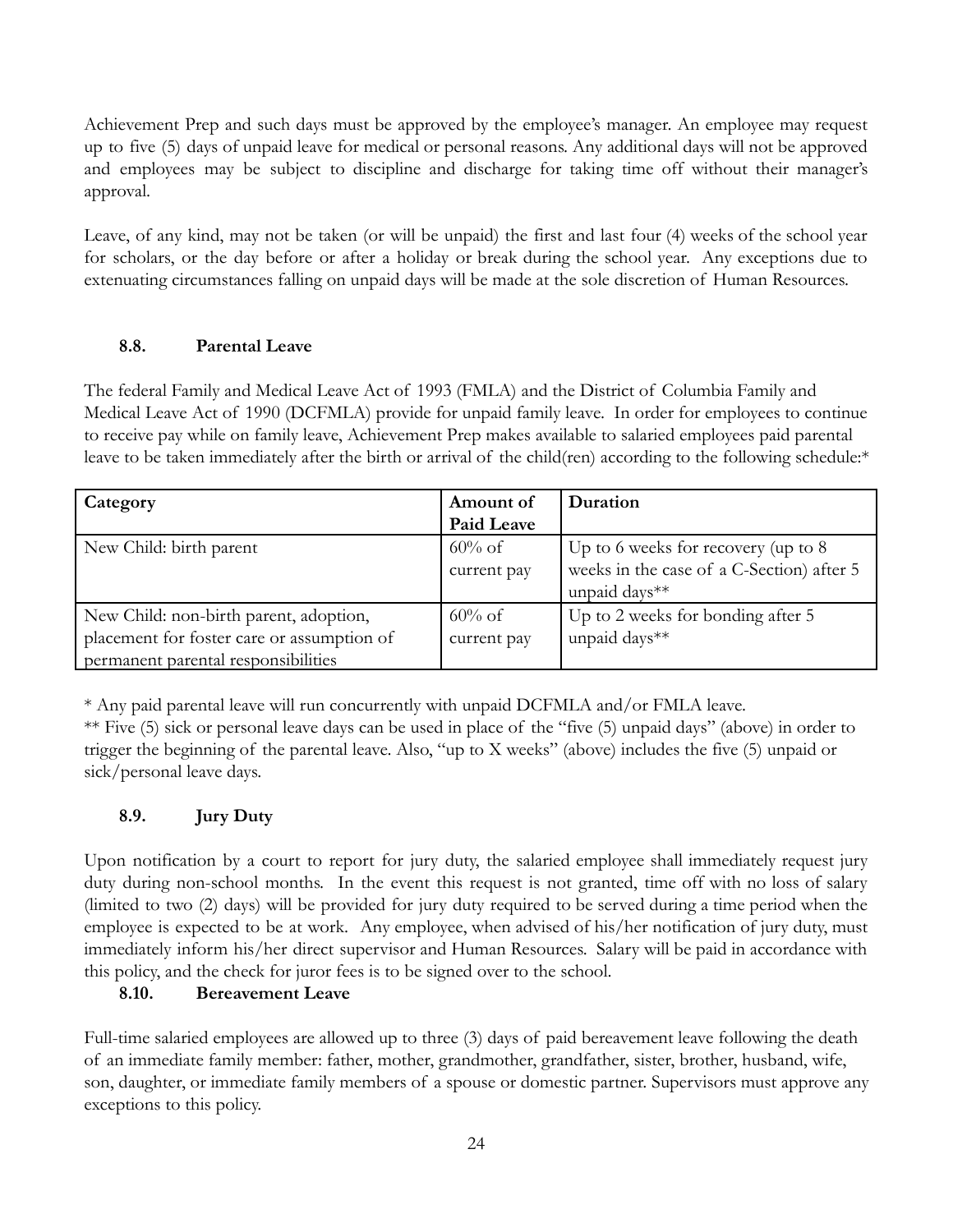# <span id="page-24-0"></span>**8.11. Family and Medical Leave**

Achievement Prep grants leave in accordance with the Family and Medical Leave Act of 1993 ("FMLA") and the District of Columbia Family and Medical Leave Act of 1990 ("DCFMLA"). If an employee qualifies for leave under both the FMLA and the DCFMLA, Achievement Prep will provide an employee the more favorable benefits. An employee eligible for family or medical leave under only one law will receive benefits under that law. Similarly, if leave taken qualifies under the FMLA and the DCFMLA, the leave used counts against the employee's entitlement under both laws.

# <span id="page-24-1"></span>**8.11.1. Federal Family and Medical Leave**

# Employee Eligibility

To be eligible for federal FMLA Leave benefits, you must: (1) have worked for Achievement Prep for a total of at least 12 months; and (2) have worked at least 1,250 hours over the previous 12 months as of the start of the leave. FMLA leave is unpaid.

# Reasons for Leave

FMLA Leave may be used for one of the following reasons:

- The birth, adoption, or foster care of an employee's child within twelve (12) months following birth or placement of the child ("Bonding Leave");
- To care for an immediate family member (spouse, child, or parent with a serious health condition ("Family Care Leave");
- An employee's inability to work because of a serious health condition ("Serious Health Condition Leave":
- A "qualifying exigency," as defined under the FMLA, arising from a spouse's, child's, or parent's "covered active duty" (as defined below) as a member of the military reserves, National Guard or Armed Forces ("Military Emergency Leave"); or
- To care for a spouse, child, parent or next of kin (nearest blood relative) who is a "Covered Servicemember," as defined below ("Military Caregiver Leave").

# **Definitions**

"Child," for purposes of Bonding Leave and Family Care Leave, means a biological, adopted, or foster child, a stepchild, a legal ward, or a child of a person standing in loco parentis, who is either under age 18, or age 18 or older and incapable of self-care because of a mental or physical disability at the time that Family and Medical Leave is to commence. "Child," for purposes of Military Emergency Leave and Military Caregiver Leave, means a biological, adopted, or foster child, stepchild, legal ward, or a child for whom the person stood in loco parentis, and who is of any age.

"Parent," for purposes of this policy, means a biological, adoptive, step or foster father or mother, or any other individual who stood in loco parentis to the person. This term does not include parents "in law." For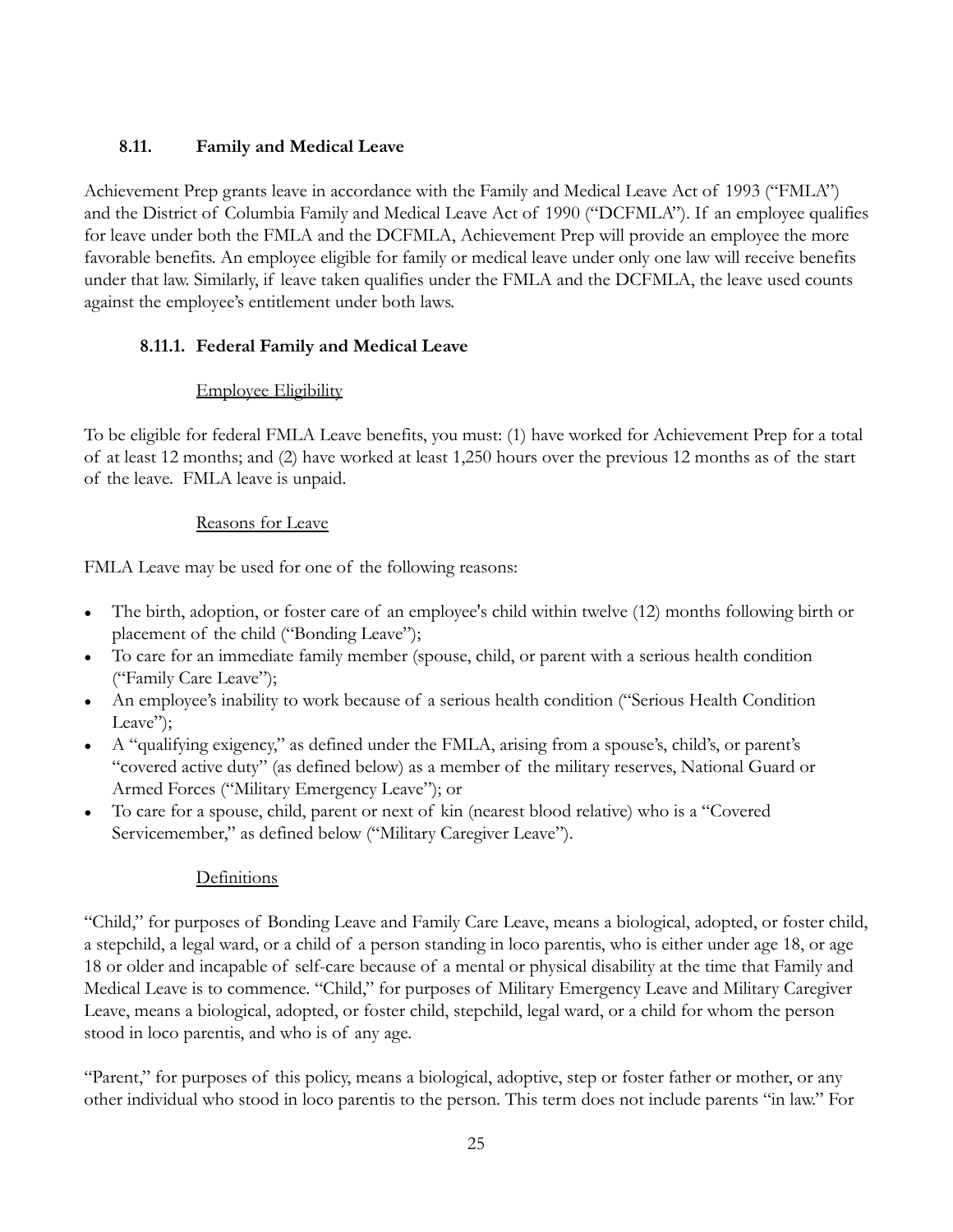Military Emergency leave taken to provide care to a parent of a military member, the parent must be incapable of self-care, as defined by the FMLA.

"Covered Active Duty" means (1) in the case of a member of a regular component of the Armed Forces, duty during the deployment of the member with the Armed Forces to a foreign country; and (2) in the case of a member of a reserve component of the Armed Forces, duty during the deployment of the member with the Armed Forces to a foreign country under a call or order to active duty (or notification of an impending call or order to active duty) in support of a contingency operation as defined by applicable law.

"Covered Service member" means (1) a member of the Armed Forces, including a member of a reserve component of the Armed Forces, who is undergoing medical treatment, recuperation, or therapy, is otherwise in outpatient status, or is otherwise on the temporary disability retired list, for a serious injury or illness incurred or aggravated in the line of duty while on active duty that may render the individual medically unfit to perform his or her military duties, or (2) a person who, during the five (5) years prior to the treatment necessitating the leave, served in the active military, Naval, or Air Service, and who was discharged or released therefrom under conditions other than dishonorable (a "veteran" as defined by the Department of Veteran Affairs), and who has a qualifying injury or illness incurred or aggravated in the line of duty while on active duty that manifested itself before or after the member became a veteran. For purposes of determining the five-year period for covered veteran status, the period between October 28, 2009 and March 8, 2013 is excluded.

#### Length of Leave

The maximum amount of FMLA Leave will be twelve (12) workweeks in any twelve (12) month period when the leave is taken for: (1) Bonding Leave; (2) Family Care Leave; (3) Serious Health Condition Leave; and/or (4) Military Emergency Leave. However, if both spouses work for Achievement Prep and are eligible for leave under this policy, the spouses will be limited to a total of 12 workweeks off between the two of them when the leave is for Bonding Leave or to care for a parent using Family Care Leave. A 12-month period begins on the date of your first use of FMLA Leave. Successive 12-month periods commence on the date of your first use of such leave after the preceding 12-month period has ended.

The maximum amount of FMLA Leave for an employee wishing to take Military Caregiver Leave will be a combined leave total of twenty-six (26) workweeks in a single 12-month period. A "single 12-month period" begins on the date of your first use of such leave and ends 12 months after that date.

If both spouses work for Achievement Prep and are eligible for leave under this policy, the spouses will be limited to a total of 26 workweeks off between the two when the leave is for Military Caregiver Leave only or is for a combination of Military Caregiver Leave, Military Emergency Leave, Bonding Leave and/or Family Care Leave taken to care for a parent.

Under some circumstances, you may take FMLA Leave intermittently—which means taking leave in blocks of time, or by reducing your normal weekly or daily work schedule. Leave taken intermittently may be taken in increments of no less than fifteen (15) minutes. Employees who take leave intermittently or on a reduced work schedule basis for planned medical treatment must make a reasonable effort to schedule the leave so as not to unduly disrupt Achievement Prep's operations. Please contact your supervisor prior to scheduling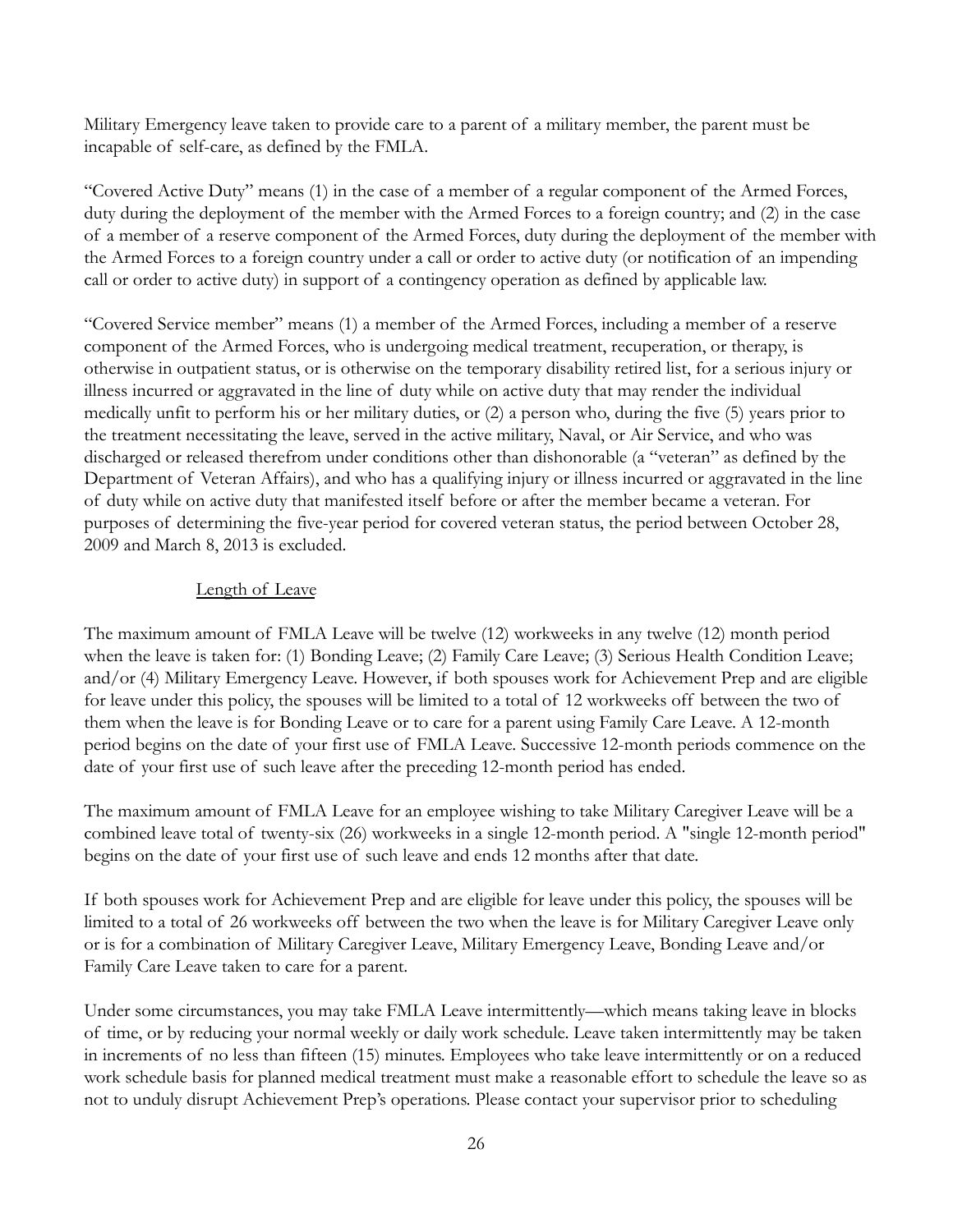planned medical treatment. If Family and Medical Leave is taken intermittently or on a reduced schedule basis due to foreseeable planned medical treatment, Achievement Prep may require you to transfer temporarily to an available alternative position with an equivalent pay rate and benefits, including a part-time position, to better accommodate recurring periods of leave.

When an employee who has been approved for intermittent leave seeks leave time that is unforeseeable, the employee must specifically reference either the qualifying reason for leave or the need for FMLA leave at the time the employee calls off.

As discussed more generally below, if your request for intermittent leave is approved, Achievement Prep may later require you to obtain recertification of your need for leave. For example, Achievement Prep may request recertification if it receives information that casts doubt on your report that an absence qualifies for Family and Medical Leave.

To the extent required by law, some extensions to leave beyond an employee's FMLA entitlement may be granted when the leave is necessitated by an employee's work-related injury/illness or a "disability" as defined under the Americans with Disabilities Act and/or applicable local law. Certain restrictions on these benefits may apply.

#### **8.11.2. DC Paid Family Leave**

<span id="page-26-0"></span>The Universal Paid Leave Act of 2015 (or Paid Family Leave) provides covered employees with 8 weeks of paid parental leave, 6 weeks of paid family leave, and 2 weeks of paid personal medical leave.

Employees may begin to access paid leave beginning in 2020. Eligible employees with a weekly wage at a rate that, on an annualized basis, is equal to or less than 150% of the DC minimum wage (which is \$15.20) per hour effective July 1st, 2021) will be entitled to payment of leave benefits at a rate that equals 90% of that eligible individual's average weekly wage rate. Eligible employees earning in excess of 150% of the DC minimum wage will be entitled to (1) 90% of 150% of the DC minimum wage, plus (2) 50% of the amount by which the eligible individual's average weekly wage rate exceeds 150% of the DC minimum wage, with a maximum weekly benefit capped at \$1,000.

Employees who anticipate the need for leave and who qualify for Paid Family Leave benefits must notify HR of their intent to take leave at least ten (10) days prior to the start of leave (or 30 days if leave will run concurrently with DCFMLA/Federal FMLA). Additionally, employees are expected to notify HR of the amount of the weekly benefit received through the Paid Family Leave program in order to accurately calculate how much pay you should receive from Achievement Prep during your leave.

#### <span id="page-26-1"></span>**8.11.3. DC FMLA Leave Entitlement and Eligibility**

Employees who have been employed by Achievement Prep continuously for one year without a break in service (except for regular holidays, sick or personal leave granted by Achievement Prep) and worked for at least one thousand (1,000) hours during the twelve (12) month period immediately preceding the leave request are entitled to 16 workweeks of unpaid family leave and 16 workweeks of unpaid medical leave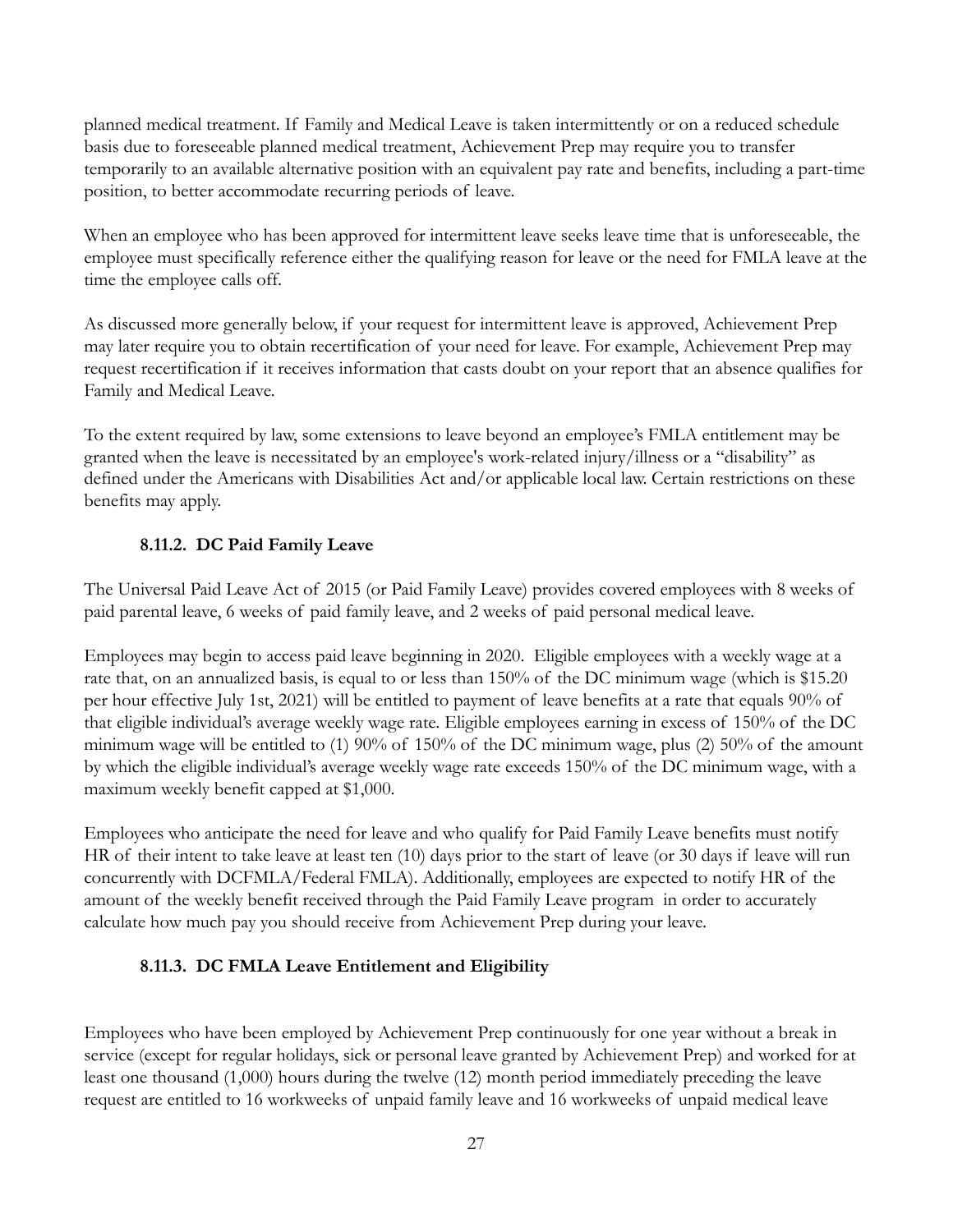within a twenty-four (24) month period.

For purposes of this policy, a "serious health condition" means a physical or mental illness, injury, or impairment that involves inpatient care in a hospital, hospice, or residential health care facility, or continuing treatment or supervision at home by a health care provider or other competent individual.

#### Terms of Family Leave

Family leave may be used for the birth of a child of the employee, the placement of a child with the employee for adoption or foster care, placement of a child with the employee for whom the employee permanently assumes and discharges parental responsibility or for the care of a family member who has a serious health condition.

For purposes of this policy, a "family member" includes: (1) a person to whom the eligible employee is related by blood, legal custody or marriage (including same-sex marriage); (2) a foster child; (3) a child who lives with an eligible employee and for whom the eligible employee permanently assumes and discharges parental responsibility; or (4) a person with whom the eligible employee shares or has shared, within the last year, a mutual residence and with whom the eligible employee maintains a committed relationship. A "child" includes a person under the age of 21, a person, regardless of age, who is substantially dependent on the employee due to a physical or mental disability, or a person under the age of 23 who is a full-time student at an accredited college or university. A "committed relationship" is a domestic partnership (as defined in section 2(4) of the Health Care Expansion Act of 1992; D.C. Official Code § 32-701(4)); a familial relationship between two people, established by certain factors, such as mutual economic interdependence (e.g., joint bank accounts, shared leasing); domestic interdependence, including the public presentation of the relationship and the exclusivity of the relationship; the length of the relationship; and the intent of both people to stay committed in the relationship, as evidenced by things such as a will or life insurance.

If two (2) family members are employed by Achievement Prep, Achievement Prep may limit the total number of family leave workweeks to which the family members are entitled during the 24-month period to sixteen (16) workweeks. Achievement Prep may also limit the number of workweeks to which family members may take family leave simultaneously during the 24-month period to four workweeks.

The entitlement to family leave expires 12 months after the birth or placement of the child with the employee.

Employees must provide timely notice to their supervisor, either thirty (30) days prior to the commencement of the leave or as soon as possible prior to the date on which the employee wishes the leave to begin if the leave was not foreseeable. If an emergency prevents the employee from notifying Achievement Prep until the first day of leave, the employee must notify Achievement Prep no later than two business days after the absence begins. In addition, employees must make a reasonable effort to schedule planned medical treatment in a manner that does not disrupt company operations.

When an employee's covered family member has a serious health condition, leave may be taken intermittently when medically necessary. With approval, family leave may be taken on a reduced leave schedule, during which time the 16 workweeks of family leave may be taken over a period not to exceed 24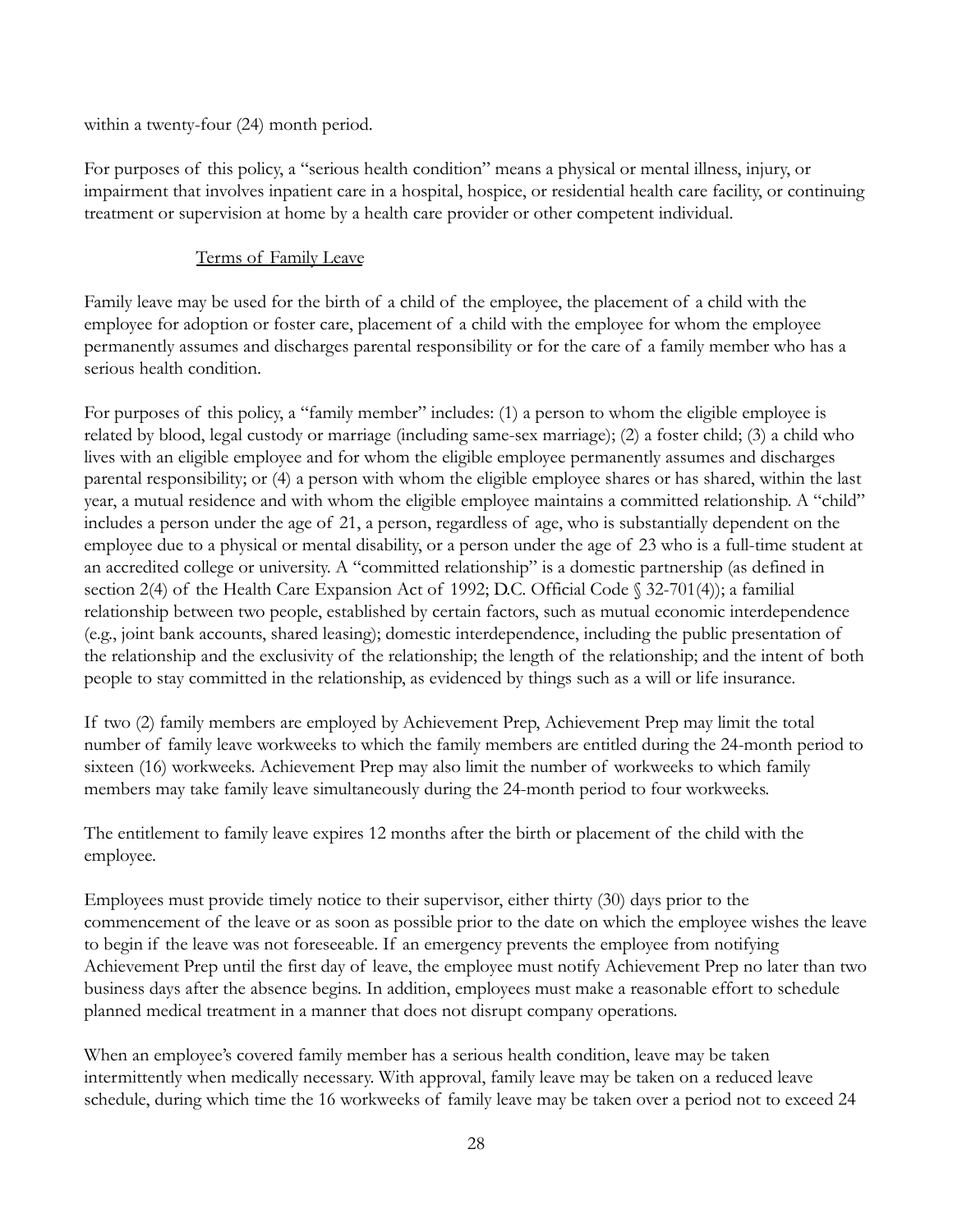consecutive workweeks.

## Terms of Medical Leave

If an employee becomes unable to perform the functions of his or her position because of a serious health condition, he or she will be entitled to medical leave for the time that he or she is unable to perform the functions, except that the leave must not exceed 16 workweeks during any 24-month period. This leave may be taken intermittently when medically necessary.

If an employee takes leave because of his or her own health condition, Achievement Prep may request that the employee temporarily transfer to an available alternative position which better accommodates the recurring leave and has equivalent pay and benefits.

If the need for medical leave is foreseeable, employees must provide reasonable prior notice and make reasonable effort to schedule planned medical treatment in the least disruptive manner to company operations.

# Alternative Employment in Lieu of Leave

Achievement Prep may agree to allow alternative employment in lieu of leave for the duration of the employee's serious health condition. Any period of alternative employment will not count against the sixteen (16) weeks of family or medical leave to which the employee is entitled. When an employee who agreed to alternative employment becomes able to perform the duties of the original position, the employee will be restored to the original position or an equivalent position with equivalent employment benefits, pay, seniority and other terms and conditions of employment.

#### **8.11.4. Notice and Certification**

<span id="page-28-0"></span>Employees are required to provide:

- 1. When the need for the leave is foreseeable, thirty (30) days advance notice or such notice as is both possible and practical if the leave must begin in less than 30 days (normally this would be the same day the employee becomes aware of the need for leave or the next business day);
- 2. When the need for leave is not foreseeable, notice within the time prescribed by Achievement Prep's normal absence reporting policy, unless unusual circumstances prevent compliance, in which case notice is required as soon as is otherwise possible and practical;
- 3. When the leave relates to medical issues, a completed Certification of Health-Care Provider form within fifteen (15) calendar days (for Military Caregiver Leave, an invitational travel order or invitational travel authorization may be submitted in lieu of a Certification of Health-Care Provider form);
- 4. Periodic recertification (upon request); and
- 5. Periodic reports during the leave.

Certification forms are available from Human Resources. At Achievement Prep's expense, Achievement Prep may also require a second or third medical opinion regarding your own serious health condition or the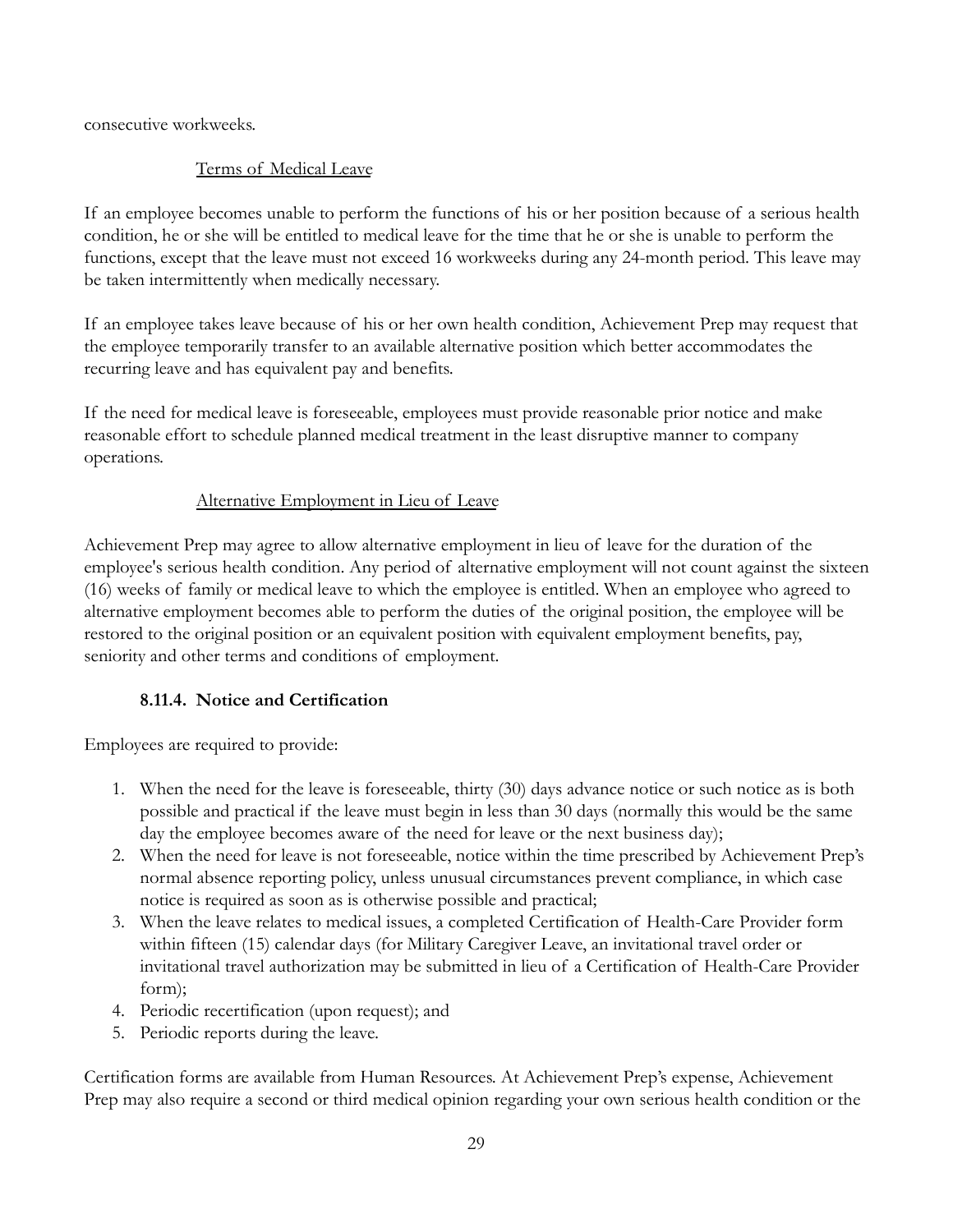serious health condition of your family member. In some cases, Achievement Prep may require a second or third opinion regarding the injury or illness of a "Covered Servicemember." Employees are expected to cooperate with Achievement Prep in obtaining additional medical opinions that Achievement Prep may require.

When leave is for planned medical treatment, you must try to schedule treatment so as not to unduly disrupt Achievement Prep's operation. Please contact Human Resources prior to scheduling planned medical treatment.

#### Recertification After Grant of Leave

In addition to the requirements listed above, if your family and medical leave is certified, Achievement Prep may later require medical recertification in connection with an absence that you report as qualifying for leave if permissible under applicable law. For example, Achievement Prep may request recertification if (1) the employee requests an extension of leave; (2) the circumstances of the employee's condition as described by the previous certification change significantly (e.g., your absences deviate from the duration or frequency set forth in the previous certification; your condition becomes more severe than indicated in the original certification; you encounter complications); or (3) Achievement Prep receives information that casts doubt upon your stated reason for the absence. In addition, Achievement Prep may request recertification in connection with an absence after six months have passed since your original certification, regardless of the estimated duration of the serious health condition necessitating the need for leave. Any recertification requested by Achievement Prep shall be at the employee's expense.

#### Military Emergency Leave Requirements

Employees are required to provide:

- 1. As much advance notice as is reasonable and practicable under the circumstances;
- 2. A copy of the covered military member's active duty orders when the employee requests leave and/or documentation (such as Rest and Recuperation leave orders) issued by the military setting forth the dates of the military member's leave; and
- 3. a completed Certification of Qualifying Exigency form within fifteen (15) calendar days, unless unusual circumstances exist to justify providing the form at a later date.

Certification forms are available from Human Resources.

#### Failure to Provide Certification and to Return from Leave

Absent unusual circumstances, failure to comply with these notice and certification requirements may result in a delay or denial of the leave. If you fail to return to work at your leave's expiration and have not obtained an extension of the leave, Achievement Prep may presume that you do not plan to return to work and have voluntarily terminated your employment.

#### <span id="page-29-0"></span>**8.11.5. Compensation During FMLA Leave**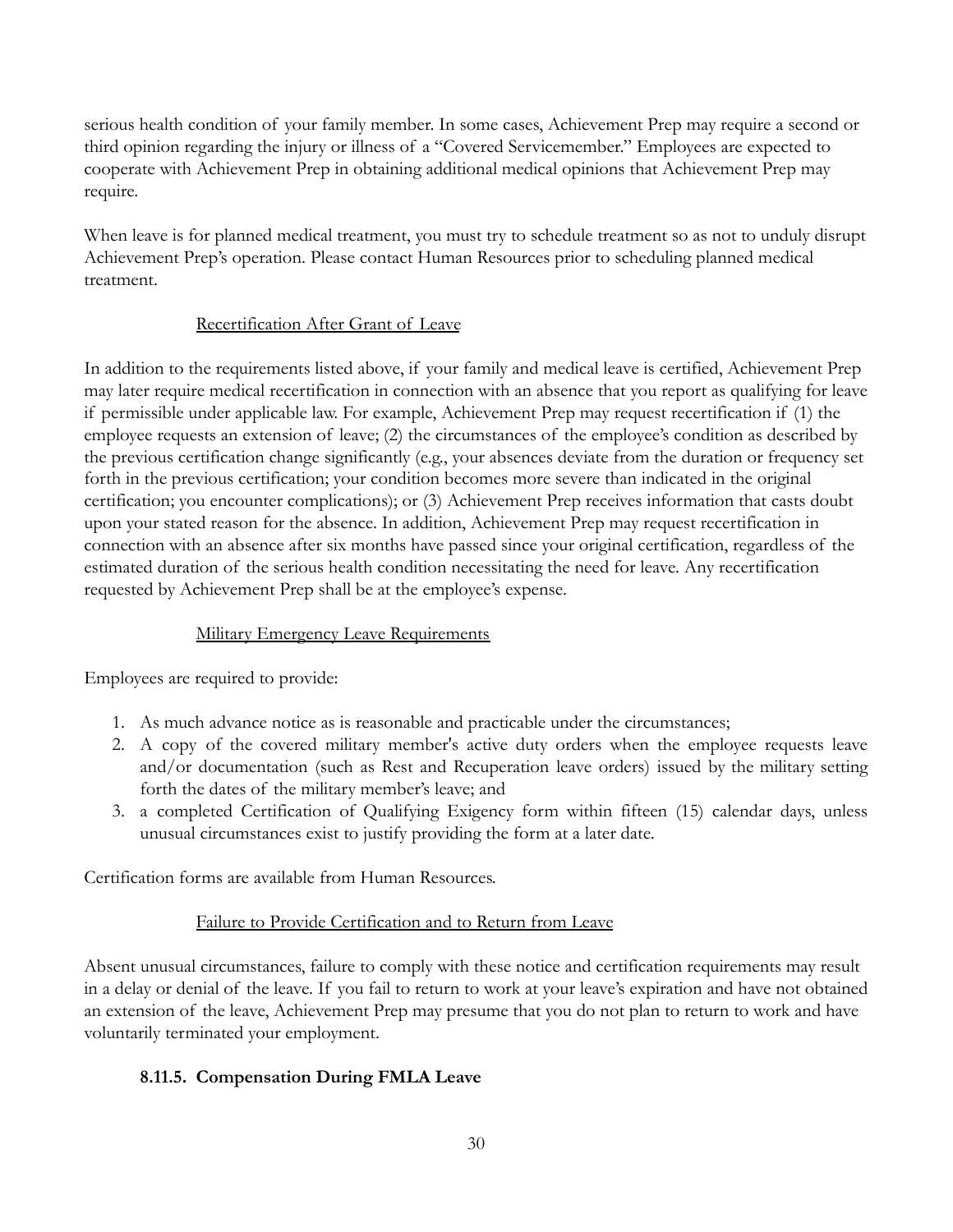Generally, family and medical leave is unpaid. However, you may be eligible to receive benefits through workers' compensation, or short-term or long-term disability. If you are eligible to receive these benefits, you may also choose to supplement these benefits with the use of PTO, personal leave and sick leave, to the extent permitted by law and Achievement Prep policy. All such payments will be integrated so that you will receive no more than your regular compensation during this period. Achievement Prep may require you to use accrued PTO, personal leave and sick leave if your leave qualifies solely for FMLA. The use of paid leave will count towards the employee's total family and/or medical leave entitlement; however such time will not extend leave beyond the maximum legally-required number of weeks of family and medical leave.

#### **8.11.6. Benefits During Leave**

<span id="page-30-0"></span>Achievement Prep will continue making contributions for your group health benefits during your approved family or medical leave on the same terms as if you had continued to work. This means that if you want your benefits coverage to continue during your leave, you must submit your portion of premium payments in advance that you would make for yourself and/or your dependents. In some instances, Achievement Prep may recover premiums it paid to maintain health coverage if you fail to return to work following leave under this policy. If you fail to return to work or Achievement Prep's obligation to continue group health benefits otherwise ceases, you may be entitled to continue your coverage through Achievement Prep in conjunction with federal COBRA guidelines by paying the monthly COBRA premium. Please contact Human Resources for further information regarding your COBRA rights and premium costs.

Your length of service as of the leave will remain intact, but accrued benefits such as PTO and sick leave will not accrue while on an unpaid leave.

#### **8.11.7. Job Reinstatement**

<span id="page-30-1"></span>Under most circumstances, you will be reinstated to the same position held at the time of the leave or to an equivalent position with equivalent pay, benefits, and other employment terms and conditions. However, you have no greater right to reinstatement than if you had been continuously employed rather than on leave. For example, if you would have been laid off had you not gone on leave, or if your position has been eliminated during the leave, then you will not be entitled to reinstatement.

Prior to being allowed to return to work, an employee wishing to return from leave due to his or her own serious health condition must submit an acceptable release from a health care provider that certifies the employee can perform the essential functions of the job as those essential functions relate to the employee's serious health condition. For an employee on intermittent leave, such a release may be required if reasonable safety concerns exist regarding the employee's ability to perform his or her duties, based on the serious health condition for which the employee took the intermittent leave.

"Key employees," as defined by law, may be subject to reinstatement limitations in some circumstances. A key employee is a salaried FMLA-eligible employee who is among the highest paid 10 percent of all employees. If you are a "key employee," you will be notified of the possible limitations on reinstatement at the time you request a leave.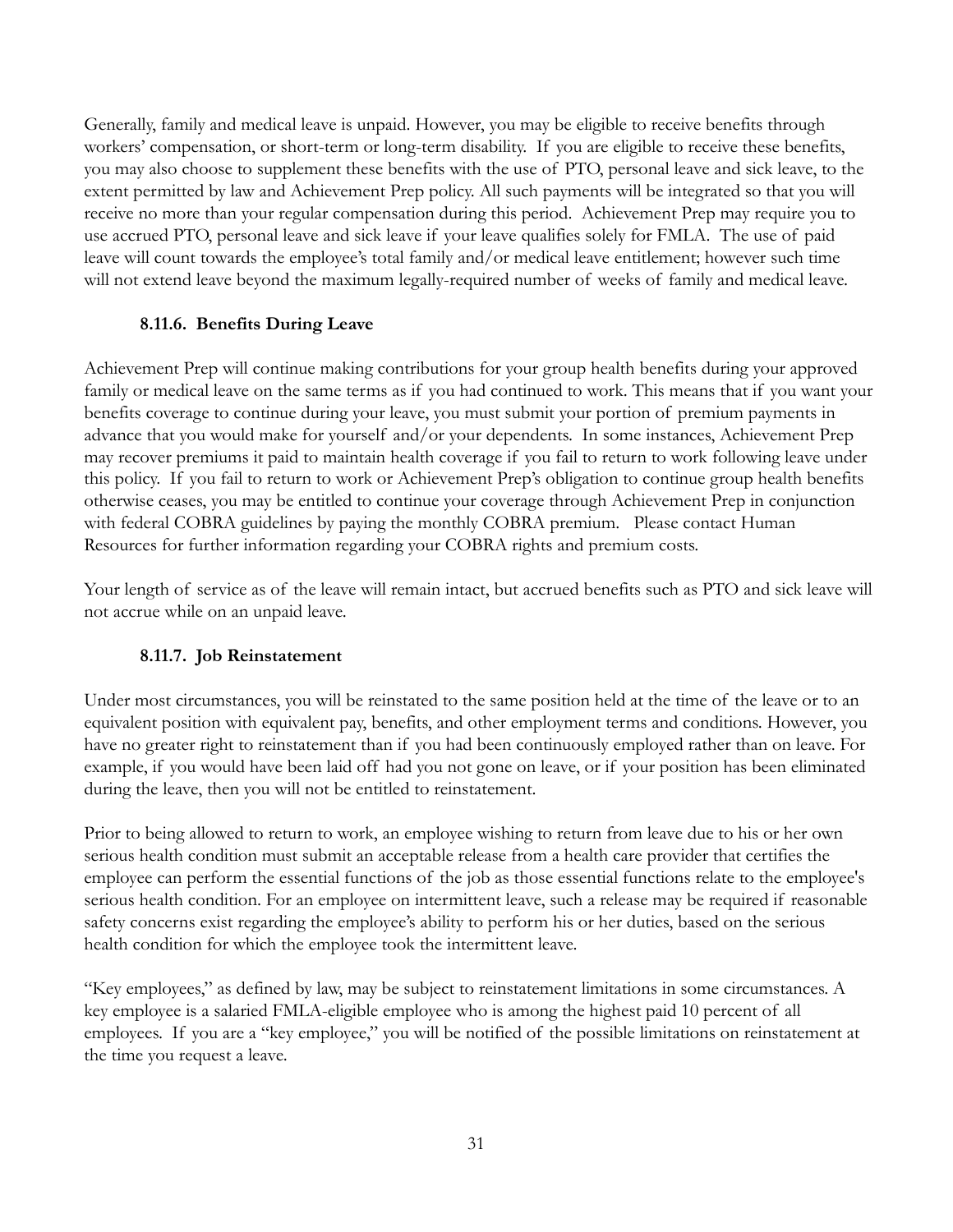#### **8.11.8. Fraudulent Use of FMLA and DCFMLA Prohibited**

<span id="page-31-0"></span>An employee who fraudulently obtains family and medical leave from Achievement Prep is not protected by job restoration or maintenance of health benefits provisions. In addition, Achievement Prep will take all available appropriate disciplinary action against such employee due to such fraud.

#### **8.11.9. Nondiscrimination/Anti-Retaliation**

<span id="page-31-1"></span>Achievement Prep will not interfere, restrain or deny the exercise of any rights provided under this policy. If an employee believes that his or her leave rights have been violated in any way, he or she should immediately report the matter to Human Resources or the CEO.

#### **8.11.10.Additional Information Regarding FMLA**

<span id="page-31-3"></span><span id="page-31-2"></span>A Notice to Employees of Rights Under FMLA (WHD Publication 1420) is available in the HR Office.

#### **8.11.11. Procedures for Requesting Leave**

The employee's direct supervisor will assess the operational impact of granting the request. The direct supervisor is responsible for approving or disapproving the leave request, taking into consideration the necessity of the leave, the employee's eligibility, and other factors consistent with Achievement Prep's policy and procedures of District and federal laws. This procedure will not interfere with any procedures required under District or federal law.

If leave is unplanned/unexpected, employees must call and speak directly with their supervisors at least two (2) hours prior to the employee's scheduled start time. Email, text message, and voicemail are not acceptable methods of communicating the need for unexpected leave. If a supervisor is unavailable by phone, the employee should leave a voicemail at that point, but call back fifteen to thirty  $(15 - 30)$  minutes later to confirm the supervisor's receipt of the message.

#### **8.11.12.Leave Buy-Back for 10- & 11-Month Employees ONLY**

<span id="page-31-4"></span>Leave Buy-Back for 10- and 11-Month Employees allows staff, who have a balance of unused sick or personal leave, to "sell back" that leave for cash compensation at the rate of fifty percent (50%) of the employee's current, full-time daily rate of compensation. Staff may "sell back" their unused leave two times per year as follows:

- December  $15<sup>th</sup>$  up to a maximum of five (5) days (regardless of the amount of leave remaining)
- June  $30<sup>th</sup>$  any remaining leave balance (a maximum of eight (8) days)

Employees will receive instructions for Leave Buy-Back as those dates approach on the calendar. Should an employee need to take leave after having sold leave, and not have enough available for the absence, s/he will need to take leave without pay.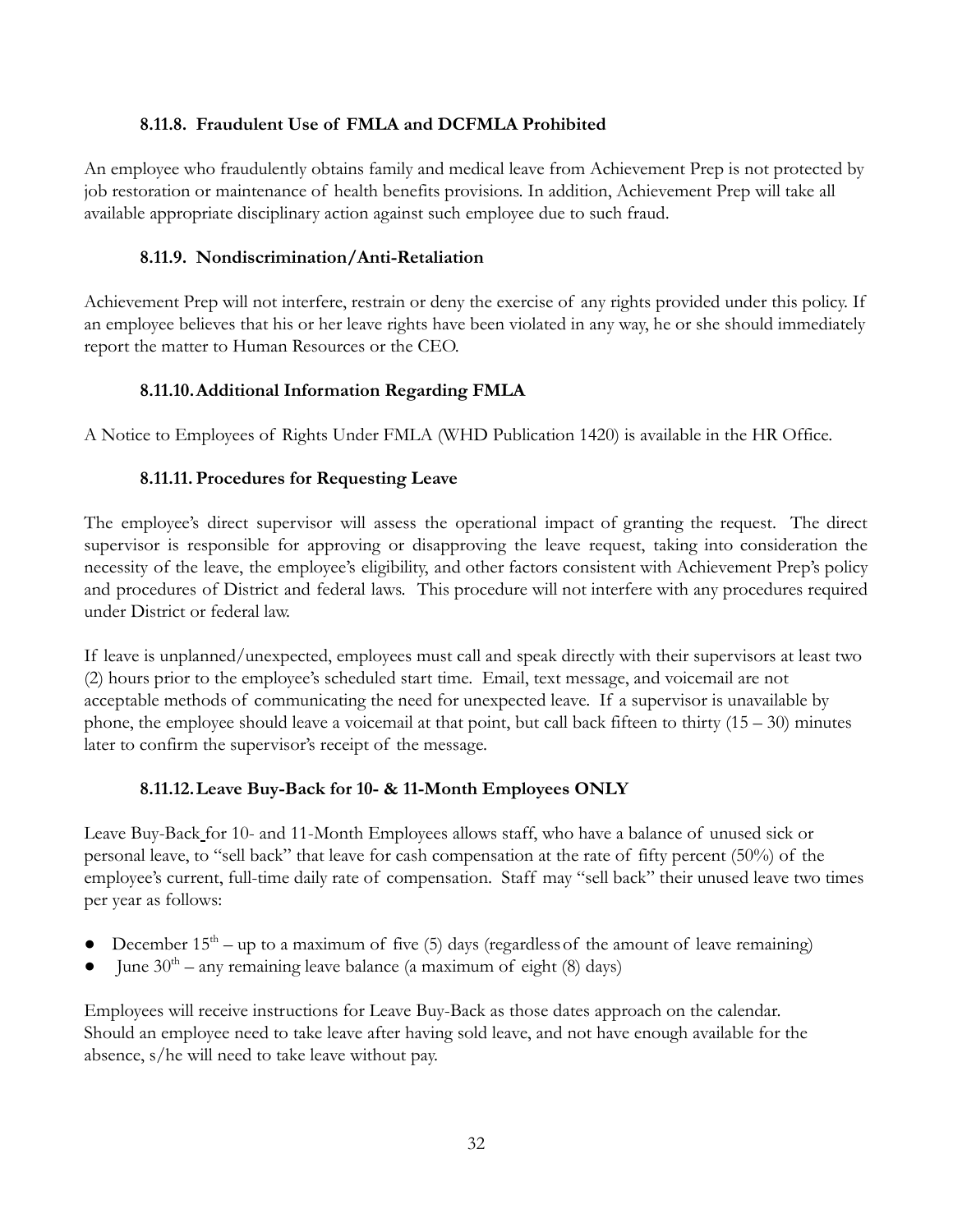#### **8.11.13.Federal Holidays and School Breaks**

<span id="page-32-0"></span>

| Monday, July 5 <sup>th</sup>         | Independence Day                |
|--------------------------------------|---------------------------------|
| Monday, September 6 <sup>th</sup>    | Labor Day                       |
| Monday, October 11 <sup>th</sup>     | Columbus Day                    |
| Thursday, November 11 <sup>th</sup>  | Veterans Day                    |
| Wednesday, November 24 <sup>th</sup> | Day Before Thanksgiving         |
| Thursday, November 25 <sup>th</sup>  | Thanksgiving Day                |
| Friday, November 26 <sup>th</sup>    | Day After Thanksgiving          |
| Monday, January 17 <sup>th</sup>     | Dr. Martin Luther King, Jr. Day |
| Monday, February 21st                | Presidents Day                  |
| Monday, May 30 <sup>th</sup>         | Memorial Day                    |
| Monday, June 20th                    | Juneteenth                      |

| Fall Break (for all employees)             | Thursday, October $7th$ – Friday, October $8th$                |
|--------------------------------------------|----------------------------------------------------------------|
| Winter Break (for all employees)           | Monday, December $20^{th}$ – Friday, December 31 <sup>st</sup> |
| Spring Break (for all employees)           | Monday, April $11^{th}$ – Friday, April $15^{th}$              |
| End of Year Break (for 12-month employees) | Monday, June 27th – Thursday, June 30th                        |

#### <span id="page-32-1"></span>**9. PAY PRACTICES**

#### <span id="page-32-2"></span>**9.1. Employment Categories**

#### Full-Time Employees

Full-time employees are those who are generally scheduled to work and who do work a schedule of at least forty (40) hours per week.

#### Part-Time Employees

Part-time employees are those who are generally scheduled to and do work less than thirty (30) hours per week. Part time employees may be assigned a work schedule in advance or may work on an as-needed basis. Part time employees are eligible for some, but not all employee benefits described in this Handbook and are provided with benefits required by applicable law.

#### Temporary Employees

Temporary employees are those who are employed for short-term assignments. Short-term assignments will generally be periods of six (6) months or less. Temporary employees are not eligible for employee benefits, except as required by applicable law, and may be classified as exempt or nonexempt on the basis of job duties and compensation.

#### Exempt Employees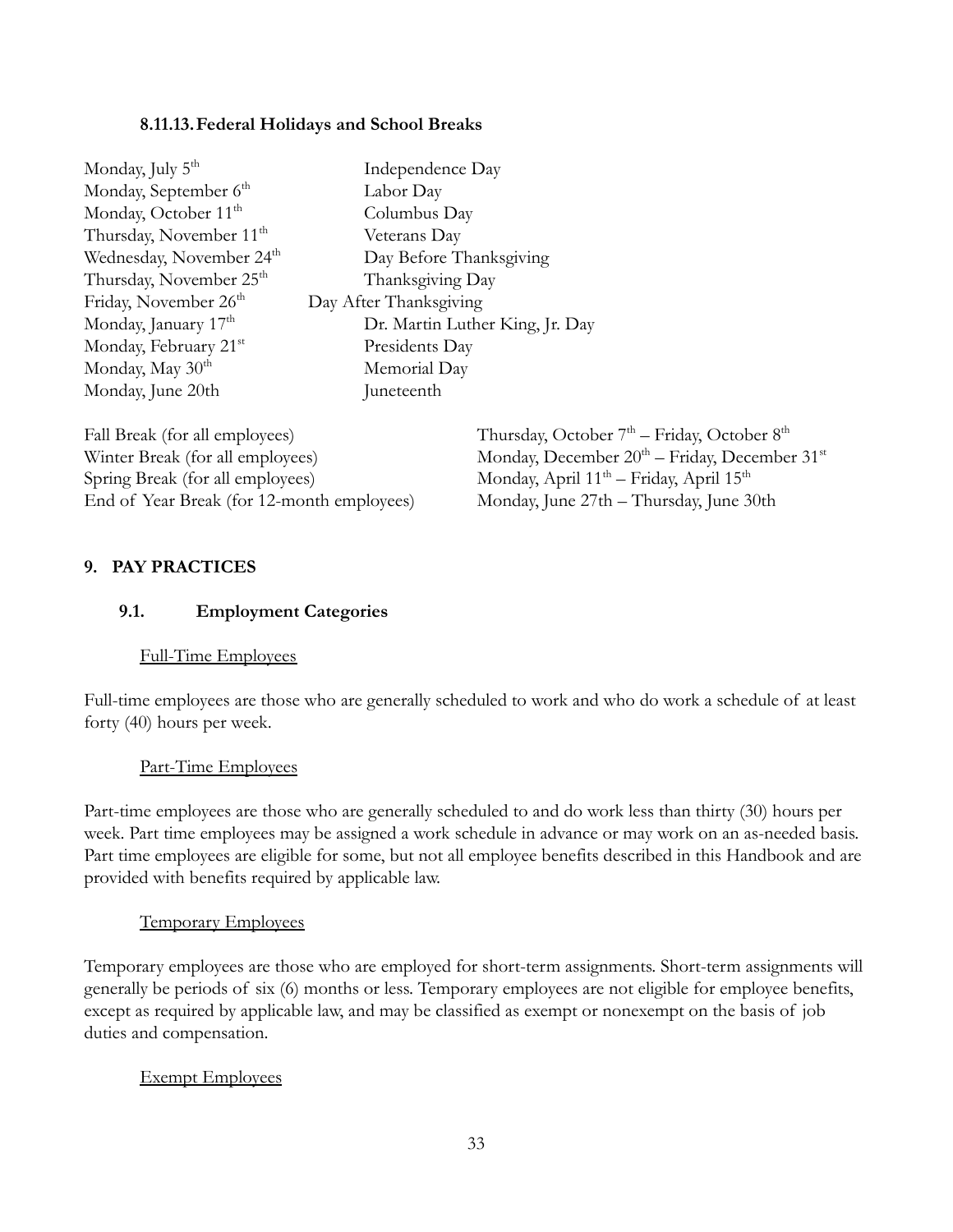Exempt employees are those whose job assignments meet the federal and District of Columbia wage-hour law, which means that Employee is not eligible for overtime pay for hours worked in excess of 40 hours in a given workweek. Human Resources will inform you if your status is exempt.

#### Nonexempt Employees

Nonexempt employees are those whose job assignments meet federal and District of Columbia wage-hour law, which means that Employee is eligible for overtime pay for hours worked in excess of 40 hours in a given workweek. However, employees understand and hereby agree that any and all overtime must be approved, in writing, in advance by a direct supervisor prior to employees working any such overtime. Human Resources will inform you if your status is exempt.

#### Essential Employees

Essential employees are those whose job assignments supply critical Achievement Prep functions/operations that cannot be suspended or interrupted, even in the event of declared emergencies or school or government closings.

- Such mission critical functions shall be carried out during any period of:
	- Early dismissal
	- School or government shutdown
	- Mayoral, declared emergency
	- Any period where other employees are not required to report to work because of an unusual situation or condition (for example only, hazardous conditions, special events)
- Requirements for Essential Employees
	- Essential Employees must report to work, and/or remain at work, in order to carry out your essential duties.
	- Essential Employees are not eligible for telework during a declared state of emergency or government/school shutdown. If telework is an option for an Essential Employee, that will be expressly shared in writing by the Employee's direct supervisor and/or the CEO.
	- Essential Employees must remain at their duty station, or alternate work location (approved, in advance in writing, by the Essential Employee's supervisor) when a situation or condition occurs and results in the declaration or announcement of an early dismissal for all other employees, provided the Essential Employee is at their duty station at the time the announcement or declaration is made.
	- Essential Employees must report to their duty station, on time and as required per Achievement Prep need, when a situation or condition occurs which results in a declared emergency or unexpected closing of Achievement Prep schools. If unable to report to duty as scheduled, the Essential Employee shall immediately notify their supervisor of their inability to report to work, and it shall be at the discretion of the Essential Employee's supervisor whether to charge the Employee with "Unpaid Leave"

#### <span id="page-33-0"></span>**9.2. Overtime and Required Breaks**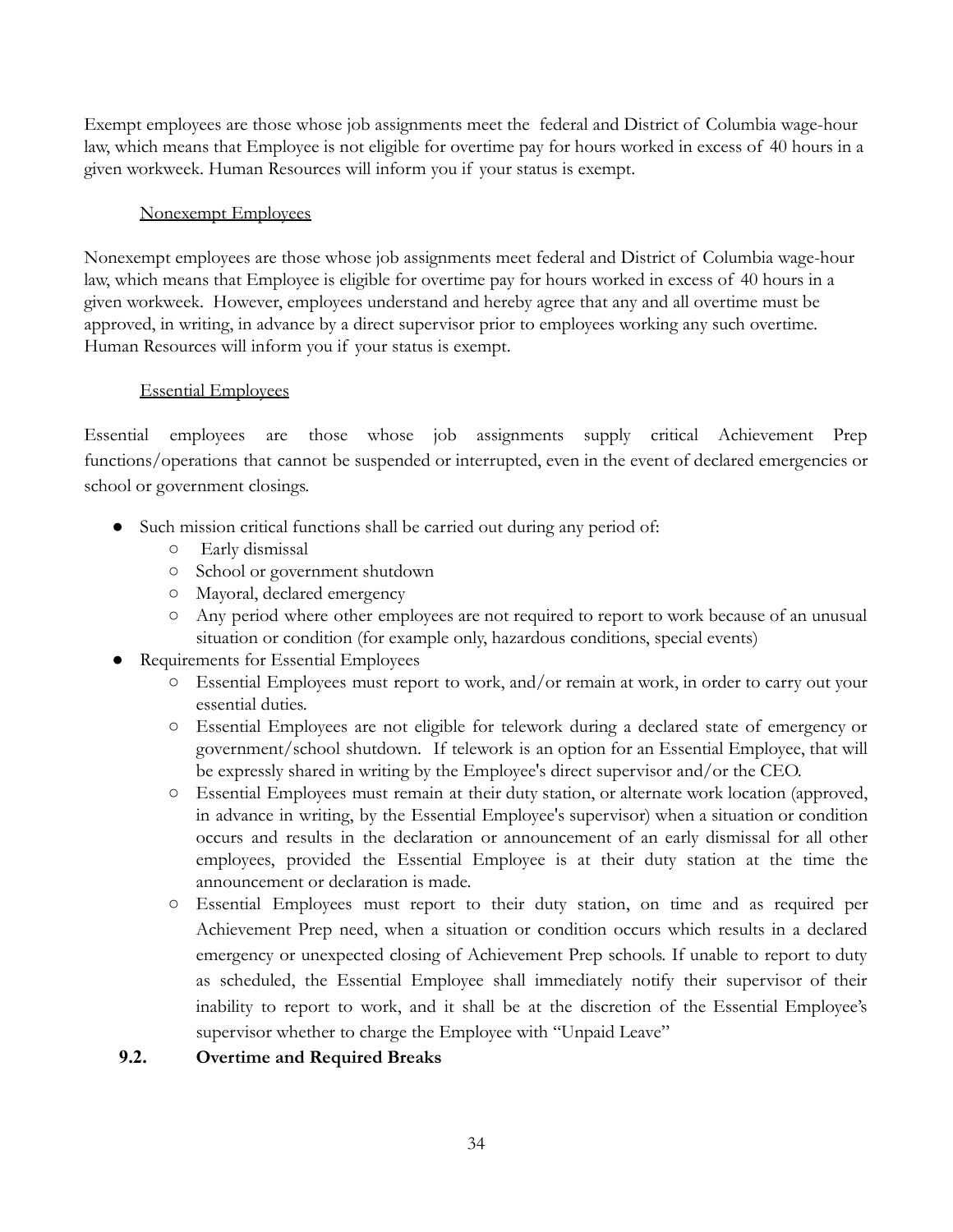Nonexempt employees, based on federal and District of Columbia wage-hour law, are eligible for overtime pay for hours worked in excess of 40 hours in a given workweek. Nonexempt employees will be paid time and one-half compensation for all hours worked in excess of forty (40) in one workweek.**All overtime must be approved in advance, in writing, by a direct supervisor prior to the employee working any such overtime.** Working overtime without prior authorization may result in disciplinary action.

Nonexempt employees should clock in no sooner than 5 minutes before the shift is scheduled to begin and clock out no more than 5 minutes after the shift is scheduled to end. The only exception to this is for prior written authorization from a direct supervisor. Such modifications must be communicated to Human Resources, in writing, as soon as the changes are known. Nonexempt employees are also required to break from work for one (1) hour during each full work day. Breaks are unpaid and employees must clock in and out for breaks.

Exempt employees are expected to work as much of each workday as is necessary to complete their job responsibilities. No overtime or additional compensation is provided to exempt employees. For overtime pay calculation purposes, the workday begins at 12:01 a.m. and ends at midnight. The workweek begins at 12:01 a.m. Sunday and ends at midnight the following Saturday.

#### <span id="page-34-0"></span>**10. SALARIES AND BENEFITS**

#### <span id="page-34-1"></span>**10.1. Salary**

The CEO shall set parameters for staff salaries and present them for approval to the Board of Trustees as part of the annual budget process. Employees will be paid twice per month on the fifteenth (15<sup>th</sup>) and last day of the month. In the event of an involuntary separation Achievement Prep will pay the employee their final paycheck by the next business day or if the employee is responsible for handling Achievement Prep funds, within 4 business days of termination. In the event of a resignation, Achievement Prep will pay the employee their final paycheck by the next regular payday or within seven (7) days of the effective date of resignation, whichever is sooner. The school year for 12-month employees runs from July 1-June 30<sup>th</sup>. The school year for 11-month employees runs from August  $1<sup>st</sup>$  – July 31<sup>st</sup>. The school year for 10-month employees runs from July  $16<sup>th</sup> -$  July  $15<sup>th</sup>$ . The school year for hourly staff is contingent on the school year for scholars.

#### <span id="page-34-2"></span>**10.2. Health Benefits**

Achievement Prep will offer a selection of health and dental insurance coverage for current staff. Achievement Prep will pay a set amount of premium for all employees working a minimum of thirty (30) hours per week. The employee must pay any additional premium in more expensive coverage or for family coverage selected by the employee. No staff member will receive paid health benefits beyond their term of employment. Upon hire and enrollment, all full-time employees will receive Summary Plan Documents outlining the details of their plans. If statements in the Summary Plan Documents and this manual conflict, the Summary Plan Documents overrule.

#### <span id="page-34-3"></span>**10.3. Retirement Benefits**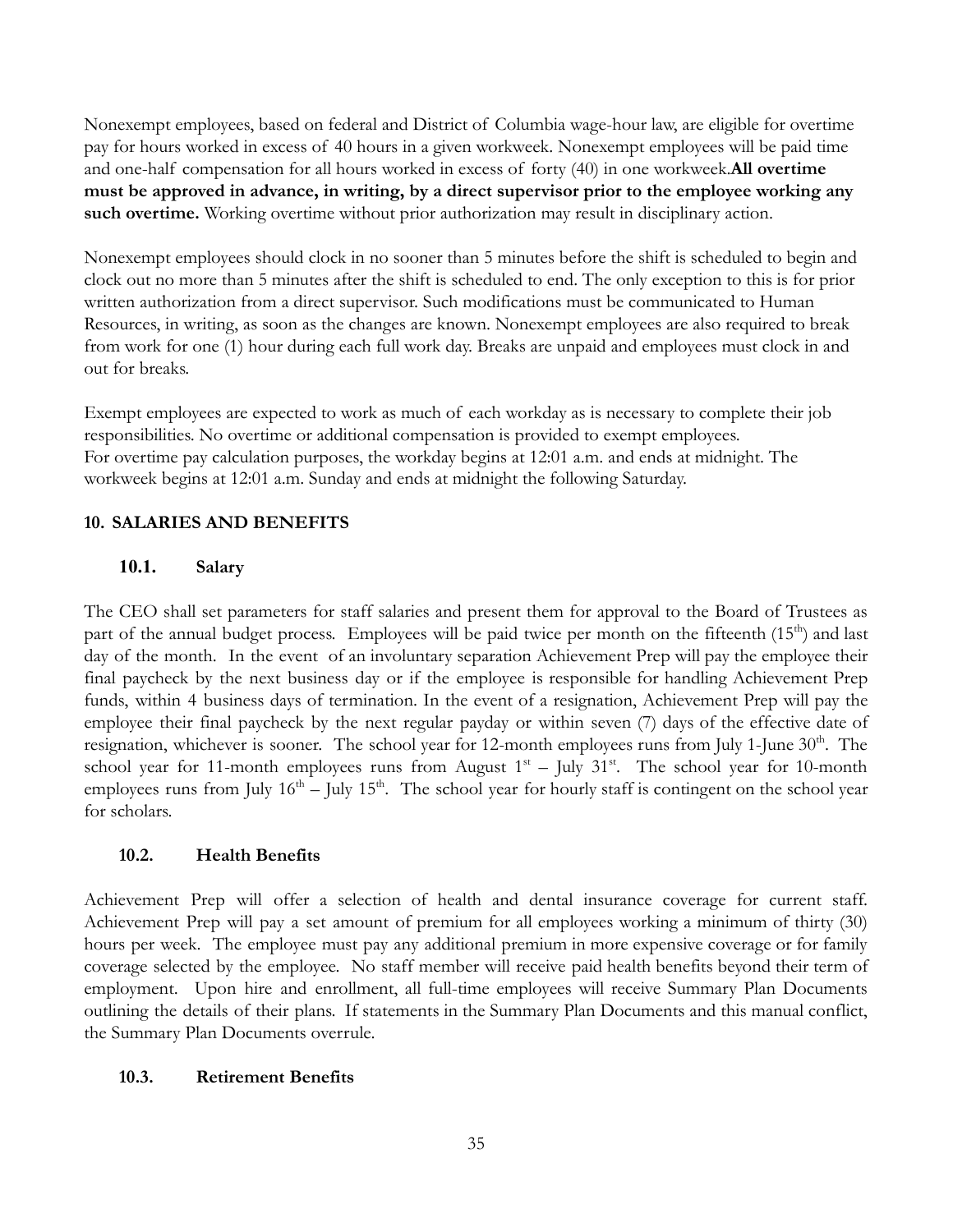Achievement Prep will make the required employer contribution toward federal Social Security for all employees. Achievement Prep does offer a retirement plan for its employees. Information about the retirement plan can be obtained from Human Resources.

# <span id="page-35-0"></span>**11. STANDARDS OF CONDUCT AND DISCIPLINE**

# <span id="page-35-1"></span>**11.1. General Policy**

Achievement Prep is an at-will employer and can terminate an employment relationship for any lawful reason at any time.

The primary goal of any disciplinary action, excluding termination, is to provide the employee an opportunity to gain an understanding of the reason for the discipline and to gain a commitment from the employee that future rule violations will not occur and that future performance will be acceptable.

Failure to comply with the school's standards of conduct may result in disciplinary action up to and including immediate termination. The following are examples of violations of the standards of conduct, but do not represent an exhaustive list:

- Consuming or being under the influence of alcohol at any time while on Achievement Prep's premises or while performing Achievement Prep business;
- Using or being under the influence of a controlled substance or illegal drug at any time while on Achievement Prep's premises, at Achievement Prep-sponsored events, or while performing Achievement Prep business;
- Possessing, distributing, selling, or transferring alcohol or a controlled substance or illegal drug at any time on Achievement Prep's premises, at Achievement Prep-sponsored events, or while performing Achievement Prep business;
- Improper behavior of discourtesy or negligence toward a scholar, a parent, co-worker, or visitor to Achievement Prep;
- Failing to report for work without just cause and/or prior notice;
- Conviction of, or the entry of a guilty plea (or *nolo contendre)* of a crime;
- Sexual harassment of a scholar, parent, Achievement Prep employee or volunteer;
- Intentionally striking or sexually touching any scholars;
- Misusing Achievement Prep's electronic communications systems;
- Dishonesty;
- Committing a fraudulent act or a breach of trust in any circumstances;
- Falsifying employment records, employment information, or other records;
- Recording the work time of another employee, allowing any other employee to record your work time, or allowing falsification of any time card, whether your own or another employee's;
- Theft or the deliberate or careless damage of any Achievement Prep property or the property of any employee or client;
- Using Achievement Prep materials or facilities for personal reasons without advance permission;
- Failing to observe working schedules, including rest and lunch periods;
- Provoking a physical altercation or engaging in a physical altercation during working time or on premises owned or occupied by Achievement Prep;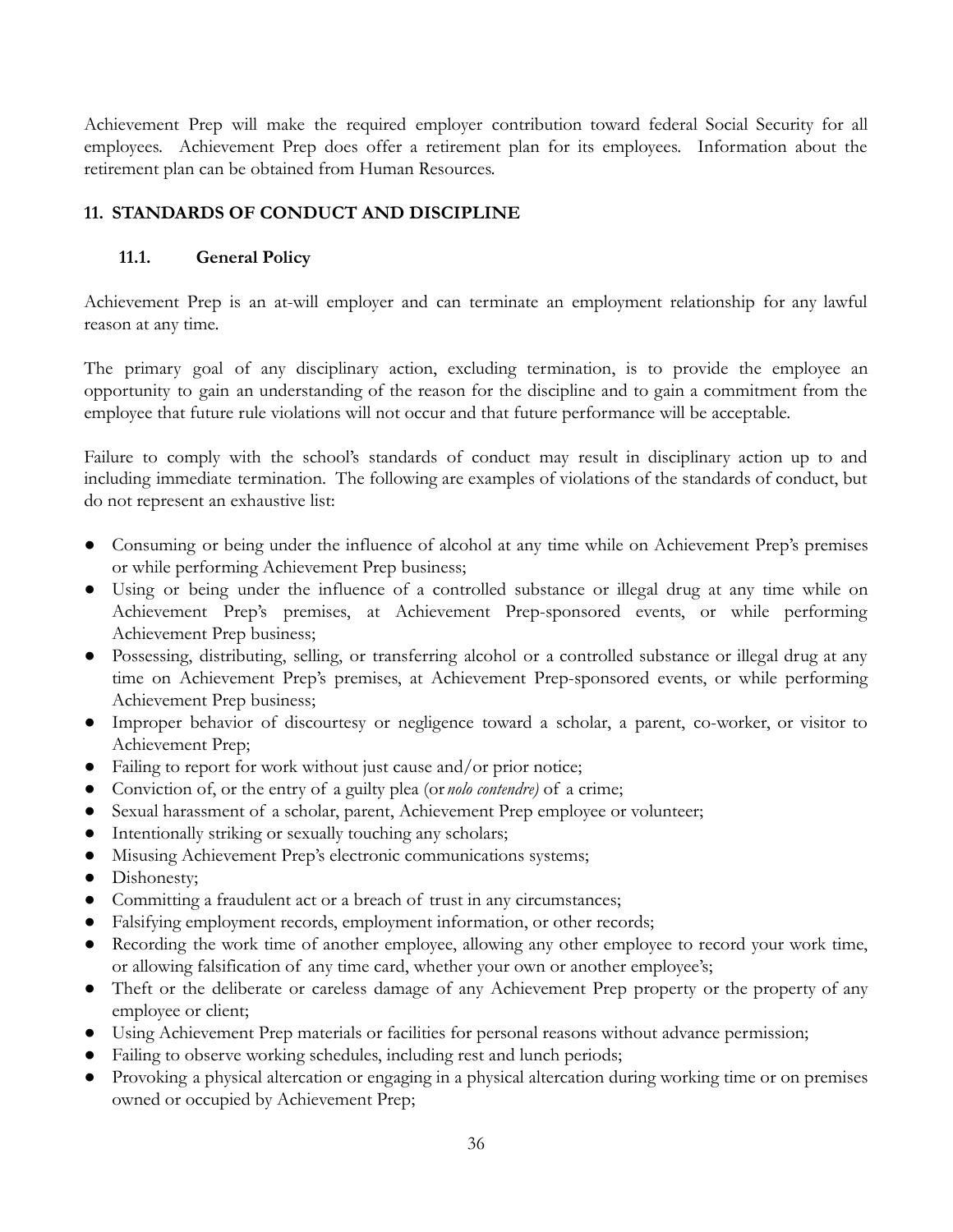- Carrying firearms, weapons, or dangerous substances at any time, on premises owned or occupied by Achievement Prep, unless state law specifically gives eligible employees the right to bring a firearm on the employer's premises and maintain the firearm as required by state law in the employee's locked vehicle. At no time are employees permitted to remove the firearm from their vehicle or carry it on their person or into a building;
- Failing or refusing to obey the orders or instructions of any supervisor or member of management regarding job duties;
- Using abusive or threatening language at any time during working time or while on premises owned or occupied by Achievement Prep;
- Abusing paid sick leave;
- Failing to provide a certificate from a health care provider when requested or required to do so and if permissible under applicable law;
- Excessively using mobile device for personal business or conducting excessive or lengthy personal calls during working time;
- Working overtime without authorization or refusing to work assigned hours; or
- Insubordination.

#### <span id="page-36-0"></span>**11.2. Employee Investigations**

Should a violation or appearance/allegation of a violation of the Achievement Prep standards of conduct result in the need for further investigation by Human Resources, the employee will be placed on administrative leave (either paid or unpaid) to protect any scholars or other staff members involved, the employee under investigation, and the organization. An investigation will last as long as necessary for Achievement Prep to conduct a thorough investigation.

The employee investigation process includes, but is not limited to the following steps:

- 1. Employee meets immediately with direct supervisor and Human Resources (HR) as soon as the incident is known to have taken place.
- 2. Verbal and written statements are collected from all involved parties and witnesses.
- 3. HR reviews any available video footage.
- 4. HR will meet with the employee's direct supervisor to discuss any historical context for the incident.
- 5. HR will assess all evidence from the investigation in conjunction with personnel policies and make a determination to the Managing Director of Operations and/or Chief Executive Officer (CEO).
- 6. HR will communicate the final decision to the employee via phone or in person, as well as a formal letter attached to email.

#### <span id="page-36-1"></span>**11.3. Progressive Discipline**

Achievement Prep has an at-will employment arrangement, where it can terminate the employment relationship for any reason at any time, with or without notice. Achievement Prep may, without any obligation to do so and at its sole and absolute discretion, apply the following corrective counseling procedures prior to termination:

- *First Offense.* Verbal Counseling/Coaching with documentation of conversation
- *Second Offense.* Written Notice and Performance Improvement Plan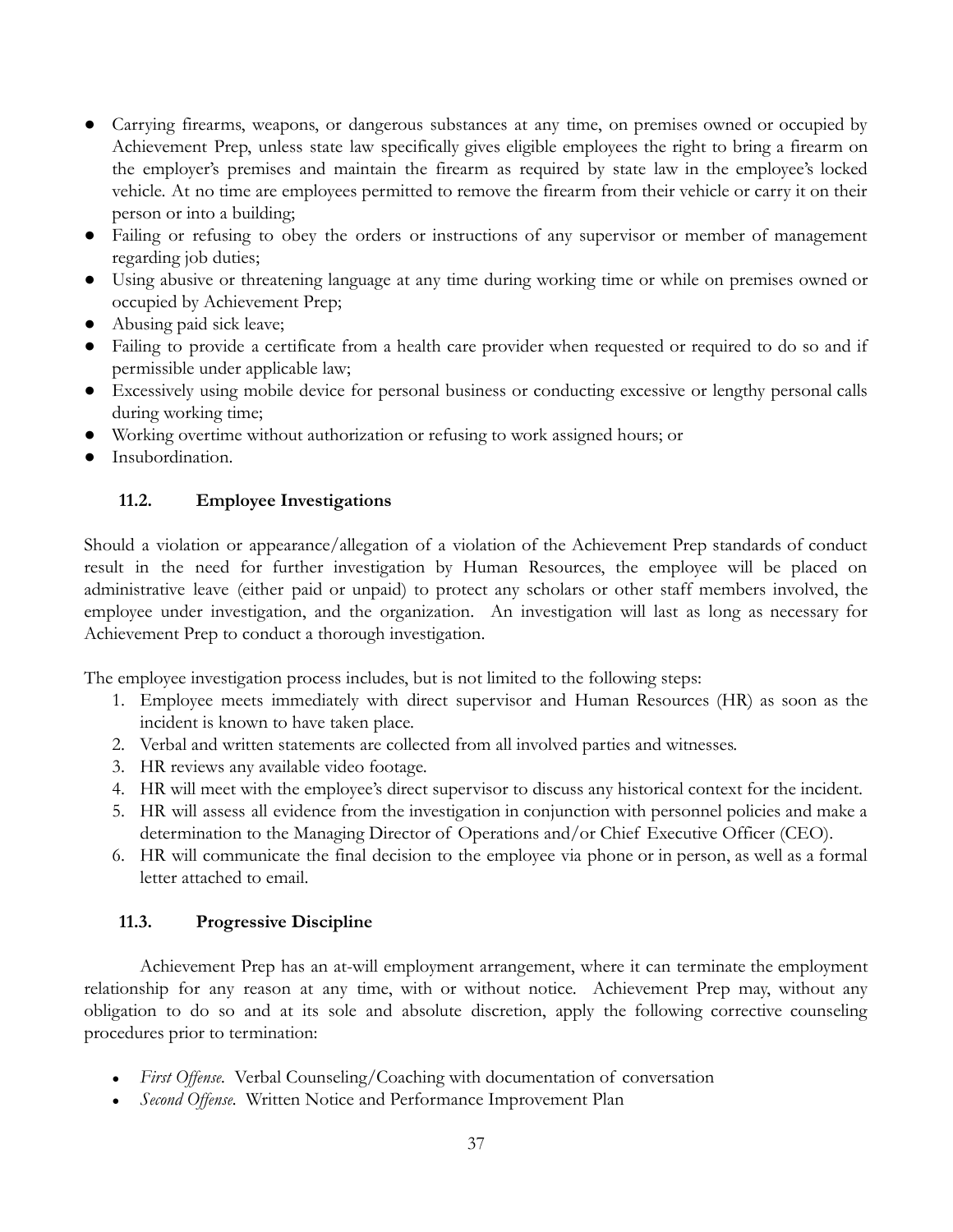• *Third Offense.* Final Written Notice and/or Suspension Pending Investigation (administrative leave with or without pay)

Achievement Prep reserves the right to combine or skip steps depending on the facts of each situation and the nature of the offense including but not limited to whether the offense is repeated despite coaching, counseling or training; the employee's work record; and the impact the conduct and performance issues have on the organization.

# <span id="page-37-0"></span>**11.4. Resignation**

In the event an employee finds it necessary to resign from Achievement Prep, the employee shall give written signed notice (hard copy or soft copy attachment to an email message) to her/his direct supervisor and Human Resources as soon as possible.

- $\bullet$  It is recommended that non-exempt (hourly) employees provide a minimum of ten (10) business days (excluding holidays/vacation) notice.
- It is recommended that exempt (salaried) employees provide a minimum of twenty (20) business days (excluding holidays/vacation) notice.

This notice allows time to prepare for filling the vacancy created by the impending departure. The letter of resignation should include the date of submission, last intended date of employment, and a forwarding address if the departing employee is relocating or has changed residency during the school year.

If an employee's decision to resign is based upon a situation that could be resolved, the employee is encouraged to discuss it with her/his supervisor or Human Resources before making a final decision.

Prior to the conclusion of employment, the departing employee will participate in an exit interview with Human Resources or an exit survey. On the last day of employment, the departing employee is to set a "close out" appointment with Human Resources and turn in all equipment and property that was provided to them by Achievement Prep (e.g. keys, key fob, phone, laptop, materials, etc.) prior to receiving a final paycheck.

Achievement Prep does not compensate employees for unused leave upon separation.

#### <span id="page-37-1"></span>**12. INTERNAL COMPLAINT PROCEDURE**

Any employee may submit an internal complaint regarding dismissal, termination or any other adverse employment decision pursuant to the internal complaint procedure outlined below. Employees should raise concerns regarding harassment and/or discrimination in accordance with Section 2 above.

STEP 1. In the event an employee believes s/he has been treated unfairly, the employee should discuss the situation with his/her direct supervisor in an effort to resolve the issue. The direct supervisor may arrange a meeting between all parties involved to work out an informal solution.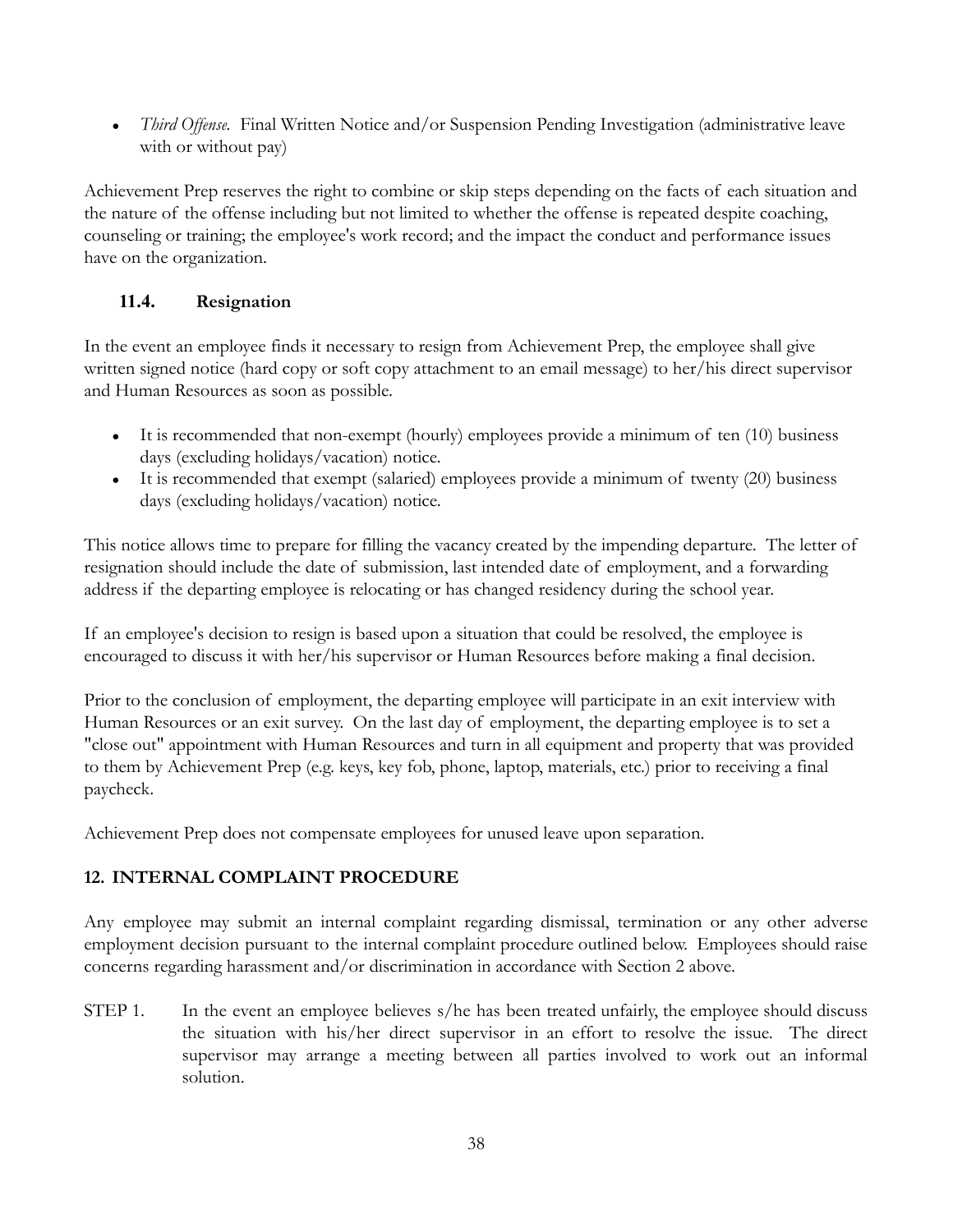- STEP 2. If a resolution cannot be reached through informal discussion with the direct supervisor, the employee should put the complaint in writing to the CEO who will endeavor to respond in writing within five (5) school days. If the CEO needs additional time to make a decision, she will advise the employee accordingly by the fifth  $(5<sup>th</sup>)$  day after receipt of the complaint. If the complaint relates to the CEO, an employee can skip step 2 and proceed directly to step 3.
- STEP 3. If the employee remains unsatisfied with the resolution reached by the CEO in writing, the employee should present the written material (her/his complaint and the CEO's response) to the Chair of the Board of Trustees within five (5) school days of receiving the CEO's response. The employee must notify the CEO of this action.
- STEP 4. The Board of Trustees will endeavor to issue a decision in writing to the employee and the CEO within five (5) school days after receiving the internal complaint. If the Board cannot respond with a decision within 5 days, it will advise the employee and CEO of the need for an extension of time on or before the fifth day after receipt of the employee's request. The Chair of the Board of Trustees may, but is not required to, convene a special meeting of the Board of Trustees to discuss a resolution to the grievance. The employee and CEO may be invited or excluded to participate in this special meeting as the Chair sees fit. The decision of the Board of Trustees is final.

Employees are expected to cooperate in good faith in the investigation and resolution of any internal complaint raised by them or against them. There will be no retaliation of any kind against an employee for bringing an internal complaint under this procedure. At their own expense, employees may seek outside guidance in order to articulate their complaint as clearly as possible.

#### <span id="page-38-0"></span>**13. ELECTRONIC COMMUNICATIONS**

Employees will use various electronic forms of communication and information exchange within the daily scope of work. Employees have access to one or more forms of electronic media and services, including but not limited to, computers, telephones, voicemail, fax machines, external electronic bulletin boards, wire services, online services, and the Internet. Theft of electronic devices is a serious problem in open environments such as schools. All employees should carefully lock or secure any personal and Achievement Prep electronic devices to minimize the risk of theft. The following procedures apply to all electronic media and services which are accessed on or from Achievement Prep's premises, accessed using Achievement Prep's computer equipment, or via Achievement Prep's paid access methods, and/or used in a manner which identifies the individual with Achievement Prep. Achievement Prep intends to enforce the policy set forth below and reserves the right to change any aspect of the policy at any time as may be required.

1. Electronic media may not be used for knowingly transmitting, retrieving or storing any communications of a discriminatory, or harassing nature, or which are derogatory to any individual or group because of race, color, religion, creed, national origin, gender, disability, sexual orientation, gender identity or expression, genetic information, marital status, familial responsibilities, matriculation, personal appearance or veteran status or any other legally protected status, or which are obscene or X-rated communications, or are of a defamatory or threatening nature, or for "chain letters", jokes or humor, or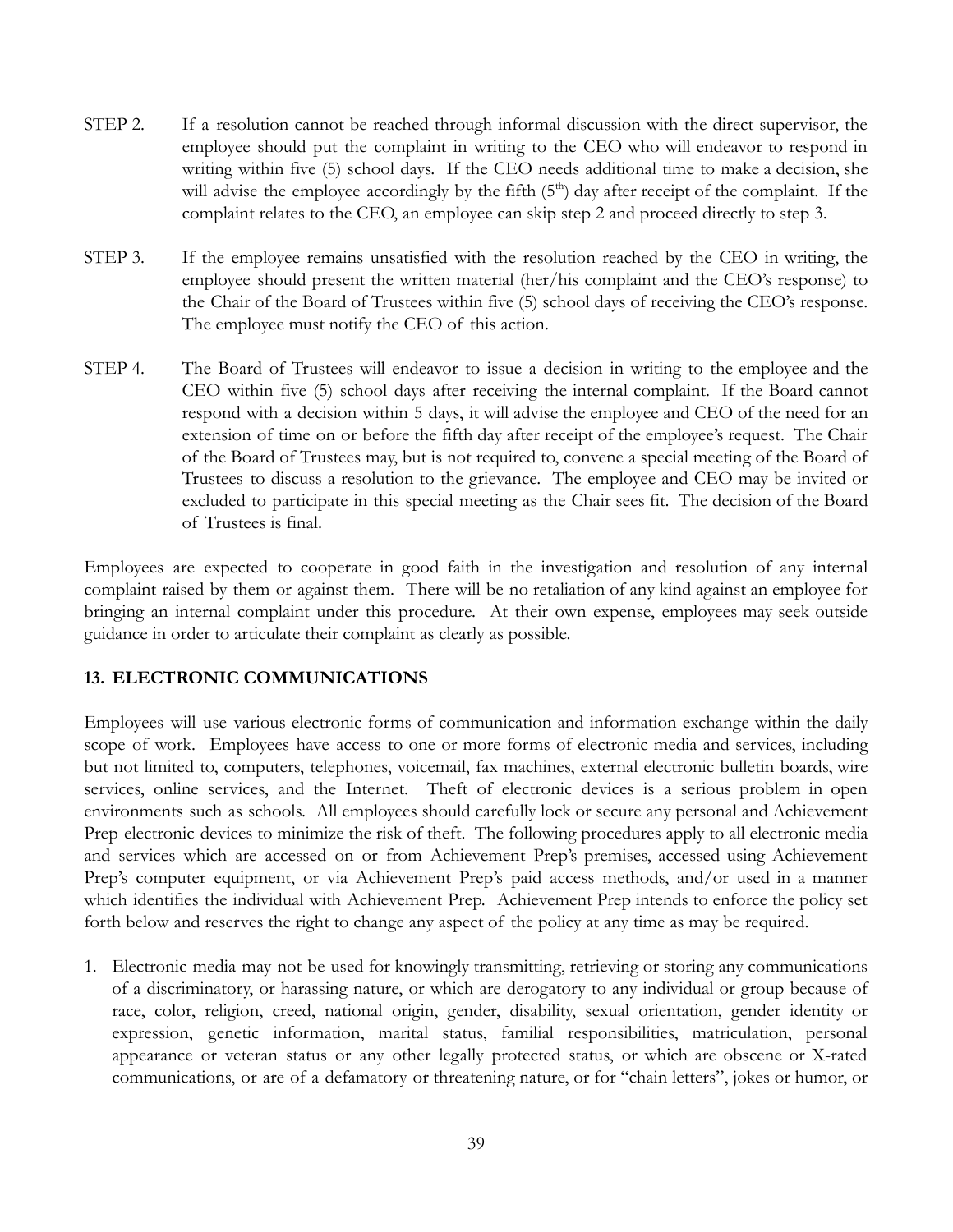for any other purpose which is illegal or against Achievement Prep's policy or contrary to Achievement Prep's interest.

2. The use of electronic media, which Achievement Prep provides to an employee, is reserved primarily for the conducting of business at Achievement Prep. Limited, occasional or incidental use of electronic media for personal, non-business purposes is acceptable. However, employees need to demonstrate a sense of responsibility and may not abuse the privilege. For example, users should keep such activity to a minimum and restrict it to non-working hours. Employees also should not use electronic media for purposes that could reasonably be expected to directly or indirectly cause excessive strain on Achievement Prep resources, such as needlessly emailing large files or attachments, spam, chain letters, or intentionally engaging in practices such as "denial of service attacks.'' In addition, Internet service represents a resource that must be managed in an efficient and cost-effective manner. The streaming of media (video, music, games, etc.) is not permitted, except as required to conduct business. Internet music or file sharing are not permitted.

Achievement Prep reserves the right, in its sole discretion, to review any employee's electronic files and messages and usage to the extent necessary to ensure that electronic media and services are being used in compliance with the law and with this policy. All messages created, sent, or retrieved using Achievement Prep electronic devices or devices accessed on or from Achievement Prep's premises, and any information of any type stored in any Achievement Prep equipment or on its servers, including but not limited to all information stored on personal computers, CDs, flash drives, and voicemail, are the property of Achievement Prep, not the employee, and may be saved, accessed, and reviewed by the school. Employees should not assume that electronic communications, either sent or received, are private and confidential.

- 3. Employees must respect the confidentiality of other employee's communications and may not attempt to gain access to another employee's or third party's messages without explicit direction of the CEO. This also applies to all electronic forms of Achievement Prep information as described in the Confidentiality Policy.
- 4. Employees shall not use a code, access a file, or retrieve any stored information unless authorized to do so. Each employee who uses any security measures on an Achievement Prep supplied computer must provide his/her pass codes to his/her manager or other designated Achievement Prep representative. No pass code may be used that is unknown to Achievement Prep. The use of passwords to gain access to the computer system to secure specific files does not provide employees with an expectation of privacy in the respective system or document.
- 5. No email or other electronic communications may be sent if it attempts to hide the identity of the sender, or represent the sender as another person or the organization.
- 6. Electronic media and services should not be used in a manner that is likely to cause network congestion or significantly hamper the ability of other people to access and use the system.
- 7. Anyone obtaining electronic access to other companies' or individuals' materials must respect all copyrights and may not copy, retrieve, modify or forward copyrighted materials except as permitted by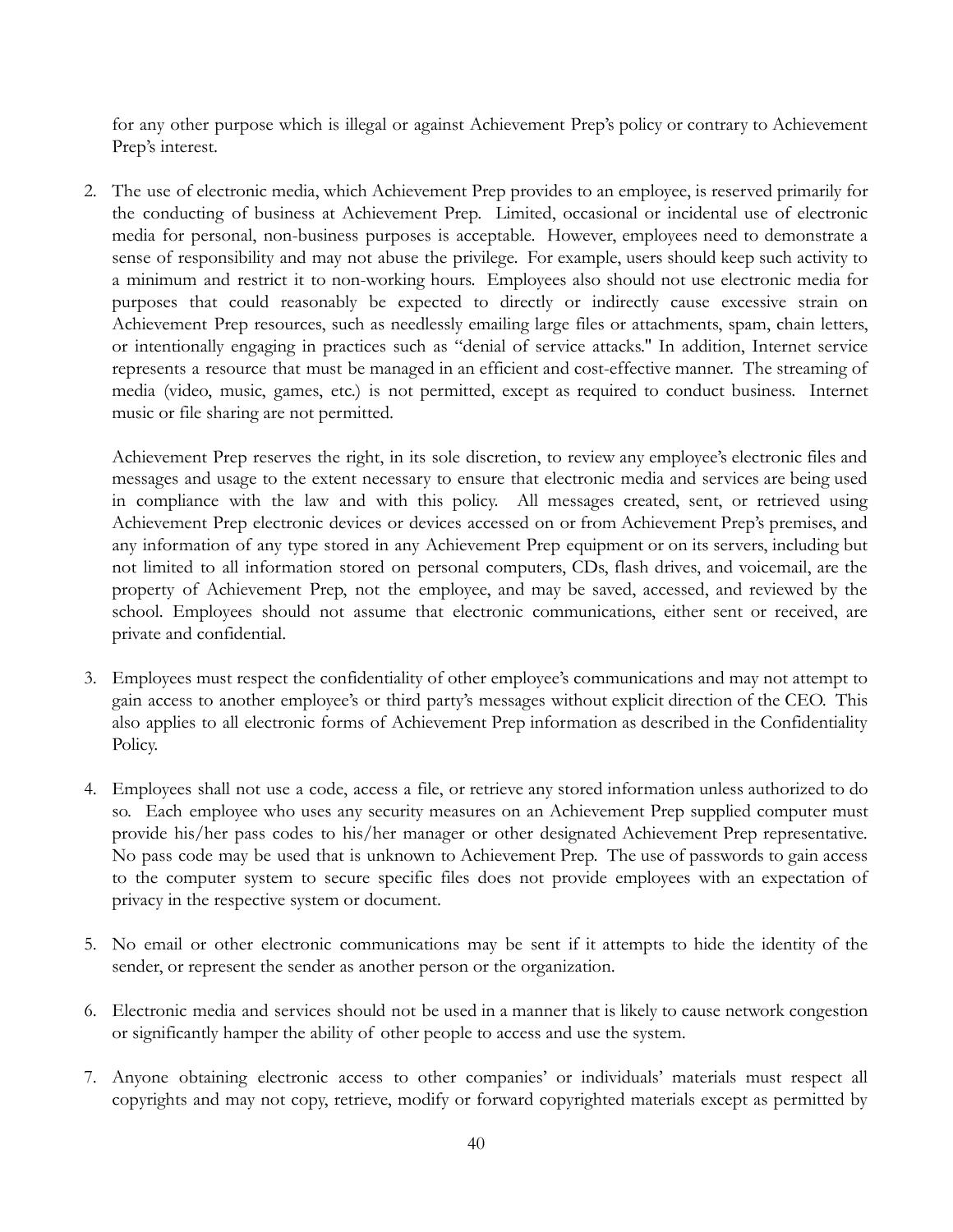the copyright owner or a single copy for reference use only. Employees must not violate any software licenses, including but not limited to making illegal copies of software.

8. Any messages or information sent by an employee to one or more individuals via an electronic network (e.g., bulletin board, online services, or Internet) using an Achievement Prep assigned account are statements identifiable and attributable to Achievement Prep, and should be treated as such. While some users include personal "disclaimers" in electronic messages, it should be noted that there would still be a connection with Achievement Prep, and the statement might still legally be attributed to Achievement Prep. Therefore, employees should use good judgment and discretion when making such statements.

Information technology security requirements shall be a primary consideration when using the Internet. Users must take adequate precautions when processing data or storing data on computers connected to the Internet, and when transmitting data on or through the Internet. Achievement Prep policies for acceptable use, email, security and anti-virus use should be observed.

All employees must respect all software intellectual property rights. No employee may copy or distribute copyrighted material in electronic form, including electronic links, without legal authorization.

Remember, THE SCHOOL HAS THE ABILITY AND RESERVES THE RIGHT TO MONITOR INDIVIDUAL USE OF THE COMPUTER, INCLUDING EMAIL. BY USE OF THE SCHOOL'S EMAIL SYSTEM AND INTERNET, INDIVIDUALS WAIVE THE RIGHT TO PRIVACY IN ANYTHING THEY SEND OR RECEIVE. Violation of the Electronic Communications policy may result in disciplinary action, up to and including termination and/or legal action.

#### <span id="page-40-0"></span>**14. WHISTLEBLOWER**

Achievement Prep is committed to lawful and ethical behavior in all of its activities and requires the board, advisors, employees and volunteers to act in accordance with all applicable laws, regulations and policies and observe high standards of business and personal ethics in the conduct of their duties and responsibilities.

Our whistleblower policy establishes policies and procedures to

- Prevent or detect and correct wrongdoing, including violation of public policies expressed in statutes, regulations, or constitutional provisions;
- Encourage each director, officer, employee and volunteer ("Individual") to report what they in good faith believe to be a material violation of law or policy or questionable accounting or auditing matter by Achievement Prep;
- Ensure the receipt, documentation, retention of records, and resolution of reports received under this policy; and
- Protect Individuals from retaliatory action.

#### <span id="page-40-1"></span>**14.1. Reporting Responsibility**

Each Individual has an obligation to report what they believe is a material violation of law or policy or any questionable accounting or auditing matter by Achievement Prep, its directors, officers, advisors, employees,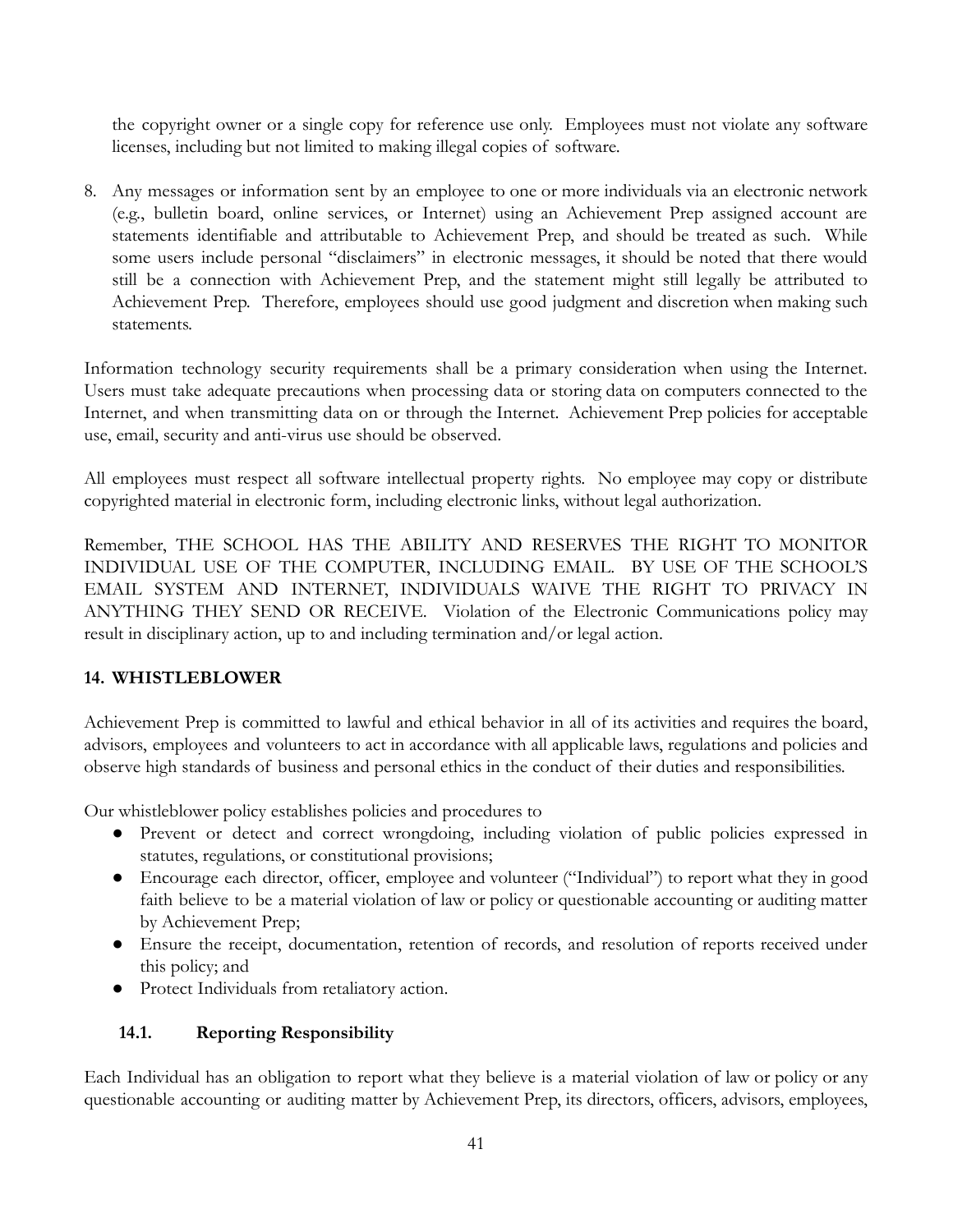volunteers, or other representatives. The types of concerns that should be reported include, for purposes of illustration and without being limited to, the following:

- Providing false or misleading information on Achievement Prep's financial documents, grant reports, tax returns or other public documents;
- Providing false information to or withholding material information from Achievement Prep's auditors, accountants, lawyers, directors or other representatives responsible for ensuring Achievement Prep compliance with fiscal and legal responsibilities;
- Embezzlement, private benefit, or misappropriation of funds;
- Material violation of Achievement Prep policy, including among others, confidentiality, conflict of interest, whistleblower, ethics and document retention;
- Discrimination based on any protected class;
- Sexual harassment or abuse;
- Retaliation against an employee who has engaged in protected activity;
- Facilitating or concealing any of the above or similar actions.

#### <span id="page-41-0"></span>**14.2. Reporting Concerns**

Employees: Whenever possible, an employee should seek to resolve concerns by reporting issues directly to their Supervisor or to the next level of management as needed until matters are satisfactorily resolved. However, if, for any reason, an employee is not comfortable speaking to a supervisor or does not believe the issue is being properly addressed, the employee may contact People Operations, the Managing Director of Operations or the Interim Chief Executive Officer. If an employee does not believe that these channels of communication can or should be used to express their concerns, an employee may contact the chair of the Board of Trustees. Whenever practical, reports should be in writing.

Board Members, Advisors and Other Volunteers: Board members, advisors, and other volunteers may submit concerns to the Interim Chief Executive Officer. If the volunteer, advisor, or board member is not comfortable reporting to the Interim Chief Executive Officer or if they do not believe the issue is being properly addressed, they may report directly to the chair of the Board.

#### <span id="page-41-1"></span>**14.3. Handling of Reported Violations**

Achievement Prep will promptly investigate all reports filed in accordance with this policy with due care. Matters reported internally without initial resolution will be investigated to determine if the allegations are true, whether the issue is material and what actions, if any, are necessary to correct the problem. Achievement Prep staff will issue a full report of all matters raised under this policy to the Board of Trustees. The Finance Committee of the Board may conduct a further investigation upon receiving the report from the Interim Chief Executive Officer. For matters reported directly to the chair of the Board, the Finance Committee shall promptly acknowledge receipt of the complaint to the complainant if the identity of the complainant is known and conduct an investigation to determine if the allegations are true and whether the issue is material and what, if any, corrective action is necessary. Upon the conclusion of this investigation, the Finance Committee shall promptly report its findings to the Achievement Prep Board of Trustees.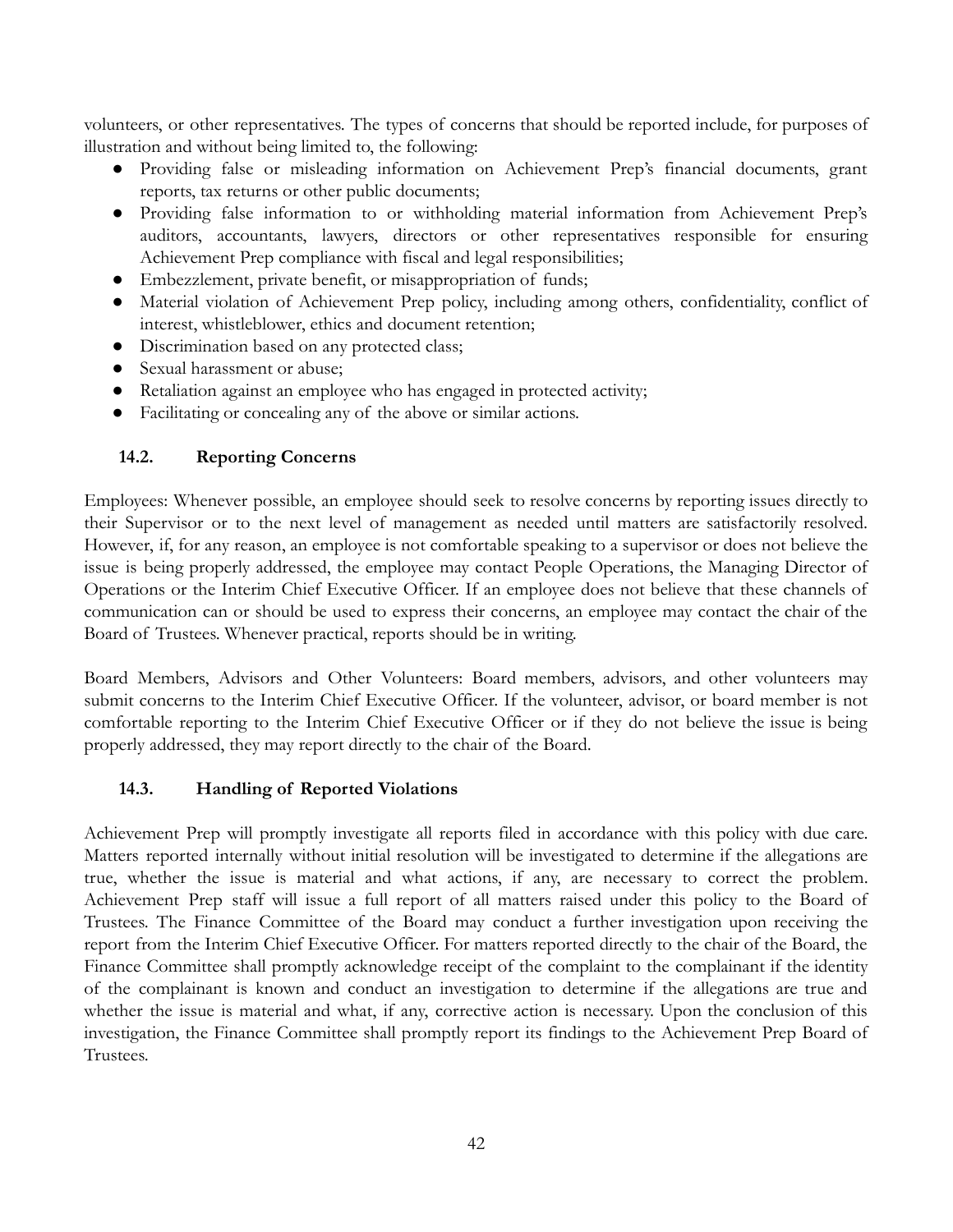Authority of Finance Committee: The Finance Committee shall have full authority to investigate concerns raised in accordance with this policy and may retain outside legal counsel, accountants, or any other resource that the Committee reasonably believes is necessary to conduct a full and complete investigation of the allegations.

No Retaliation: This Whistleblower Policy is intended to encourage and enable board members, advisors, employees and volunteers to raise serious concerns within the organization for investigation and appropriate action. With this goal in mind, no trustee, advisor, employee or volunteer who, in good faith, reports a concern shall be threatened, discriminated against or otherwise subject to retaliation or, in the case of an employee, adverse action as a result of such report. Moreover, a volunteer or employee who retaliates against someone who has reported a concern in good faith is subject to discipline up to and including dismissal from the volunteer position or termination of employment.

Acting in Good Faith: Anyone reporting a concern must act in good faith and have reasonable grounds for believing the matter raised is a violation of law or policy or of accounting or auditing procedures. The act of making allegations that prove to be unsubstantiated and that prove to have been made maliciously, recklessly, with gross negligence, or with the foreknowledge that the allegations are false, will be viewed as a serious disciplinary offense and may result in discipline, up to and including dismissal from the volunteer position or termination of employment. Depending on the circumstances, such conduct may also give rise to other actions, including civil or criminal lawsuits.

#### <span id="page-42-0"></span>**14.4. Confidentiality**

Achievement Prep will treat all communications under this policy as confidentially as possible, but may need to disclose information for business reasons, including: 1) to conduct a complete and fair investigation, or 2) for review of Achievement Prep's operations by Achievement Prep's board, Finance Committee, independent public accountants, and/or legal counsel.

#### <span id="page-42-1"></span>**15. MANDATED REPORTING OF CHILD ABUSE**

The District of Columbia requires that school staff who know or have reasonable cause to suspect that a child known to him/her in his/her professional or official capacity has been or is in immediate danger of being mentally or physically abused or neglected, immediately report or have a report made of such knowledge or suspicion to either the Metropolitan Police Department of the District of Columbia or the Child Protective Services Division of the Department of Human Services.

Achievement Prep will promptly investigate any suspected behavior that violates this section and will make the determination whether and to what extent the school will act upon the reported behavior. In making this determination Achievement Prep will undertake a case-by-case analysis in order to ascertain whether there is a reasonable basis to believe that a violation has occurred and, where appropriate, will notify the Child and Family Services Agency or the Metropolitan Police Department. An employee is expected to immediately report a suspected case of child abuse or neglect to Achievement Prep. The employee should confirm within twenty-four (24) hours that Achievement Prep has initiated an investigation. If Achievement Prep has not begun an investigation, the employee should report the suspected child abuse or neglect to the Child and Family Services Agency or the Metropolitan Police Department.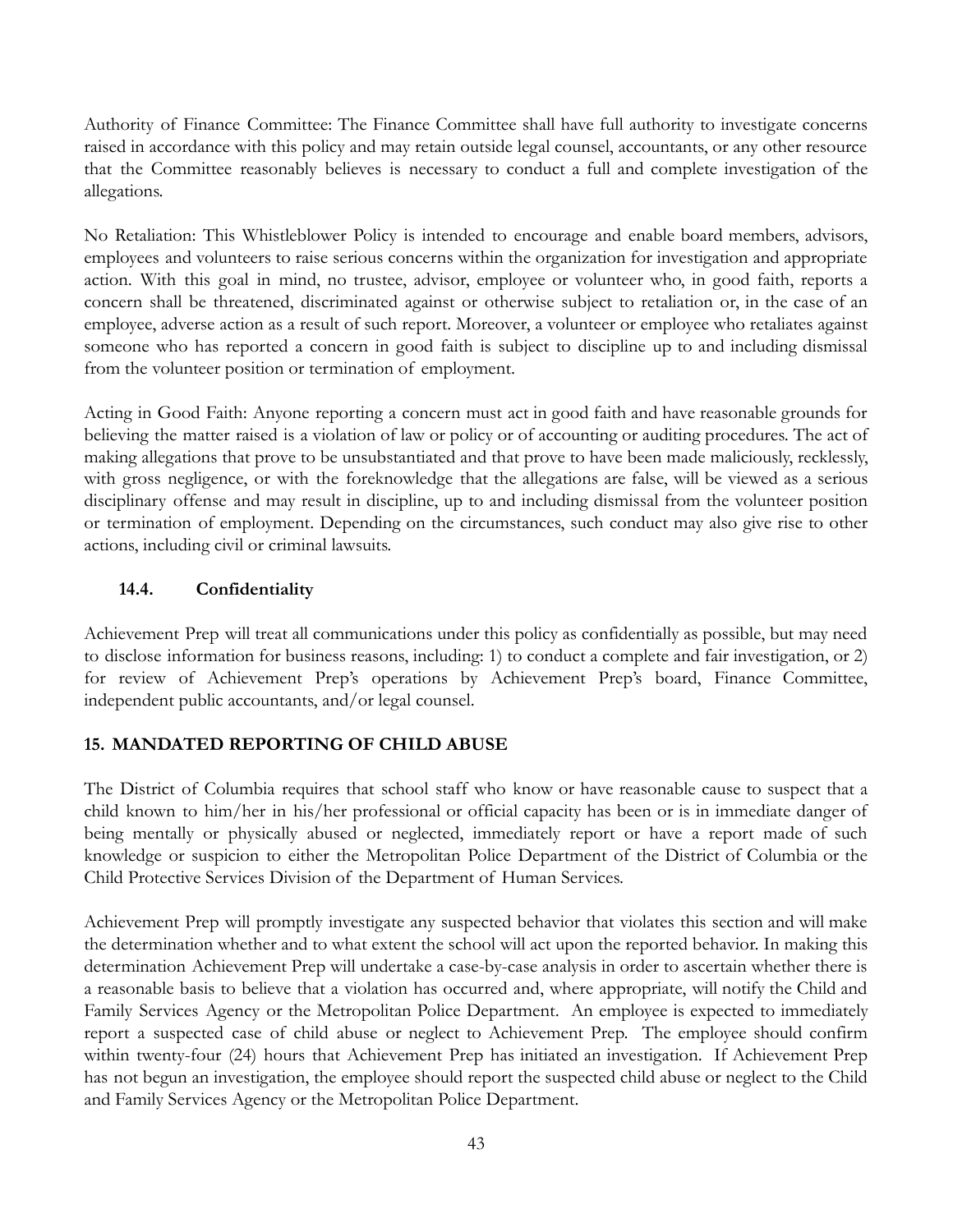#### <span id="page-43-0"></span>**16. SMOKING**

In order to maintain a safe environment, and to ensure compliance with all applicable laws, smoking in Achievement Prep's buildings or school grounds is strictly prohibited. Individuals who wish to smoke may do so outside of the building away from school grounds. If a visitor to our offices wishes to smoke, please advise the visitor regarding our smoking policy.

#### <span id="page-43-1"></span>**17. DRUG-FREE WORKPLACE**

Achievement Prep has a vital interest in maintaining safe, healthy and efficient working conditions for its employees and scholars. The use or abuse of alcohol or drugs can have a serious adverse effect on quality, safety and productivity. Achievement Prep maintains a drug-free workplace. The consumption of or the possession, sale, use and/or distribution of illegal drugs on our premises, at Achievement Prep-sponsored events, or while conducting Achievement Prep business is prohibited. Offenders will be subject to disciplinary action, up to and including termination of employment.

Achievement Prep recognizes that most substance dependence can be treated successfully. If you feel that you have developed a substance abuse problem, you are encouraged to voluntarily seek help. All voluntary inquiries will be handled confidentially. Failure to follow prescribed medical treatment or to maintain work performance at an acceptable level will be justification for termination on the same basis as any other employee's work performance is unsatisfactory.

The following specific rules have been established to prevent substance abuse at our school, and to encourage employees to seek treatment voluntarily:

- 1. All employees are prohibited from manufacturing, cultivating, distributing, dispensing, possessing or using illegal drugs at all times. Included within this prohibition are lawful controlled substances that have been illegally or improperly obtained. This policy does not prohibit the possession and proper use of lawfully prescribed drugs taken in accordance with the prescription. The legalization of marijuana in the District of Columbia does not give an employee the right to possess, use or be under the influence of marijuana on Achievement Prep's premises or while representing Achievement Prep off of the premises.
- 2. Employees are also prohibited from having any such illegal or unauthorized controlled substances in their system while at work.
- 3. All employees are prohibited from distributing, dispensing, possessing or using any beverage or medicine containing alcohol while at work or on duty and from coming onto school premises, reporting to work, or working with alcohol in their systems. Furthermore, lawful off-duty alcohol use, while generally not prohibited by this policy, must not interfere with an employee's job performance.
- 4. To help ensure a safe and healthful working environment, job applicants and employees may be asked to provide body substance samples to determine the illicit or illegal use of drugs. Refusal to submit to drug testing will be considered to be a positive result, with disciplinary action, up to and including termination of employment, as a consequence. A positive drug test may also result in disciplinary action up to and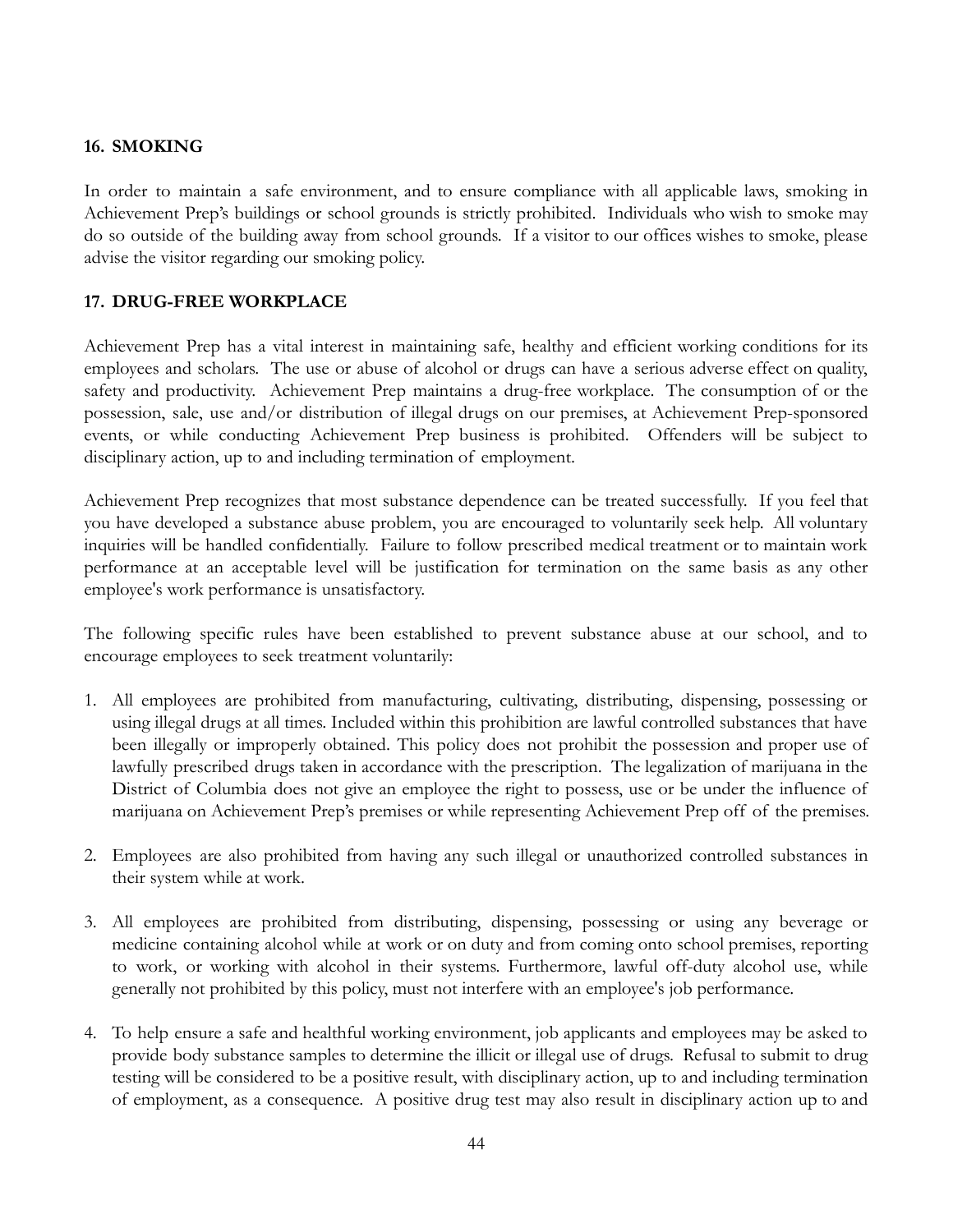including termination from employment. Additionally, job applicants and employees may be asked to cooperate in person and/or facility searches. Refusal to cooperate with these procedures may result in disciplinary action up to and including termination.

- 5. The proper use of medication prescribed by your physician is not prohibited; however, we do prohibit the misuse of prescribed medication. Employees' drug use may affect their job performance, such as by causing dizziness or drowsiness. It is the employee's responsibility to determine from his/her physician whether a prescribed drug may impair safe job performance and to notify a supervisor of any job restrictions that should be observed as a result. Achievement Prep will comply with all requirements pertaining to providing reasonable accommodations to the extent required by applicable law.
- 6. Employees who voluntarily seek help for substance abuse (self-referral) will be provided an opportunity to pursue counseling and rehabilitation. Achievement Prep will make available to employees information about counseling and rehabilitation services. An employee who is receiving counseling and/or treatment for substance abuse may use available PTO, personal leave, sick leave, and, if eligible, family and medical leave. Health insurance often covers the costs of such services, but the employee must pay costs not covered. The employee cannot return to work until released by a treatment provider to do so, and he or she receives a negative result on a return-to-work drug and/or alcohol test (as appropriate for that individual). In addition, the employee may be asked to submit to follow-up testing as a condition of reinstatement for a period following the return to work.
- 7. An employee's decision to seek help voluntarily will not be used as a basis for disciplinary action, although the individual may be transferred, given work restrictions, or placed on leave, as appropriate. A request for help is considered voluntary only if it is made before the employee is asked to submit to a drug or alcohol test or is discovered to have otherwise violated this policy, or Achievement Prep has decided to take disciplinary action due to unsatisfactory job performance and/or inappropriate conduct.

The establishment of this policy in no way diminishes Achievement Prep's right and/or authority to discipline or discharge an employee for conduct that would warrant discipline or discharge if the employee were not chemically or alcohol dependent. Neither the existence of this policy, nor an employee's participation in any recovery program will excuse an employee from following Achievement Prep's rules.

#### <span id="page-44-0"></span>**18. CONFLICT OF INTEREST**

The purpose of the conflict of interest policy is to maintain written standards of conduct governing the performance of employees engaged in the award and administration of contracts.

1. No employee, officer, or agent shall participate in the selection, award, or administration of a contract supported by federal or DC funds if a real or apparent conflict of interest would be involved. A conflict would arise when the employee, officer, or agent, any member of his/her immediate family, his/her partner, or an organization which employs or is about to employ any of the parties indicated herein, has a financial or other interest in the firm selected for an award. The officers, employees, and agents of the recipient shall neither solicit nor accept gratuities, favors, or anything of monetary value from contractors, or parties to sub agreements.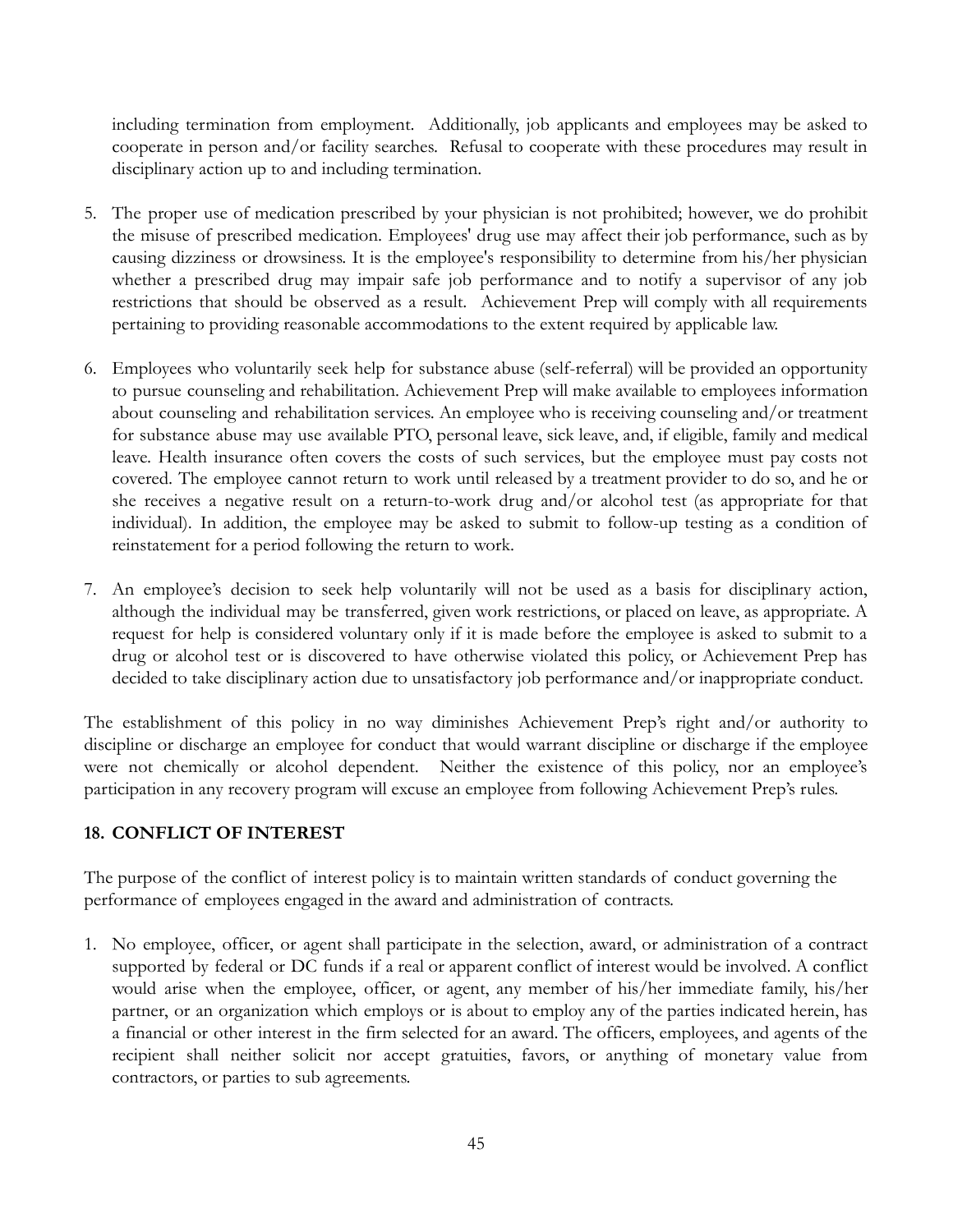2. Should any officers, employees, or agents of the recipient engage in violation of such conflict of interest policy, disciplinary actions will be applied in accordance with the personnel policies of the school or Board of Trustees bylaws, as applicable.

# **Acknowledgement of Receipt of Handbook Follows**